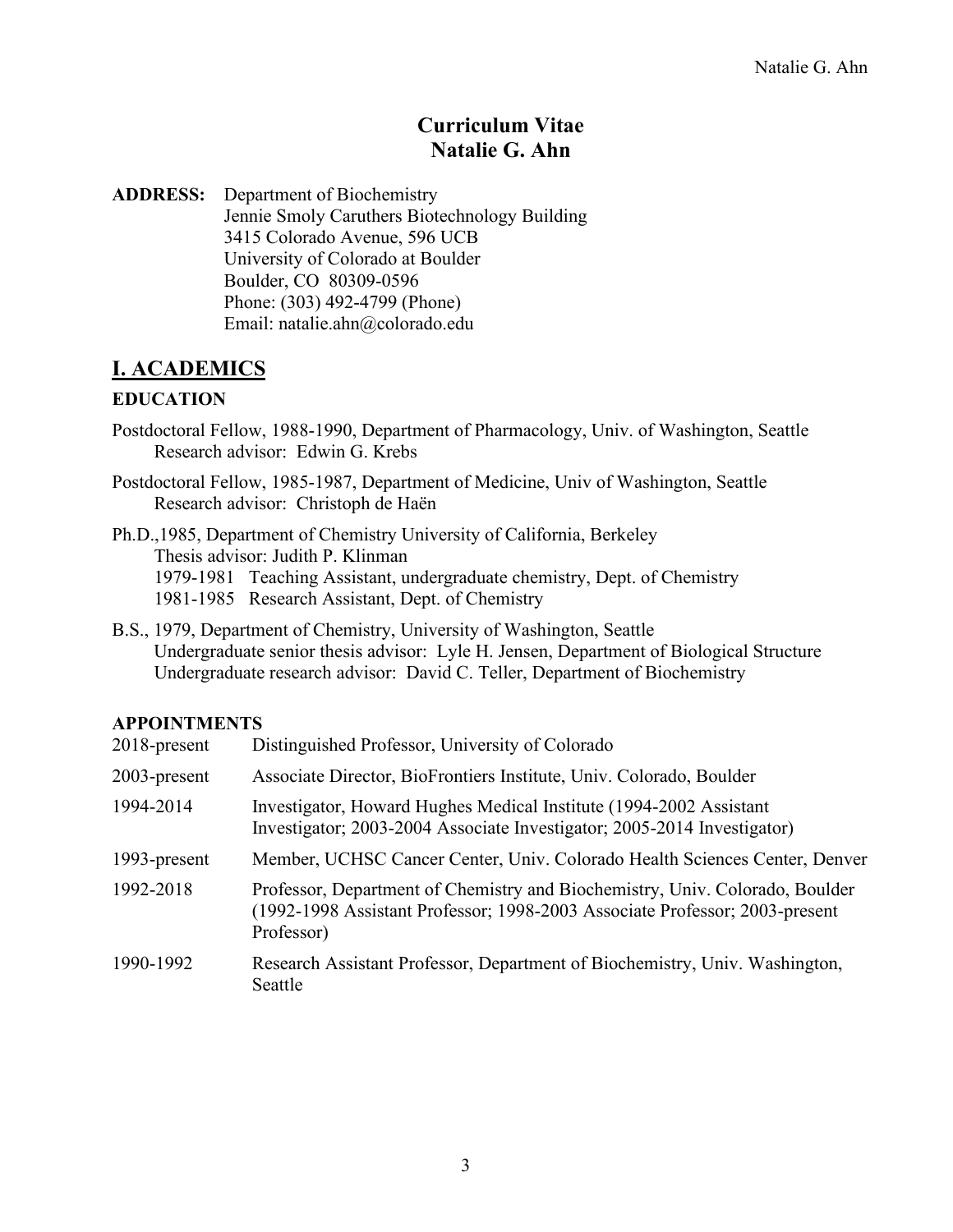# **II. HONORS**

| Fellow, American Society of Biochemistry and Molecular Biology             |
|----------------------------------------------------------------------------|
| Distinguished Professor, University of Colorado                            |
| Member, National Academy of Sciences                                       |
| Member, American Academy of Arts and Sciences                              |
| President, American Society of Biochemistry and Molecular Biology          |
| Professor of Distinction, College of Arts & Sciences, U. Colorado, Boulder |
| President, U.S. Human Proteome Organization (US-HUPO)                      |
| "Proteomics Pioneer", ProteoMonitor                                        |
| Teaching Excellence Award, Mortar Board Society                            |
| Eli Lilly Biochemistry Academic Award                                      |
| Searle Scholarship Award                                                   |
| Merck Fellowship Award                                                     |
| Individual National Research Service Award (Postdoctoral), NIH             |
| Phi Beta Kappa                                                             |
|                                                                            |

## **III. SERVICE**

### **NATIONAL & INTERNATIONAL SERVICE**

| 2022-present | Member, NIGMS Council                                                    |
|--------------|--------------------------------------------------------------------------|
| 2019-2021    | Awards Committee, American Association for Cancer Research               |
| 2018-2019    | Past-president, American Society of Biochemistry and Molecular Biology   |
| 2016-2018    | President, American Society of Biochemistry and Molecular Biology        |
| 2016-2020    | National Institutes of Health Grant Review Panel (TCB, regular member)   |
| 2017         | External Review Committee, Dept. Biochemistry & Molecular Biology, U.    |
|              | Massachusetts, Amherst                                                   |
| 2015-2016    | President-elect, American Society of Biochemistry and Molecular Biology  |
| 2015         | National Institutes of Health Grant Review Panel (TCB, ad hoc)           |
| 2015         | National Institutes of Health Grant Review Panel (ZRG1 F05, ad hoc)      |
| 2015         | National Institutes of Health Grant Review Panel (TCB, ad hoc)           |
| 2015         | National Institutes of Health CSR Pilot Study, Cell Biology              |
| 2014-2016    | Past-president, U.S. Human Proteome Organization (US-HUPO)               |
| 2014         | NCI Intramural Review Panel, Laboratory of Cell Developmental Signaling  |
| 2014         | National Institutes of Health Grant Review Panel (F32, ZRG1 F05, ad hoc) |
| 2012-2015    | Voting Council Member, American Society of Biochemistry and Molecular    |
|              | <b>Biology</b>                                                           |
| 2012-2014    | President, U.S. Human Proteome Organization (US-HUPO)                    |
| 2012         | Grant Review Panel, U.S.-Israel Binational Science Foundation            |
| 2010-2011    | President-Elect, U.S. Human Proteome Organization (US-HUPO)              |
| 2008         | External Advisory Board, Moffitt Cancer Center NCDDG Grant               |
| 2007-2011    | National Institutes of Health Grant Review Panel, Regular Member, BRT-B  |
| 2006         | National Institutes of Health Grant Review Panel (K99, ad hoc)           |
| 2005         | National Institutes of Health Grant Review Panel (Roadmap, ad hoc)       |
| 2004         | External Advisory Board, Institute for Molecular Sciences, Richmond, CA  |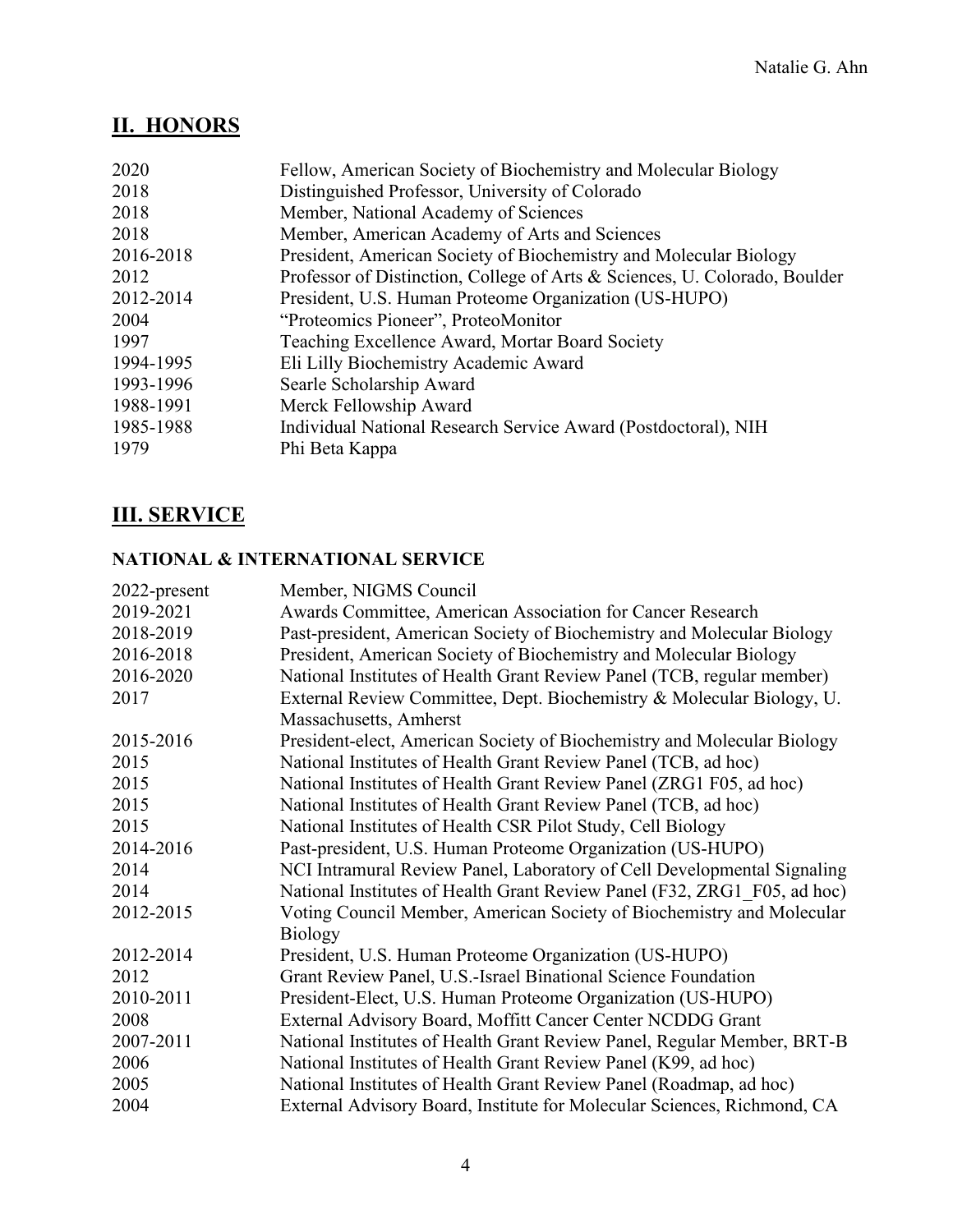| 2004      | External Review Committee, Van Andel Institute, Grand Rapids, MI         |
|-----------|--------------------------------------------------------------------------|
| 2003      | National Institutes of Health Grant Review Panel (NCRR, ad hoc)          |
| 2002-2004 | External Advisory Board, North Dakota Biomedical Research Infrastructure |
|           | <b>Network</b>                                                           |
| 1999-2003 | National Institutes of Health Grant Review Panel, Regular Member, CDF3   |
| 1995-1996 | National Institutes of Health Grant Review Panel (ad hoc)                |
| 1994-1995 | National Science Foundation Grant Review Panel (ad hoc)                  |
| 1994      | US Army Breast Cancer Grant Review Panel                                 |
|           |                                                                          |

#### **EDITORIAL BOARDS**

| $2021$ -present | Editorial Board, Proc. Natl. Acad. Sci. USA            |
|-----------------|--------------------------------------------------------|
| 2001-present    | Editorial Board, Molecular and Cellular Proteomics     |
| 2012-2015       | Board of Editors, Journal of Molecular Biology         |
| 2010-2015       | Editorial Board, Cancer Research                       |
| 2009-2013       | Editorial Advisory Board, Journal of Proteome Research |
| 2000-2018       | Editorial Advisory Board, Biochemistry                 |
| 1998-2003       | Editorial Board, Journal of Biological Chemistry       |

#### **MEETING ORGANIZATION**

- 2017 Co-chair, Annual Meeting of the American Society of Biochemistry and Molecular Biology
- 2010 Chair, 6<sup>th</sup> Annual Meeting of the U.S.-Human Proteome Organization (US-HUPO)
- 2007 Session Organizer, Annual Meeting of the Association of Biomolecular Resource Facilities
- 2006 Chair, Gordon Research Conference in Phosphorylation and G protein Signaling Networks
- 2006 Session Organizer, Annual Meeting of the American Society of Mass Spectrometry
- 2006 Program Planning Committee, 100<sup>th</sup> Annual Meeting of the ASBMB
- 2003 Session Organizer, Annual Meeting of the Association of Biomolecular Resource Facilities
- 2003 Program Planning Committee, Annual Meeting of the ASBMB
- 2002 Chair, Keystone Symposium on Phosphorylation and Cellular Regulation

#### **FACULTY/STUDENT VISITORS (HOST FOR SABBATICALS, RESEARCH PROJECTS)**

- Dr. Miwako Homma, Assoc. Prof., Dept. of Biomolecular Science, Fukushima Medical University, Fukushima Japan (July-Nov 2014)
- Dr. Ho-jeong Kwon, Prof., Dept. of Biotechnology, Yonsei University, Seoul Korea (June 2012)
- Dr. John Shabb, Assoc. Prof., Dept. of Biochemistry, Univ. North Dakota, Grand Forks, ND (July 2005-June 2006, November 2006, March 2007, June 2008)
- Dr. Kee-hong Kim, Center for Prostate Cancer Research, Bethesda, MD (2 weeks in 2005)
- Dr. Peter Wilden, Prof, Dept. Pharmacology, Univ. Missouri, Columbia (2 weeks in 2002)
- Dr. Paul Laybourn, Assoc. Prof., Dept. Biochemistry, Colorado State Univ. (Nov 2002)
- Ms. Olayinka Oyeyemi, Ph.D. Student, Lab of Judith Klinman, Dept. Chemistry, U. California, Berkeley (Oct-Nov 2002, July-Aug 2005, Jan-May 2006)
- Dr. Liang Zhao, Postdoctoral Fellow, Lab of Judith Klinman, Dept. Chemistry, U. California, Berkeley (Oct-Nov 2002, Mar-May 2003)
- Dr. Kun-Liang Guan, Prof., Dept of Biol. Sciences, Univ. of Michigan (Jan-June 2002)
- Dr. Mark Winey, Assoc. Prof., Dept. of MCDB, Univ. Colorado Boulder, CO (Nov 1999-May 2000)
- Dr. Craig Thulin, Asst. Prof., Dept. of Chemistry, Brigham Young Univ. (2-6 wks each in 2000, 2001, and 2002)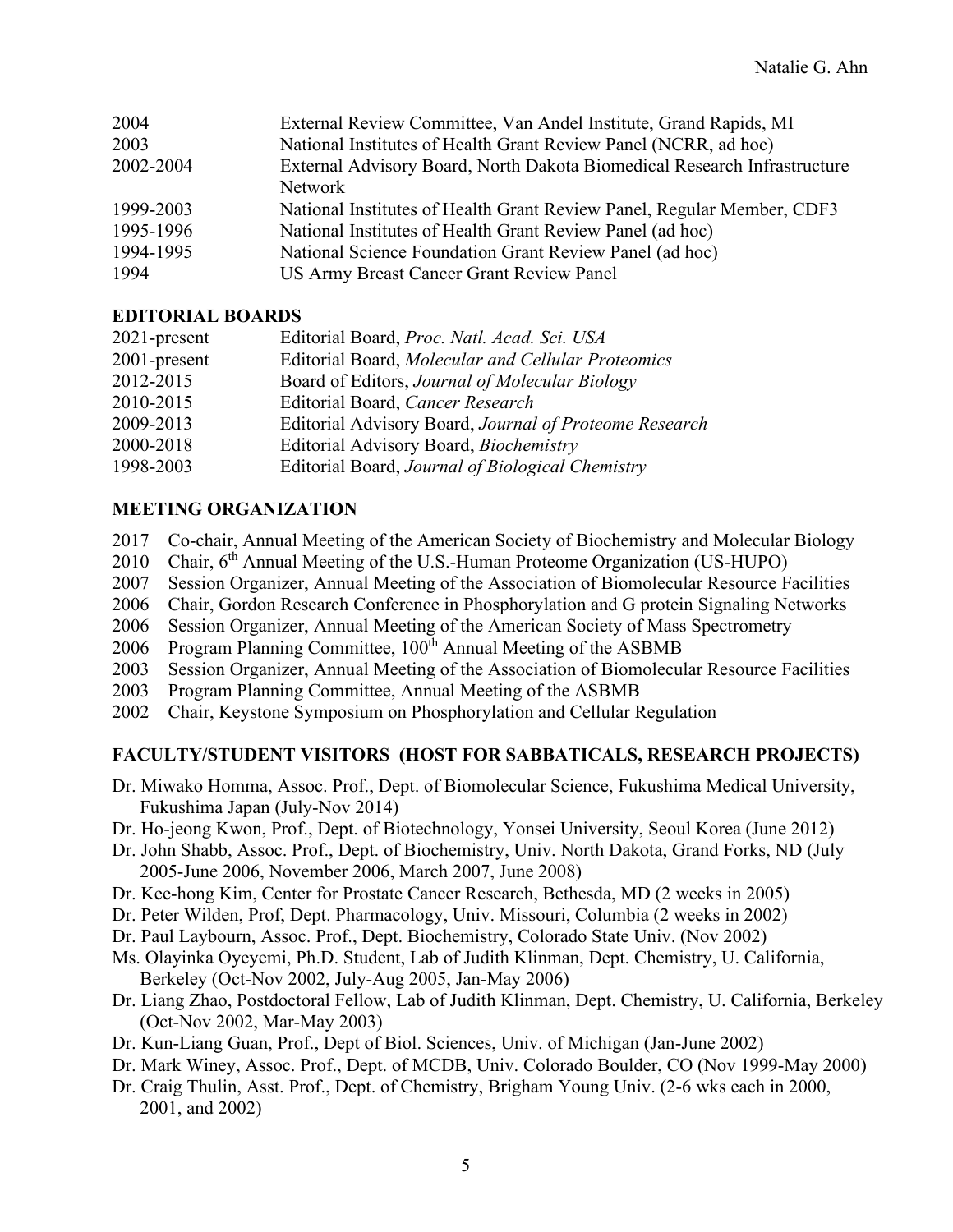Dr. Robert Rice, Prof., Dept. of Toxicology, Univ. California, Davis, CA (Oct-Nov 1999)

- Dr. Judith Jaehning, Prof. Dept. of Biochemistry and Molecular Biology, Univ. Colorado Health Sciences Center, Denver, CO (July-Oct 1999)
- Dr. Kwang Chul Kim, Assoc. Prof. Dept. of Pharmacy, Univ. Maryland, Baltimore MD (March-April 1998)

#### **UNIVERSITY SERVICE**

#### *Institutional*

| 2021         | <b>Faculty Post-tenure Review Committee</b>                                       |
|--------------|-----------------------------------------------------------------------------------|
| 2018-present | Mentoring Committee for BioFrontiers junior faculty member                        |
| 2017-2018    | Internal Review Committee, Dept. of Mechanical Engineering, U. Colorado Boulder   |
| 2014-2017    | Chair, Supercomputer Allocations Committee, BioFrontiers Institute                |
| 2012-2013    | Chair, Faculty Search Committee, BioFrontiers Institute                           |
| 2011         | Member, Operations Planning Committee, Jennie Smoly Caruthers Biotechnology       |
|              | <b>Building</b>                                                                   |
| 2010-2011    | Member, Chemical Biology Faculty Search Committee, BioFrontiers Institute         |
| 2009-present | Faculty Supervisor, Central Analytical Core Facility (Mass Spectrometry and       |
|              | Proteomics)                                                                       |
| 2008-present | Co-Director, CO-Pilot Grant Program, Colorado Clinical and Translational          |
|              | Sciences Institute (CCTSI)                                                        |
| 2008-2009    | Member, Computational Biology and Bioinformatics Faculty Search Committee,        |
|              | <b>BioFrontiers Institute</b>                                                     |
| 2007-2008    | Chair, Computational Biology and Bioinformatics Faculty Search Committee,         |
|              | <b>BioFrontiers Institute</b>                                                     |
| 2007-2008    | Member, Experimental Biophysics Faculty Search Committee, BioFrontiers Institute  |
| 2007         | Organizing Committee, 2007 Butcher Symposium                                      |
| 2006-2007    | Planning Committee, Program Plan for Systems Biotechnology Building               |
| 2004-2005    | Chair, Molecular Biotechnology Faculty Search Committee, BioFrontiers Institute   |
| 2003-2004    | Chair, Bioinformatics Faculty Search Committee, BioFrontiers Institute            |
| 2003-2017    | CU-Boulder liaison, Univ. Colorado Cancer Center                                  |
| 2003-present | Associate Director, BioFrontiers Institute                                        |
| 2002-2005    | President's Taskforce on Genomics and Biotechnology                               |
| 2001-present | Steering Committee, Alliances for Graduate Education and the Professoriate (AGEP) |
| 1999-present | Director, Graduate Training Program in Signaling and Cellular Regulation (T32)    |
| 1997-2017    | Steering Committee member, Medical Scientists Training Program (MD/PhD)           |
| 1996-2001    | Institutional Biosafety Committee (Chair 1998-2001)                               |

#### *Departmental*

| 2021         | Member, Graduate Orals Exam Committee                      |
|--------------|------------------------------------------------------------|
| 2020         | Search Committee for Director of Chemical Education        |
| 2018-present | Mentoring Committee for Biochemistry junior faculty member |
| 2017-2018    | Chair, Subcommittee for junior faculty promotion           |
| 2015-2016    | Departmental Governance Subcommittee                       |
| 2014-2016    | <b>Biochemistry Division Oversight Subcommittee</b>        |
| 2012-2013    | Chair, Subcommittee for senior faculty promotion           |
| 2011         | Departmental Budget Reconciliation Committee               |
| 2010-2011    | Chair, Subcommittee for senior faculty promotion           |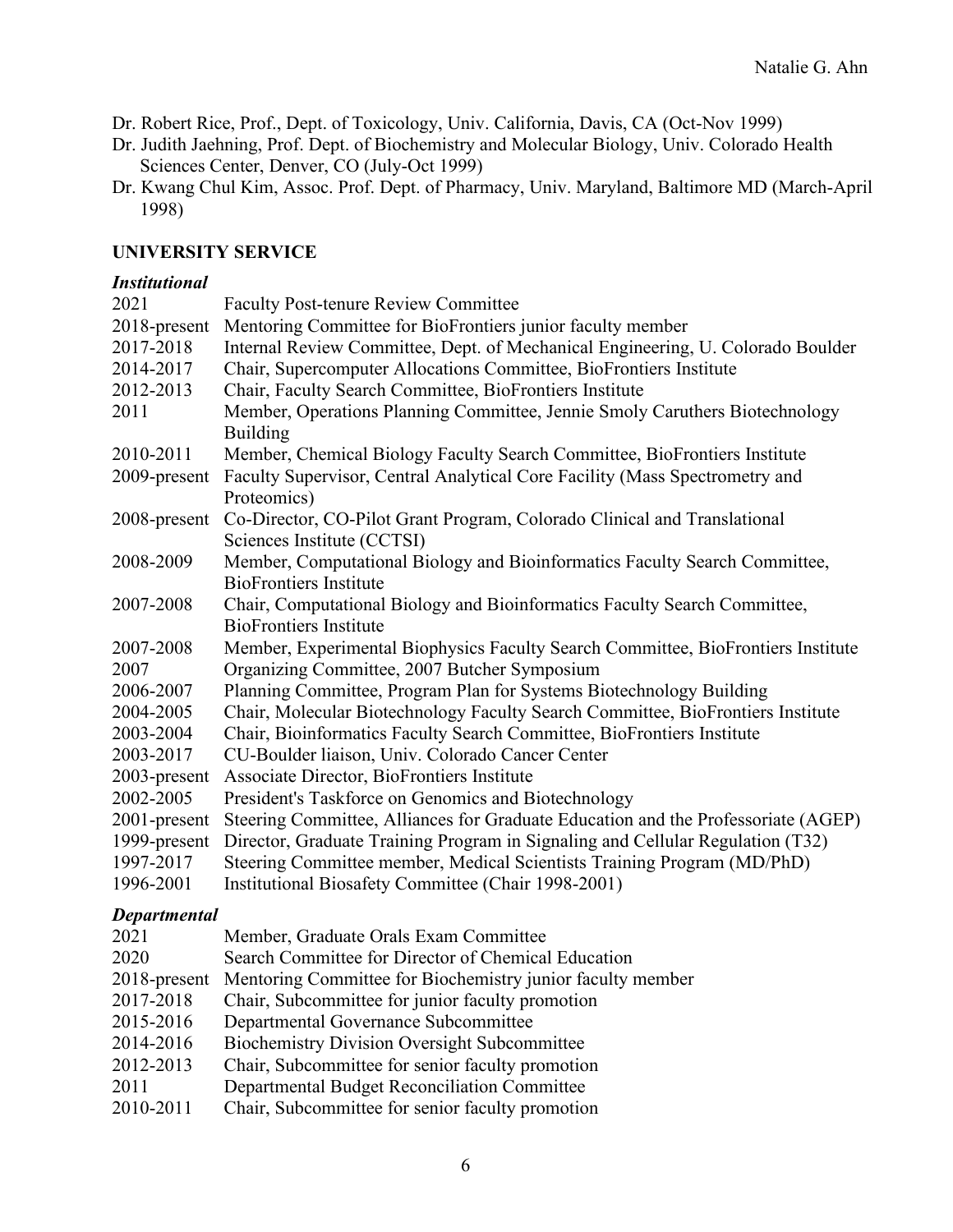| 2010-2011 | Member, Subcommittee for junior faculty promotion        |
|-----------|----------------------------------------------------------|
| 2007-2008 | Chair, Subcommittee for junior faculty promotion         |
| 2007-2008 | Member, Subcommittee for junior faculty reappointment    |
| 2006-2007 | Member, Organic Chemistry Faculty Search Committee       |
| 2005-2006 | <b>Faculty Retention Committee</b>                       |
| 2004-2006 | Chair, Subcommittees for promotion of two junior faculty |
| 2004-2005 | Member, Subcommittee for promotion of one junior faculty |
| 2002-2004 | Carnegie Initiative for the Doctorate committee          |
| 2002-2003 | <b>Biochemistry Faculty Search Committee</b>             |
| 2001-2003 | Departmental Executive Committee                         |
| 2000      | <b>Merit Evaluation Committee</b>                        |
| 1999-2000 | <b>Biochemistry Faculty Search Committee</b>             |
| 1997-1999 | <b>Staff Retention Committee</b>                         |
| 1995-2000 | Graduate Scholastic Committee                            |
| 1995-2001 | <b>Tissue Culture Facility Supervisor</b>                |
| 1995-1998 | Graduate Advisor, Biochemistry Division                  |
| 1994-1995 | Diversity Committee                                      |
| 1994-1998 | <b>Cristol Building Renovations</b>                      |
| 1994-1995 | <b>Biochemistry Faculty Search Committee</b>             |
| 1993-1994 | <b>Biochemistry Faculty Search Committee</b>             |
| 1997-1998 | <b>Biochemistry Faculty Search Committee</b>             |

## **IV. PATENTS**

Seger, R., Seger, D., Ahn, N.G., and Krebs, E.G. Human signal transduction MAPK kinase. Issued on Sept. 2 1997 in the USA, US patent 5,663,314. Serial number: 423399; Intl. Class CO7H 021/04; US Class 536/023.2.

## **V. PUBLICATIONS**

- 172. Kavran, A.J., Stuart, S.A., Hayashi, K.R., Basken, J.M., Brandhuber, B.J. and Ahn, N.G. (2022) Intermittent treatment of BRAF-V600E melanoma cells delays resistance by adaptive resensitization to drug rechallenge. *Proc. Natl. Acad. Sci. USA* in press.
- 171. Pegram, L.M., Anderson, J.W. and **Ahn, N.G.** (2021) Dynamic equilibria in protein kinases. *Curr. Op. Struct. Biol.* 71:215-222. PMID: 34425481.
- 170. Iverson, D.B., Xiao, Y., Jones, D.N, Eisenmesser, E.Z. and **Ahn N.G.** (2020) Activation loop dynamics are coupled to core motions in extracellular signal-regulated kinase-2. *Biochemistry* 59:2698-2706. PMID: 32643366.
- 169. Zhang, J., Balsbaugh, J.L, Gao, S., **Ahn, N.G.** and Klinman, J.P. (2020) Hydrogen deuterium exchange defines catalytically linked regions of protein flexibility in the catechol O-methyltransferase reaction. *Proc. Natl. Acad. Sci. USA* 117:10797-10805. PMID: 32371482.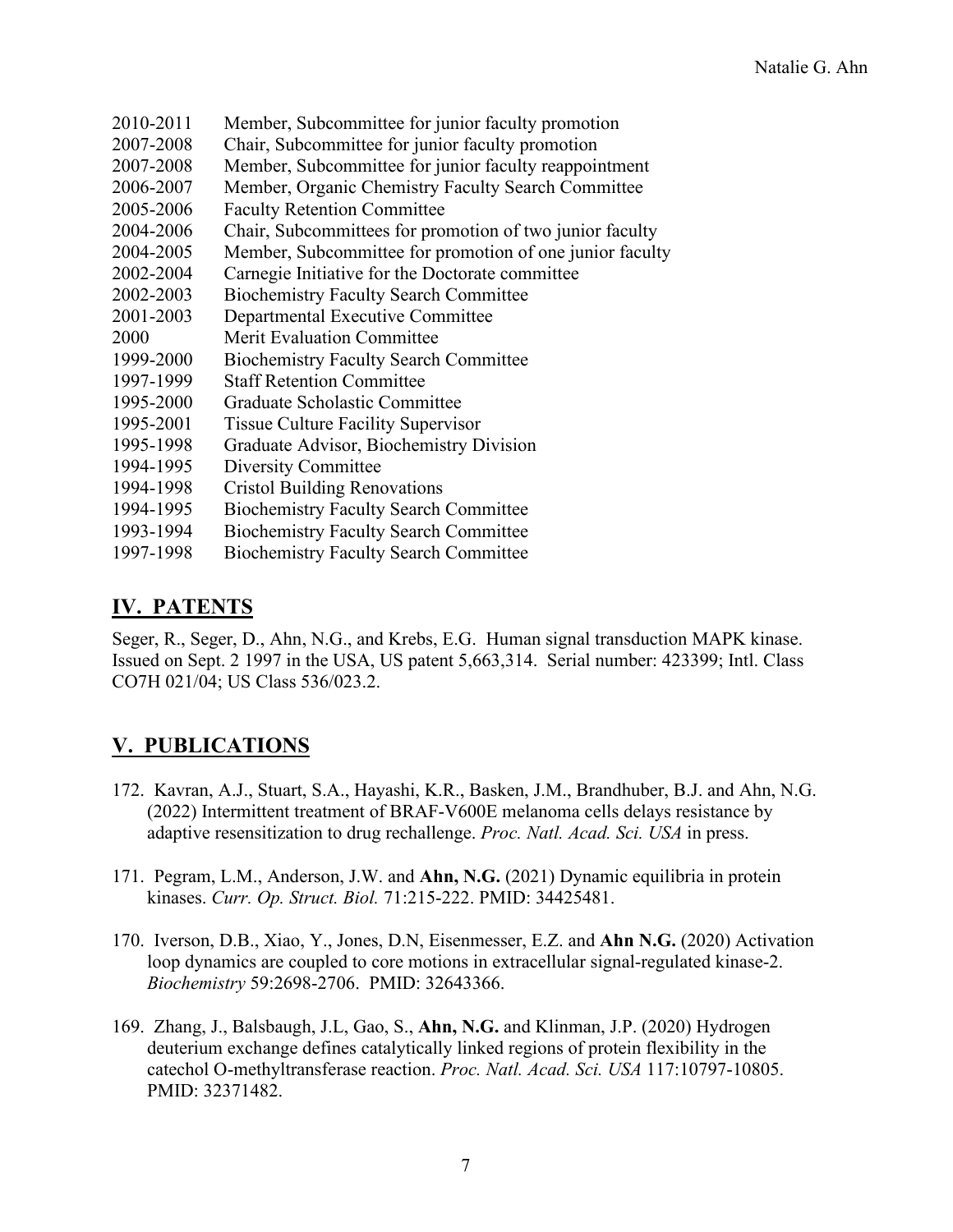- 168. Lopez, E.D., Burastero, O., Arcon, J.P., Defilipe, L/A., **Ahn, N.G.**, Marti, M.A. and Turjanski, A.G. (2020) Kinase activation by small conformational changes. *J. Chem. Inf. Model.* 60:821-832. PMID: 31714778.
- 167. Pegram, L.M., Liddle, J.C., Xiao, Y., Hoh, M., Rudolph, J., Iverson, D., Vigers, G.P., Smith, D., Zhang, H., Wang, W., Moffatt, J.G. and **Ahn, N.G.** (2019) Activation loop dynamics are controlled by conformation selective inhibitors of ERK2. *Proc. Natl. Acad. Sci. USA* 116:15463-15468. PMID: 31311868
- 166. Masson, G.R., Burke, J.E., **Ahn, N.G.,** et al. Recommendations for performing, interpreting and reporting hydrogen deuterium exchange mass spectrometry (HDX-MS) experiments. *Nat. Methods* 16:595-602. PMID: 31249422
- 165. Basken, J., Stuart, S.A., Kavran, A.J., Lee, T., Ebmeier, C.C., Old, W.M. and **Ahn, N.G.**  (2018) Specificity of phosphorylation responses to MAP kinase pathway inhibitors in melanoma cells. *Mol. Cell. Proteomics,*17(4):550-564. PMID:29255136
- 164. Mattiroli, F., Bhattacharyya, S., Dyer, P.N., White, A.E., Sandman, K., Burkhart, B.W., Byrne, K.R., Lee, T., **Ahn, N.G.**, Santangelo, T.J., Reeve, J.N. and Luger, K. (2017) Structure of histone based chromatin in Archaea. *Science*, 357(6351):609-661. PMID:28798133.
- 163. Connacher M.K., Tay, J.W. and Ahn, N.G. (2017) Rear-polarized Wnt5a-receptor-actinmyosin-polarity (WRAMP) structures promote the speed and persistence of directional cell migration. *Mol. Biol. Cell.* 28(14):1924-1936. PMID: 28592632.
- 162. Mattiroli, F., Gu, Y., Balsbaugh, J.L, Ahn, N.G. and Luger, K. (2017) The Cac2 subunit is essential for productive histone binding and nucleosome assembly in CAF-1. *Sci. Rep.*  7:46274. PMID:28418026.
- 161. Mattiroli F, Gu Y, Yadav T, Balsbaugh JL, Harris MR, Findlay ES, Liu Y, Radebaugh CA, Stargell LA, **Ahn NG**, Whitehouse I, Luger K. (2017) DNA-mediated association of two histone-bound CAF-1 complexes drives tetrasome assembly in the wake of DNA replication. Elife. 6:e22799. PMID:28315523.
- 160. Liu W.H., Roemer, S.C., Zhou, Y., Shen, Z.J., Dennehey, B.K., Balsbaugh, J.L, Liddle, J.C., Nemkov, T. Ahn, N.G., Hansen, K.C., Tyler, J.K. and Churchill, M.E. (2016) The Cac1 subunit of histone chaperon CAF-1 organizes CAF-1-H3/H4 architecture and tetramerizes histones. *Elife.* 5:e18023. PMID:27690308.
- 159. Goshen-Lago, T., Goldberg-Carp, A., Melamed, D., Darlyuk-Saadon, I., Bai, C., Ahn, N.G., Admon, A. and Engelberg, D. (2016) Variants of the yeast MAPK Mpk1 are fully functional independently of activation loop phosphorylation. *Mol. Biol. Cell.* 27(17):2771-2783. PMID:27413009.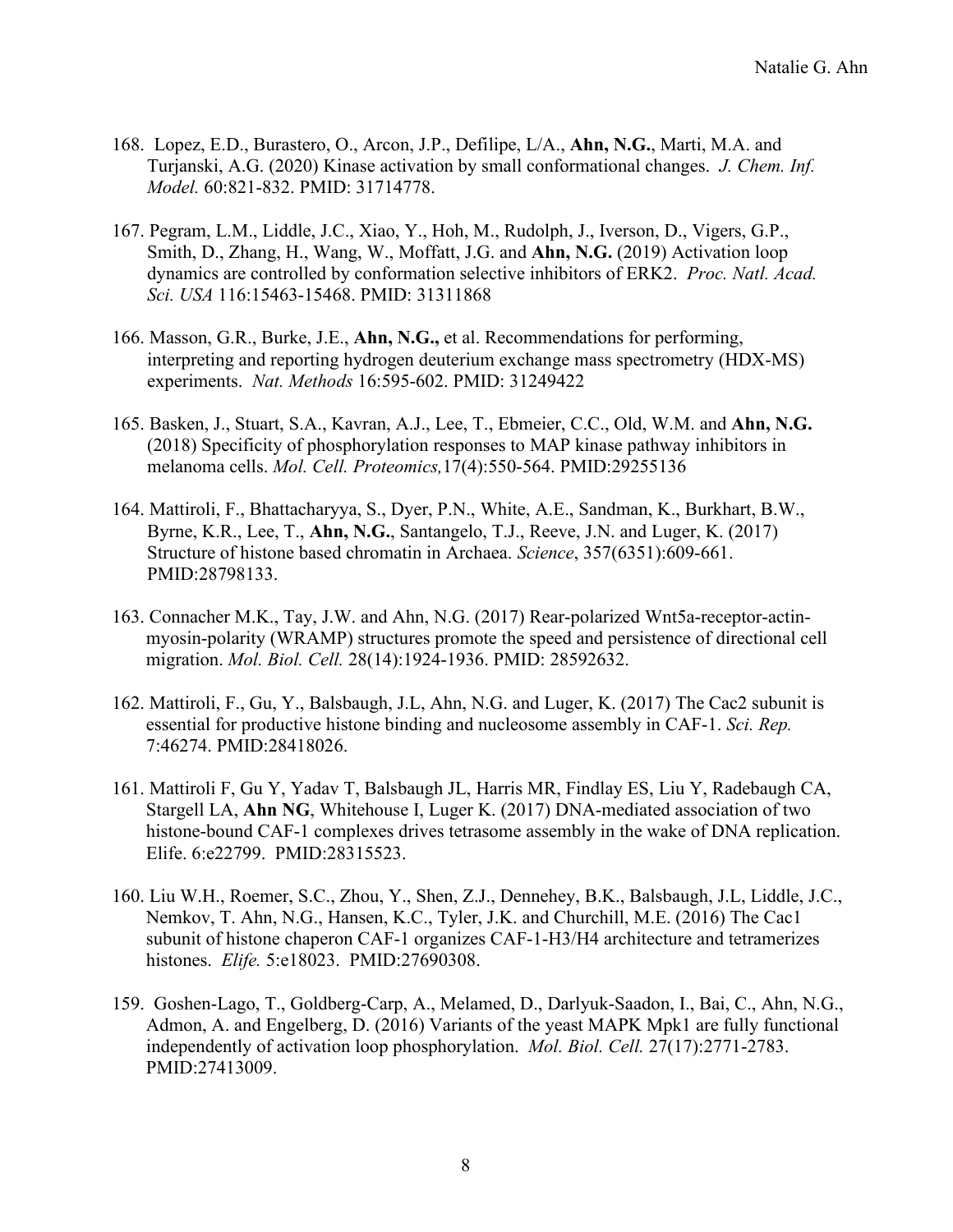- 158. Beenstock, j., Melamed, D., Mooshayef, N., Mordechay, D., Garfinkel, B.P., Ahn, N.G., Admon, A. and Engelberg, D. (2016) p38b mitogen activated protein kinase modulates its own basal activity by autophosphorylation of the activating residue Thr180 and the inhibitory residues Thr241 and Thr261. *Mol. Cell Biol.* 36(10):1540-1554. PMID:26976637.
- 157. Smorodinsky-Atias, K., Goshen-Lago, T., Goldberg-Carp, A., Melamed, D., Shir, A., Mooshayef, N., Beenstock, J., Karamansha, Y., Darlyuk-Saadon, I., Livnah, O., **Ahn, N.G.**, Admon, A. and Engelberg, D. (2016) [Intrinsically active variants of Erk](http://www.ncbi.nlm.nih.gov/pubmed/26658610)  [oncogenically transform cells and disclose unexpected autophosphorylation capability](http://www.ncbi.nlm.nih.gov/pubmed/26658610)  [that is independent of TEY phosphorylation.](http://www.ncbi.nlm.nih.gov/pubmed/26658610) *Mol Biol Cell.* 27(6):1026-39. PMID:26658610.
- 156. Singh, S.P., Schwartz, M.P., Tokuda, E.Y., Luo, Y., Rogers, R.E., Fujita, M., **Ahn, N.G.** and Anseth, K.S. (2015) [A synthetic modular approach for modeling the role of the 3D](http://www.ncbi.nlm.nih.gov/pubmed/26638791)  [microenvironment in tumor progression.](http://www.ncbi.nlm.nih.gov/pubmed/26638791) *Sci Rep.*: 5:17814. PMID:26638791
- 155. Xiao, Y., Warner, L.R., Latham, M.P., **Ahn, N.G.** and Pardi, A. (2015) Structure-based assignment of Ile, Leu and Val methyl groups in the active and inactive forms of the mitogen-activated kinase extracellular signal-regulated kinase 2. *Biochemistry* 54:4307- 4319. PMID: 26132046.
- 154. Volkov, V., Grissom, P., Arzhanik, V., Zaytsev, A., Renganathan, K., McClure-Begley, T., Old, W., **Ahn, N.**, and McIntosh, J.R. (2015) Centromere protein F includes two sites that couple efficiently in depolymerizing microtubules. *J. Cell Biol.* 209:813-828. PMID: 26101217.
- 153. Brown, R., Stuart, S., Houel, S., **Ahn, N.G.** and Old, W.M. (2015) Large-scale examination of factors influencing phosphopeptide neutral loss during collision induced dissociation. *J. Am. Soc. Mass Spectrom.* 26:1128-1142. PMID: 25851653.
- 152. Stuart, S.A., Houel, S., Lee, T., Wang, N., Old, W.M. and **Ahn, N.G.** (2015) A phosphoproteomic comparison of BRAF(V600E) and MKK1/2 inhibitors in melanoma cells. *Mol. Cell. Proteomics,* 14:1599-1615. PMID:25850435.
- 151. Lee, T., Wang, N., Houel, S., Couts, K., Old, W., and **Ahn, N.** (2015) Dosage and temporal thresholds in miRNA proteomics. *Mol. Cell. Proteomics,* 14:289-302. PMID:25467838.
- 150. Xiao, Y., Liddle, J.C., Pardi, A. and **Ahn, N.G.** (2015) Dynamics of protein kinases: Insights from nuclear magnetic resonance. *Acc. Chem. Res.* 48:1106-1114. PMID:25803188
- 149. Long, J., Tokhunts, R., Old, W.M., Houel, S., Rodgriguez-Blanco, J., Singh, S., Shilling, N., Capobianco, A.J., **Ahn, N.G.,** and Robbins, D.J. (2015) Identification of a family of fatty-acid-speciated sonic hedgehog proteins, whose members display differential biological properties. *Cell Reports,* 10:1280-1287. PMID:25732819.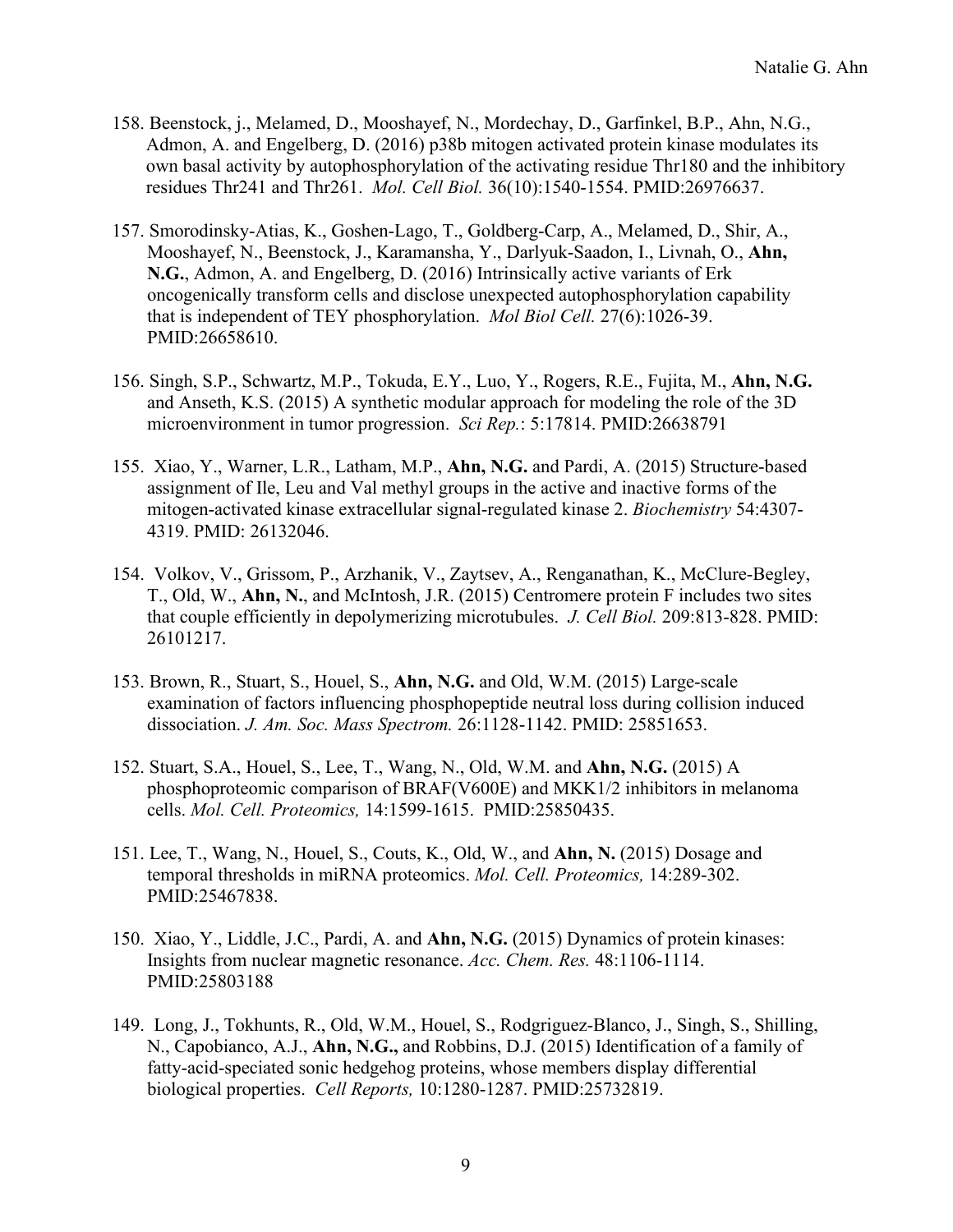- 148. Rudolph, J., Xiao, Y, Pardi, A. and **Ahn, N.G.** (2015) Slow inhibition and conformation selective properties of ERK1/2 inhibitors. *Biochemistry* 54(1):22-31. PMID:25350931.
- 147. Sours, K.M., Xiao, Y. and **Ahn, N.G.** (2014) Extracellular-regulated kinase 2 is activated by the enhancement of hinge flexibility. *J. Mol. Biol.,* 426:1925-1935*.* PMID: 24534729.
- 146. Xiao, Y., Lee, T., Latham, M.P., Warner, L.R., Tanimoto, A., Pardi, A. and **Ahn, N.G.**  (2014) Phosphorylation releases constraints to domain motion in ERK2. *Proc. Natl. Acad. Sci. USA,* 111(7):2506-2511. PMID: 24550275.
- 145. Beenstock, J., Ben-Yehuda, S., Melamed, D., Admon, A., Livnah, O., **Ahn, N.G.** and Engelberg, D. (2014) The p38β mitogen-activated protein kinase possesses an intrinsic autophosphorylation activity, generated by a short region composed of the  $\alpha$ G helix and MAPK insert. *J. Biol. Chem.*, 289(34):23546-23556. PMID:25006254.
- 144. Tracy, C.M., Gray, A.J., Cuéllar, J., Shaw, T.S., Howlett, A.C., Taylor, R.M., Prince, J.T., **Ahn, N.G.**, Valpuesta, J.M. and Willardson, B.M. (2014) [Programmed Cell Death](http://www.ncbi.nlm.nih.gov/pubmed/24375412)  [Protein 5 Interacts with the Cytosolic Chaperonin Containing Tailless Complex](http://www.ncbi.nlm.nih.gov/pubmed/24375412)  [Polypeptide 1 \(CCT\) to Regulate β](http://www.ncbi.nlm.nih.gov/pubmed/24375412)-Tubulin Folding. *J. Biol.Chem.* 289(7):4490-4502. PMID:24375412
- 143. Schwartz, M.P., Rogers, R.E., Singh, S.P., Lee, J.Y., Loveland, S.G., Koepsel, J.T., Witze, E.S., Montanez-Sauri, S.I., Sung, K.E., Tokuda, E.Y., Sharma, Y., Everhart, L.M., Nguyen, E.H., Zaman, M.H., Beebe, D.J., **Ahn, N.G.**, Murphy, W.L. and Anseth, K.S. (2013) A quantitative comparison of human HT1080 fibrosarcoma cells and primary human dermal fibroblasts identifies a 3D migration mechanism with properties unique to the transformed phenotype. *PLoS One.* 8(12):e81689. PMID: 24349113.
- 142. Witze, E.S., Connacher, M.K., Houel, S., Schwartz, M.P., Morphew, M.K., Reid, L., Sacks, D.B., Anseth, K.S. and **Ahn, N.G.** (2013) Wnt5a directs polarized calcium gradients by recruiting cortical endoplasmic reticulum to the cell trailing edge. *Developmental Cell,* 26, 645-657. PMID: 24091015
- 141. Templeton, P.D., Litman, E.S., Metzner, S.I., **Ahn, N.G.\*** and Sousa, M.C.\* (2013) [Structure of mediator of RhoA-dependent invasion \(MRDI\) explains its dual function as a](http://www.ncbi.nlm.nih.gov/pubmed/23859498)  [metabolic enzyme and a mediator of cell invasion.](http://www.ncbi.nlm.nih.gov/pubmed/23859498) *Biochemistry* 52(33):5675-5684. PMID: 23859498

 $\Rightarrow$  \* Corresponding authors

- 140. Ponicsan, S.L., Houel, S., Old, W.M., **Ahn, N.G.**, Goodrich, J.A. and Kugel, J.F. (2013) [The Non-Coding B2 RNA Binds to the DNA Cleft and Active-Site Region of RNA](http://www.ncbi.nlm.nih.gov/pubmed/23416138)  [Polymerase II.](http://www.ncbi.nlm.nih.gov/pubmed/23416138) *J. Mol. Biol.,* 425(19):3625-3638. PMID:23416138.
- 139. Couts, K.L., Anderson, E.M., Gross, M.M., Sullivan, K. and **Ahn, N.G.** (2012)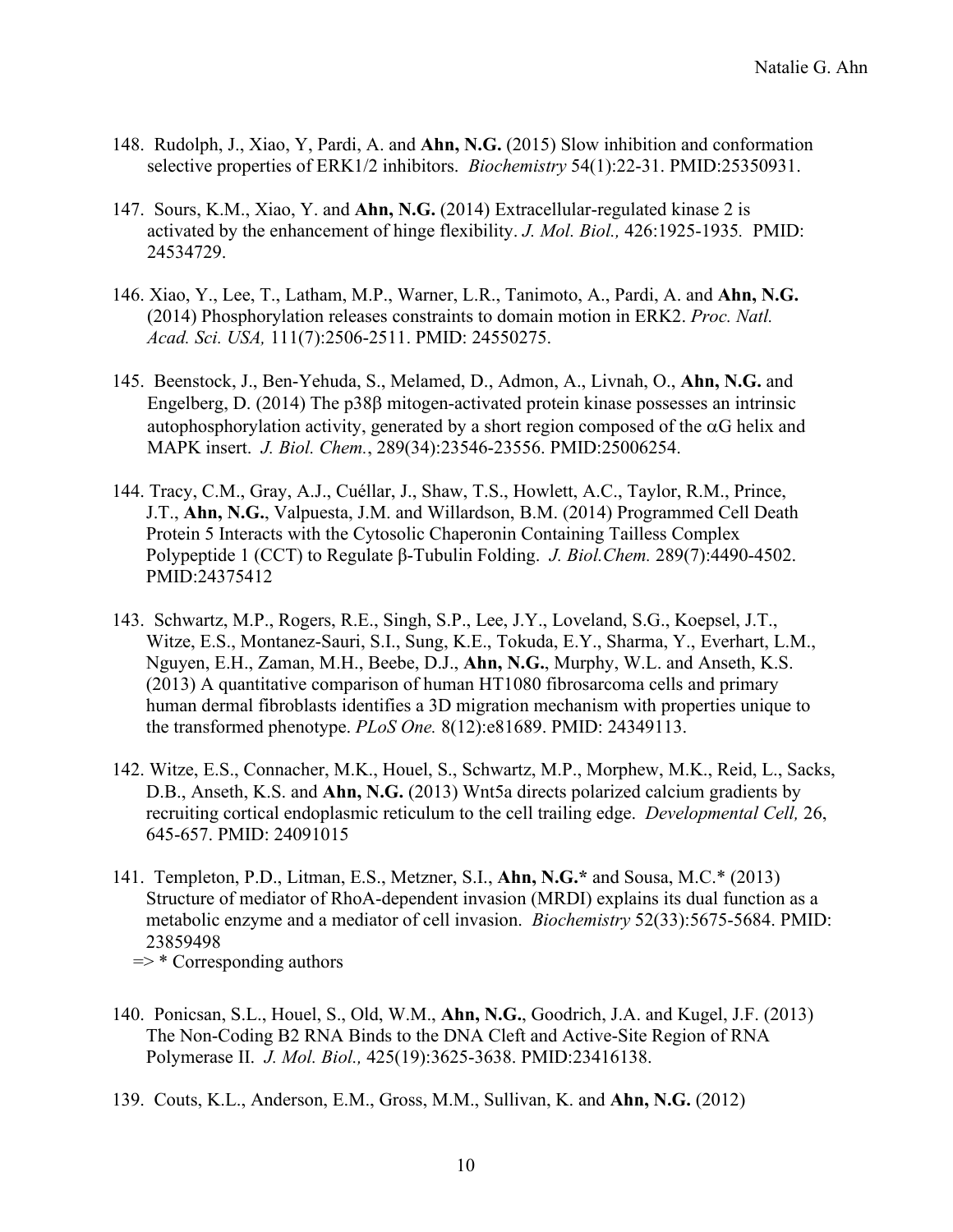Oncogenic B-Raf signaling in melanoma cells controls a network of microRNAs with combinatorial functions. *Oncogene,* 32(15):1959-1970. PMID:22751131.

- 138. Wang, D., Zhang, Z., O'Loughlin, E., Lee, T., Houel, S., O'Carroll, D., Tarakhovsky, A., **Ahn, N.G.** and Yi, R. (2012) Quantitative functions of Argonaute proteins in mammalian development. *Genes Dev.,* 26, 693-704. PMID:22474261.
- 137. Luo, Y., Ellis, L.Z., Dallaglio, K., Takeda, M., Robinson, W.A., Robinson, S., Lewis, K.D., McCarter, M.D., Gonzalez, R., Norris, D.A., Roop, D.R., **Ahn, N.G.** and Fujita, M. (2012) Side population cells from human melanoma tumors reveal diverse mechanisms of chemoresistance. *J. Invest. Dermatol.,* 132, 2440-2450. PMID:22622430.
- 136. Yen, C.Y., Houel, S., **Ahn, N.G.**, and Old, W.M. (2011) [Spectrum-to-spectrum searching](http://www.ncbi.nlm.nih.gov/pubmed/21532008)  [using a proteome-wide spectral library.](http://www.ncbi.nlm.nih.gov/pubmed/21532008) *Mol. Cell. Proteomics,* 10, M111.007666. PMID:21532008.
- 135. Oyeyemi, O.A., Sours, K.M., Lee, T., Kohen, A., Resing, K.A., **Ahn, N.G.**\* and Klinman, J.P.\* (2011) [Comparative hydrogen-deuterium exchange for a mesophilic vs thermophilic](http://www.ncbi.nlm.nih.gov/pubmed/21859100)  [dihydrofolate reductase at 25 °C: Identification of a single active site region with enhanced](http://www.ncbi.nlm.nih.gov/pubmed/21859100)  [flexibility in the mesophilic protein.](http://www.ncbi.nlm.nih.gov/pubmed/21859100) *Biochemistry,* 50, 8251-8260. PMID:21859100.  $\Rightarrow$  \* Corresponding authors
- 134. Meyer-Arendt, K., Old, W.M., Houel, S., Renganathan, K., Eichelberger, B., Resing, K.A. and **Ahn, N.G.** (2011) [IsoformResolver: A peptide-centric algorithm for protein](http://www.ncbi.nlm.nih.gov/pubmed/21599010)  [inference.](http://www.ncbi.nlm.nih.gov/pubmed/21599010) *J Proteome Res.,* 10, 3060-3075. PMID:21599010.
- 133. Sours, K.M. and **Ahn, N.G.** (2010) Analysis of MAP kinases by hydrogen exchange mass spectrometry. In "MAP Kinase Signaling Protocols", R. Seger, Ed., *Methods in Molecular Biology,* 661, 239-255.
- 132. Ring, A.Y., Sours, K.M., Lee, T. and **Ahn, N.G.** (2010) Distinct patterns of activationdependent changes in conformational mobility between ERK1 and ERK2. *Intl. J. Mass Spectrometry,* 302, 101-109*.* PMID:21599010.
- 131. Houel, S., Abernathy, R., Renganathan, K., Meyer-Arendt, K., **Ahn, N.G.** and Old, W.M. (2010) Quantifying the impact of chimera MS/MS spectra on peptide identification in large scale proteomics studies. *J. Proteome Res.,* 9, 4152-4160*.* PMID:20578722.
- 130. Oyeyemi, O., Sours, K.M., Lee, T., Resing, K.A., **Ahn, N.G.\*** and Klinman, J.P.\* (2010) Temperature dependence of protein motions in a thermophilic dihydrofolate reductase and its relationship to catalytic efficiency. *Proc. Natl. Acad. Sci., USA,* 107, 10074-10079. PMID:20534574.  $\Rightarrow$  \* Corresponding authors
- 129. Prince, J.T. and **Ahn, N.G.** (2010) [The case of the disappearing drug target.](http://www.ncbi.nlm.nih.gov/pubmed/20188664) *Molecular Cell*, 37, 455-456.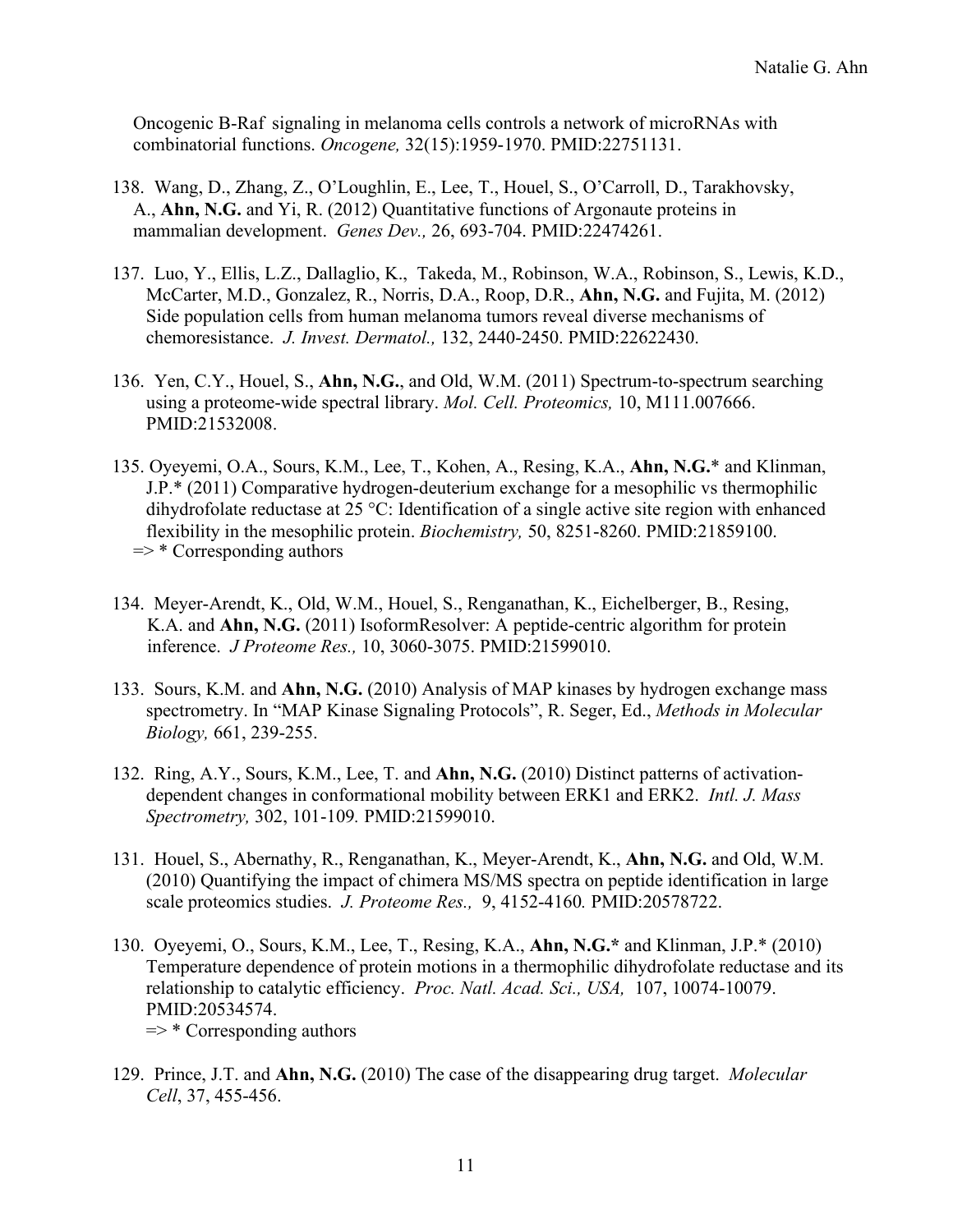- 128. **Ahn, N.G.** (2009) [PORE-ing over ERK substrates.](http://www.ncbi.nlm.nih.gov/pubmed/19809488?itool=EntrezSystem2.PEntrez.Pubmed.Pubmed_ResultsPanel.Pubmed_RVDocSum&ordinalpos=1) *Nat. Struct. Mol. Biol.,* 16, 1004-1005.
- 127. Kabuyama, Y., Litman, E.S., Templeton, P., Metzner. S.I., Witze, E.S., Argast, G.M., Langer, S.J., Polvinen, K., Shellman, Y, Chan, D., Shabb, J.B., Fitzpatrick, J.E., Resing, K.A., Sousa, M.C. and **Ahn, N.G.** (2009) A mediator of Rho-dependent signaling in melanoma moonlights as a methionine salvage enzyme. *Mol. Cell. Proteomics,* 8, 2308- 2320. PMID:19620624. Highlighted by this journal as an "Author's Choice" article.
- 126. Argast, G.M., Croy, C.H., Couts, K.L., Zhang, Z., Litman, E.S., Chan, D.C. and **Ahn, N.G.** (2009) Cross-regulation of plexin B1 by B-Raf signaling in melanoma cells. *Oncogene,* 28, 2697-2709*.* PMID:19483722.
- 125. Old, W.M., Shabb, J.S., Houel, S., Wang, H., Couts, K.H., Yen, C-Y., Litman, E.S., Croy, C.H, Meyer-Arendt, K., Miranda, J.G., Brown, R.A., Witze, E.S., Schweppe, R.E., Resing, K.A. and **Ahn, N.G.** (2009) Functional proteomics identifies targets of phosphorylation by B-Raf signaling in melanoma. *Molecular Cell,* 34, 115-131. PMID:19362540.

Highlighted as a Molecular Cell Preview (Pawson T. and Taylor L. (2009) Protein phosphorylation goes negative. *Molecular Cell.* 34:139-140) and as a Nature News & Views article (Huang, P.H. and Marais R. (2009) Melanoma troops massed. *Nature* 459, 336-337).

- 124. Yen, C.-Y., Meyer-Arendt, K., Eichelberger, B., Houel, S., Old, W.M., Knight, R.D., **Ahn, N.G.**, Hunter, L.E. and Resing, K.A. (2008) A theoretical MS/MS library for spectrum-to-spectrum searching in large-scale identification of proteins. *Mol. Cell. Proteomics,* 8, 857-869. PMID:19106086.
- 123. Gehrke, A.S., Sun, S., Kurgan, L., **Ahn, N**., Resing, K., Kafadar, K. and Cios, K. (2008) Improved machine learning method for analysis of gas phase chemistry of peptides. *BMC Bioinformatics,* 9, 515-529.
- 122. [Levin-Salomon, V.](http://www.ncbi.nlm.nih.gov/sites/entrez?Db=pubmed&Cmd=Search&Term=%22Levin-Salomon%20V%22%5BAuthor%5D&itool=EntrezSystem2.PEntrez.Pubmed.Pubmed_ResultsPanel.Pubmed_DiscoveryPanel.Pubmed_RVAbstractPlus), [Kogan,](http://www.ncbi.nlm.nih.gov/sites/entrez?Db=pubmed&Cmd=Search&Term=%22Kogan%20K%22%5BAuthor%5D&itool=EntrezSystem2.PEntrez.Pubmed.Pubmed_ResultsPanel.Pubmed_DiscoveryPanel.Pubmed_RVAbstractPlus) K., **[Ahn, N.G.](http://www.ncbi.nlm.nih.gov/sites/entrez?Db=pubmed&Cmd=Search&Term=%22Ahn%20NG%22%5BAuthor%5D&itool=EntrezSystem2.PEntrez.Pubmed.Pubmed_ResultsPanel.Pubmed_DiscoveryPanel.Pubmed_RVAbstractPlus),** [Livnah,](http://www.ncbi.nlm.nih.gov/sites/entrez?Db=pubmed&Cmd=Search&Term=%22Livnah%20O%22%5BAuthor%5D&itool=EntrezSystem2.PEntrez.Pubmed.Pubmed_ResultsPanel.Pubmed_DiscoveryPanel.Pubmed_RVAbstractPlus) O. and [Engelberg,](http://www.ncbi.nlm.nih.gov/sites/entrez?Db=pubmed&Cmd=Search&Term=%22Engelberg%20D%22%5BAuthor%5D&itool=EntrezSystem2.PEntrez.Pubmed.Pubmed_ResultsPanel.Pubmed_DiscoveryPanel.Pubmed_RVAbstractPlus) D. (2008). Isolation of intrinsically active (MEK- independent) variants of the ERK family of MAP kinases. *J. Biol. Chem.,* 283, 34500-34510. PMID:18829462.
- 121. Sours, K.M., Kwok, S.C., Rachidi, T., Lee, T., Ring, A., Hoofnagle, A.N., Resing, K.A. and **Ahn, N.G.** (2008) Hydrogen exchange mass spectrometry reveals activationinduced changes in conformational mobility of p38α MAP kinase. *J. Mol. Biol.,* 379, 1075-1093. PMID:18501927.
- 120. Witze, E.S., Litman, E.S., Argast, G.M., Moon, R.T. and **Ahn, N.G.** (2008) Wnt5A control of cell polarity and directional movement by polarized redistribution of adhesion receptors. *Science,* 320, 365-369. PMID:18420933.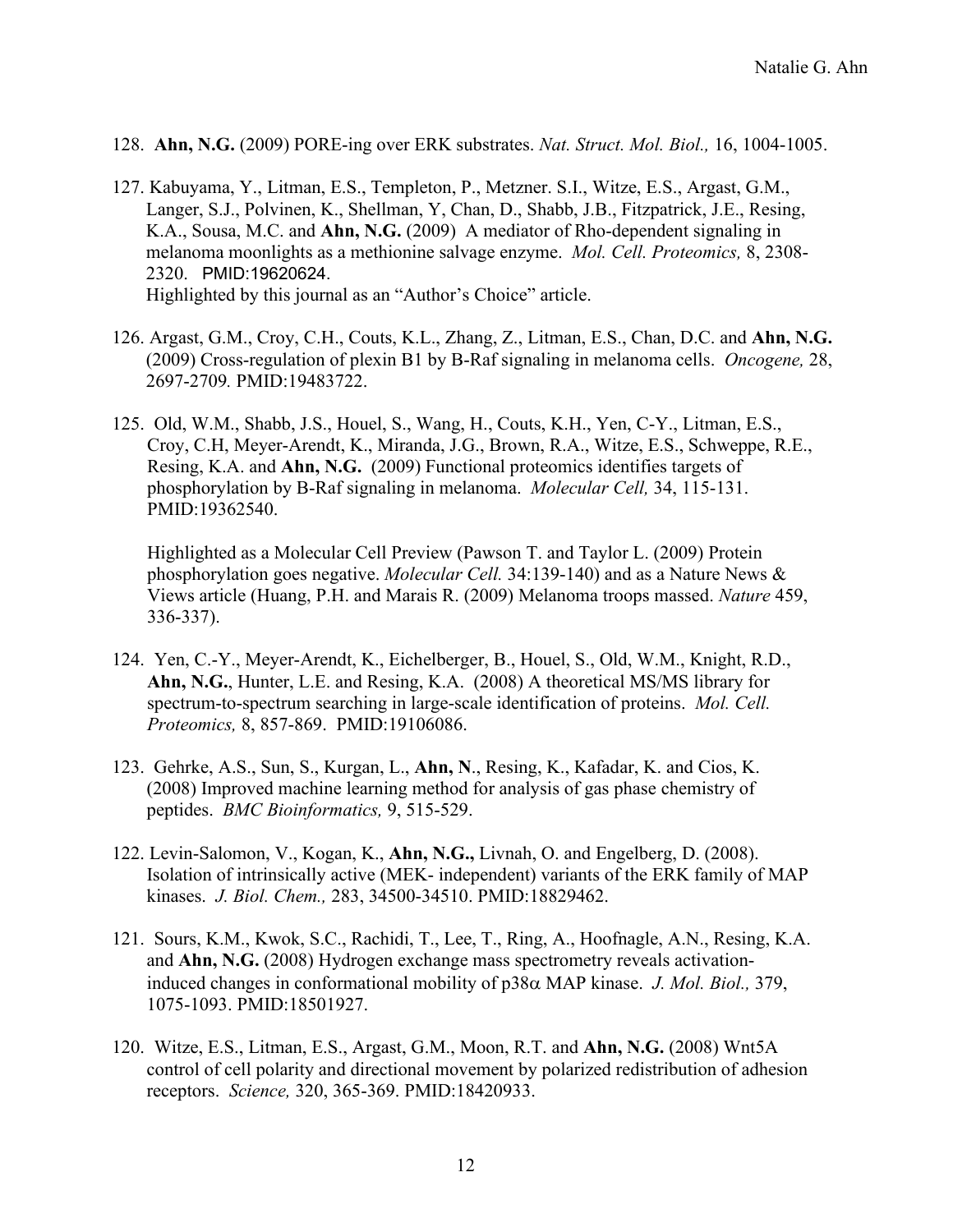Highlighted in Science Perspectives (Bowerman, B. (2008) Wnt moves beyond the canon. *Science.* 320, 327-328), by Science STKE (Ray, L.B. (2008) Editors' Choice: Cell biology cellular orienteering. *Science Signaling* 16, ec147), and as a Research Highlight in Nature Reviews (Kritikow E. (2008) Cell signalling: Dynamic redistribution. *Nat.Rev. Mol. Cell Biol.,* 9, 423).

- 119. Ahn, N.G. and Wang, A.H. (2008) Proteomics and genomics: perspectives on drug and target discovery. *Curr. Opin. Chem. Biol.,* 12, 1-3.
- 118. Mattison, C.P., Old, [W.M., Steiner,](http://www.ncbi.nlm.nih.gov/sites/entrez?Db=pubmed&Cmd=ShowDetailView&TermToSearch=17728254&ordinalpos=1&itool=EntrezSystem2.PEntrez.Pubmed.Pubmed_ResultsPanel.Pubmed_RVDocSum) E., Huneycutt, B.J., Resing, K.A., **Ahn, N.G.** and [Winey,](http://www.ncbi.nlm.nih.gov/sites/entrez?Db=pubmed&Cmd=ShowDetailView&TermToSearch=17728254&ordinalpos=1&itool=EntrezSystem2.PEntrez.Pubmed.Pubmed_ResultsPanel.Pubmed_RVDocSum) M. (2007) Mps1 activation loop autophosphorylation enhances kinase activity. *J. Biol. Chem.,* 282, 30553-30561.
- 117. Witze, E.S., Old, W.M., Resing, K.A. and **Ahn, N.G.** (2007) Mapping protein posttranslational modifications with mass spectrometry. *Nat. Methods,* 4, 798-806*.*
- 116. **Ahn, N.G.,** Shabb J.S., Old, W.M. and Resing, K.A. (2007) Achieving in-depth proteomics profiling by mass spectrometry. *ACS Chemical Biology,* 2, 39-52.
- 115. Sun, S., Meyer-Arendt, K., Eichelberger, B., Brown, R., Yen, C.Y., Old, W.M., Pierce, K., Cios, K., **Ahn, N.G.** and Resing, K.A. (2007) Improved validation of peptide MS/MS assignments using spectral intensity prediction and full annotation of fragment ions. *Mol. Cell. Proteomics,* 6, 1-17.
- 114. Shi, Z., Resing, K.A. and **Ahn, N.G.** (2006) Networks for the allosteric control of protein kinases. *Curr. Op. Struct. Biol.,*16, 686-692.
- 113. Emrick, M.A., Lee, T., Starkey, P., Mumby, M.C., Resing, K.A. and **Ahn, N.G.** (2006) The gatekeeper residue in ERK2 controls autoactivation *via* a pathway of intramolecular connectivity. *Proc. Natl. Acad. Sci. USA,* 103, 18101-18106.
- 112. Schweppe, R.E., Cheung, T.H., and **Ahn, N.G.** (2006) Global gene expression analysis of ERK5 and ERK1/2 signaling reveals a role for HIF-1 in ERK5-mediated responses. *J. Biol. Chem.,* 281, 20993-21003.
- 111. Roberts E.C., Hammond, K., Yin, H., Traish, A.M., Resing, K.A. and **Ahn, N.G.** (2006) Identification of G2/M targets for the MAP kinase pathway by functional proteomics. *Proteomics,* 6, 4541-4553.
- 110. Ma, Z., Isumi, H., Kanai, M., Kabuyama, Y., **Ahn, N.G.** and Fukasawa, K. (2006) Mortalin controls centrosome duplication via modulating centrosomal localization of p53. *Oncogene,* 25, 5377-5390.
- 109. Kabuyama, Y., Langer, S.J., Polvinen, K., Homma, Y., Resing, K.A. and **Ahn, N.G.**  (2006) Functional proteomics identifies protein tyrosine phosphatase 1B as a target of RhoA signaling. *Mol. Cell. Proteomics,* 5, 1359-1367.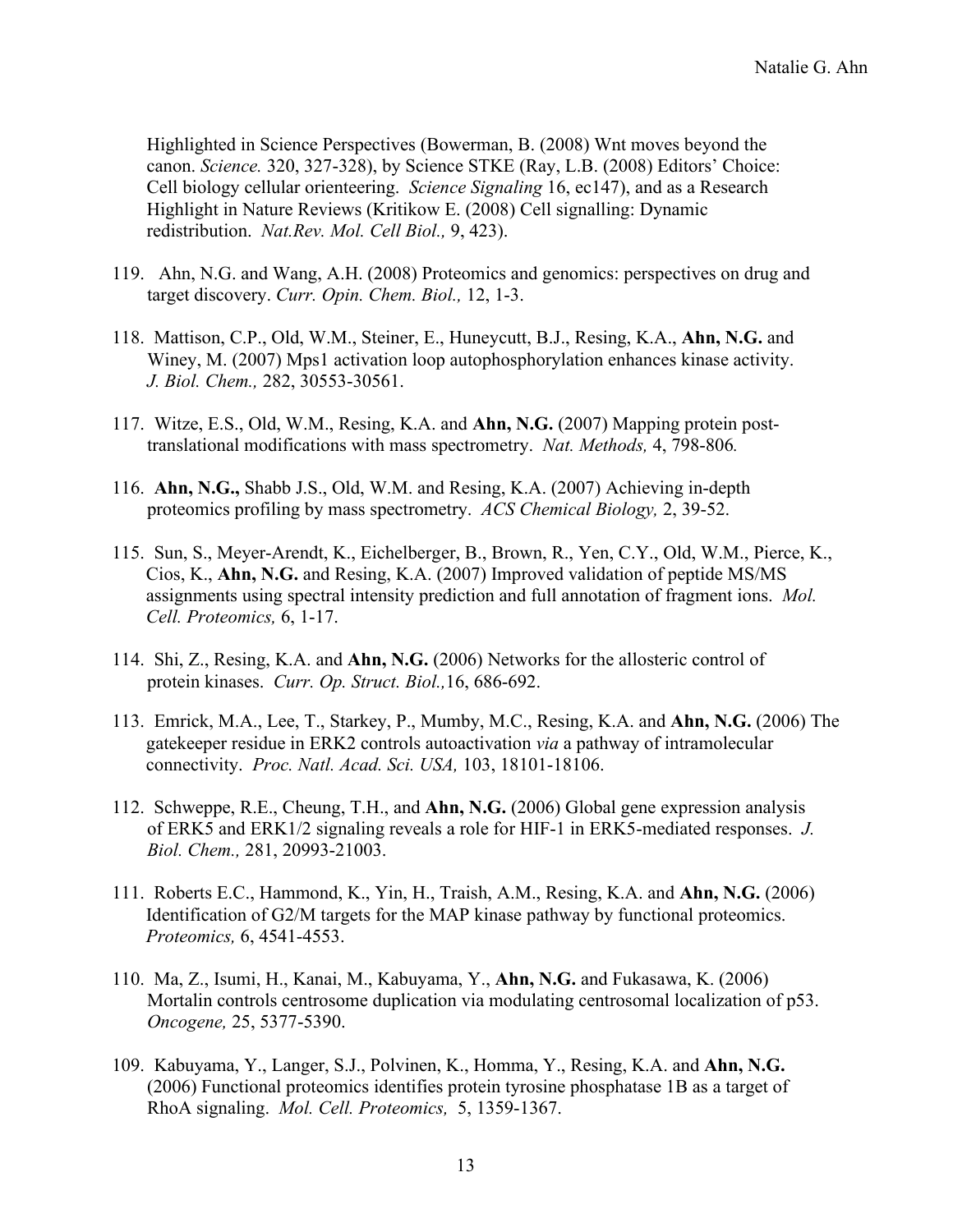- 108. Lee, T., Croy, C.H., Resing, K.A. and **Ahn, N.G.** (2006) Hydrogen exchange measurements in proteins. In "Handbook of Hydrogen Transfer" (Schowen, R.L., Klinman, J.P., eds), Wiley VHC, October 2006, Chapter 14, pp. 1361-1392.
- 107. Ruth, M.C., Old, W.M., Emrick, M.A., Meyer-Arendt, K., Aveline-Wolf, L.D., Pierce, K.G., Mendoza, A.M., Sevinsky, J.R., Hamady, M., Knight, R.D., Resing, K.A. and **Ahn, N.G.** (2006) Analysis of membrane proteins from human chronic myelogenous leukemia cells: Comparison of extraction methods for multidimensional LC-MS/MS. *J. Proteome Res.,* 5, 709-719.
- 106. Ruth, M.C., Xu, Y., Maxwell, I.H., **Ahn, N.G.,** Norris, D.A. [and Shellman,](http://www.ncbi.nlm.nih.gov/entrez/query.fcgi?cmd=Retrieve&db=pubmed&dopt=Abstract&list_uids=16470169&query_hl=6&itool=pubmed_docsum) Y.G. (2006) RhoC promotes human melanoma invasion in a PI3K/Akt-dependent pathway. *J. Invest. Dermatol.,* 126, 862-868.
- 105. Yen, C.Y., Russell, S., Mendoza, A.M., Meyer-Arendt, K., Sun, S.J., Cios, K.J., **Ahn, N.G.** and Resing, K.A. (2006) Improving sensitivity in shotgun proteomics using a peptide-centric database with reduced complexity: Protease cleavage and SCX elution rules from data mining of MS/MS spectra. *Anal. Chem.,* 78, 1071-1084.
- 104. Lee, T., Hoofnagle, A.N., Resing, K.A., and **Ahn, N.G.** (2006) Protein hydrogen exchange measured by electrospray ionization mass spectrometry. in "Cell Biology: A Laboratory Handbook", Third Edition, J.E. Celis, Ed., Elsevier Science. v. 4, 443-449.
- 103. Downer, J., Sevinsky, J., **Ahn, N.**, Resing, K. and Betterton, M.D. (2005). Incorporating expression data in metabolic modeling: a case study of lactate dehydrogenase, *J. Theoretical Biol.*, 240, 464-474.
- 102. Resing, K.A. and **Ahn, N.G.** (2005) Proteomics of melanoma cell lines and cultured melanocytes. In "Melanocytes to Melanoma: The Progression to Malignancy" (Hearing, V.J. and Leong, S.P.L., eds), Humana Press, Totowa, New Jersey. pp. 408-426.
- 101. Lee, T., Hoofnagle, A.N, Resing, K.A. and **Ahn, N.G.** (2005) Hydrogen exchange solvent protection by an ATP analogue reveals conformational changes in ERK2 upon activation. *J. Mol. Biol.,* 353, 600-612.
- 100. Old, W.M., Meyer-Arendt, K., Aveline-Wolf, K., Pierce, K.G., Mendoza, A., Sevinsky, J.R., Resing, K.A. and **Ahn, N.G.** (2005) Comparison of label-free methods for quantifying human proteins by shotgun proteomics. *Mol. Cell. Proteomics,* 4, 1487-1502.
- 99. **Ahn, N.G.** and Resing, K.A. (2005) Lessons in rational drug design for protein kinases. *Science*, 308, 1266-1267.
- 98. Resing, K.A. and **Ahn, N.G.** (2005) Proteomics strategies for protein identification. *FEBS Lett.,* 579, 885-889.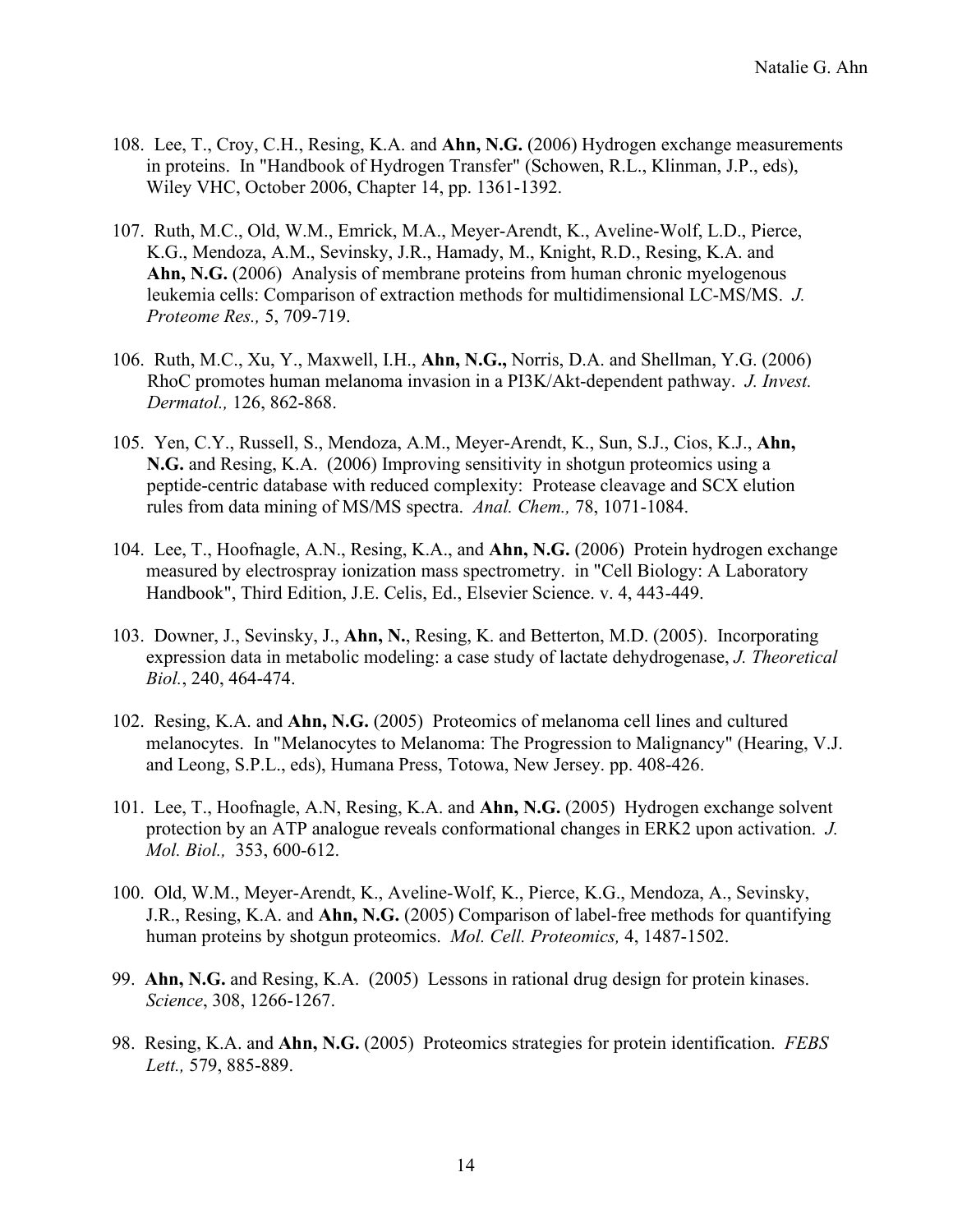- 97. Resing, K.A. and **Ahn, N.G.** (2004) Identification of proteins by in-gel digestion and mass spectrometry. in "Proteome Analysis: Interpreting the Genome" D.W. Speicher, Ed., Elsevier Science, Inc., pp. 163-182.
- 96. Kabuyama, Y., Resing, K.A. and **Ahn, N.G.** (2004) Applying proteomics to signaling networks. *Curr. Op. Genetics and Dev.,* 14, 492-498*.*
- 95. Liang, Z.X., Tsigos, I., Lee,T., Bouriotis, V., Resing, K.A., **Ahn, N.G.** and Klinman J.P. (2004) Evidence for increased local flexibility in psychrophilic alcohol dehydrogenase relative to its thermophilic homologue. *Biochemistry*, 43, 14676-14683.
- 94. Jaspersen, S. L., Huneycutt, B. J., Giddings, Jr., T. H., Resing, K. A., **Ahn, N. G.** and Winey M. (2004) Cdc28/Cdk1 regulates spindle pole body duplication through phosphorylation of Spc42 and Mps1. *Developmental Cell,* 7, 263-274*.*
- 93. Resing, K.A., Meyer-Arendt, K., Mendoza, A.M., Aveline-Wolf, L.D., Jonscher, K.R., Pierce, K.G., Old, W.M., Cheung, H.T., Russell, S., Wattawa, J.L., Goehle, G.R., Knight, R.D. and **Ahn, N.G.** (2004) Improving reproducibility and sensitivity in identifying human proteins by shotgun proteomics. *Anal. Chem.,* 76, 3556-3568*.*
- 92. Liang, Z.-X., Lee, T., Resing, K.A., **Ahn, N.G.** and Klinman, J.P. (2004) Thermal-activated protein mobility and its correlation with catalysis in thermophilic alcohol dehydrogenase. *Proc. Natl. Acad. Sci. USA,* 101, 9556-9561*.*
- 91. Kabuyama, Y., Polvinen, K., Resing, K.A. and **Ahn, N.G.** (2004) Two-dimensional electrophoresis for the identification of signaling targets. in "Signal Transduction Protocols", R.C. Dickson, M. D. Mendenhall, Eds. *Methods Mol. Biol.* 284, 37-49.
- 90. Lee, T., Hoofnagle A. N., Kabuyama, Y., Stroud, J., Min, X., Goldsmith, E.J., Chen, L., Resing, K.A. and **Ahn, N.G.** (2004) Docking site interactions in MAP kinases revealed by hydrogen exchange mass spectrometry. *Molecular Cell,* 14, 43-55.
- 89. Sevinsky J.R., Whalen, A.M. and **Ahn, N.G.** (2004) ERK induces the megakaryocyte gene GPIIb/CD41 through MafB/Kreisler. *Mol. Cell. Biol.,* 24, 4534-4545.
- 88. Hoofnagle A. N., Resing, K. A. and **Ahn, N.G.** (2004) Practical methods for deuterium exchange/mass spectrometry. in "MAP kinase protocols", R. Seger, Ed., *Methods Mol. Biol.,* 250, 283-298*.*
- 87. Bernard, K.R., Jonscher, K.R., Resing, K.A. and **Ahn, N.G.** (2004) Methods in functional proteomics: 2D-PAGE with immobilized pH gradients (IPG), in gel digestion, and identification of proteins by mass spectrometry. in "MAP kinase protocols", R. Seger, Ed., *Methods Mol. Biol.* 250, 263-282.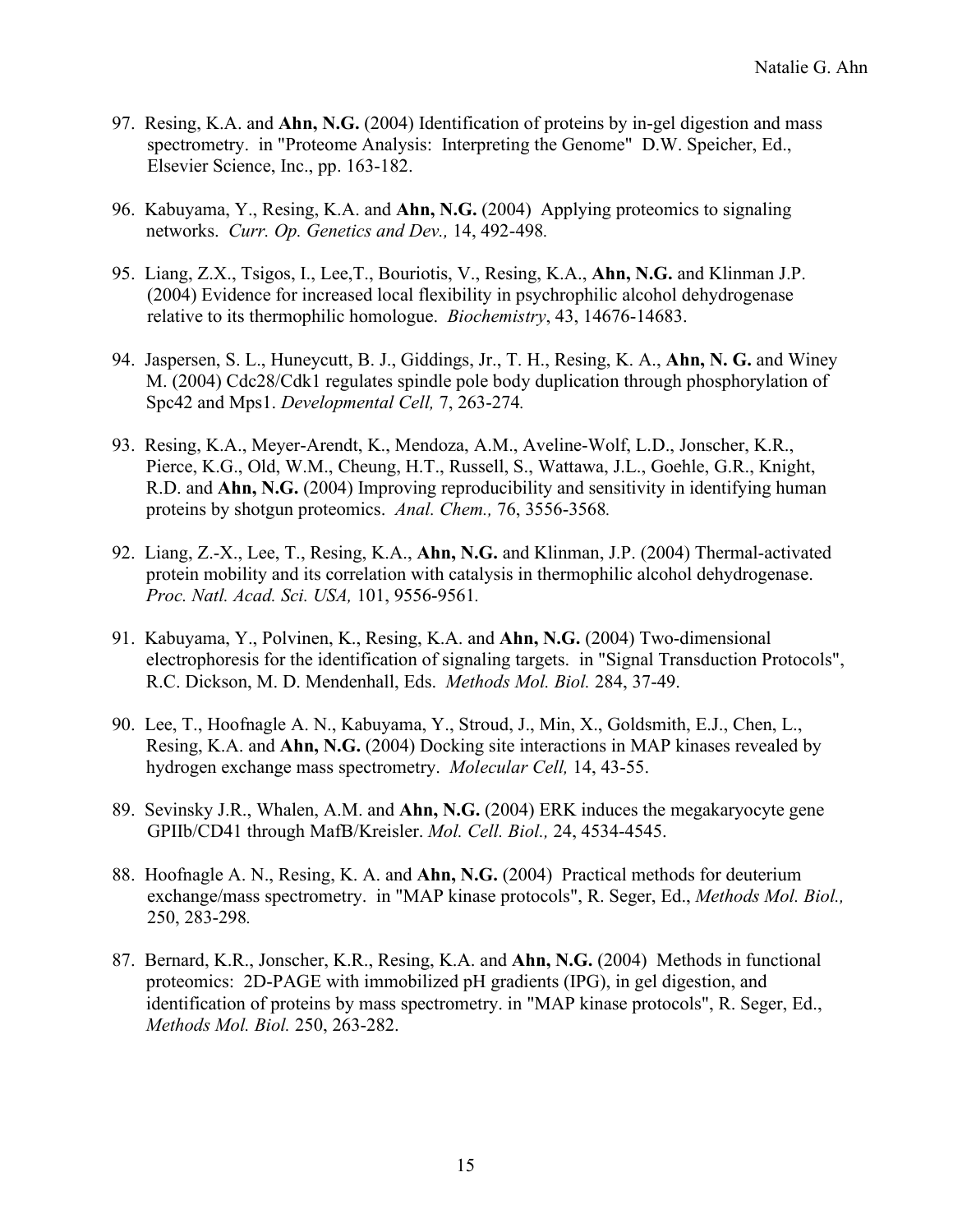- 86. Hoofnagle A. N., Stoner, J.W., Lee, T., Eaton, S.S. and **Ahn, N.G.** (2004) Phosphorylationdependent changes in structure and dynamics in ERK2 detected by site directed spin labelling and electron paramagnetic resonance. *Biophys. J.,* 86, 395-403.
- 85. Haydon, C.E., Eyers, P.A., Wolf, L.A., Resing, K.A., Maller, J.L. and **Ahn, N.G.** (2003) Identification of novel phosphorylation sites on *Xenopus laevis* Aurora A and analysis of phosphopeptide enrichment by IMAC. *Mol. Cell. Proteomics,* 2, 1055-1067*.*
- 84. Bernard, K., Litman, E., Fitzpatrick, J., Shellman,Y., Argast, G., Polvinen, K., Everett, A., Fukasawa, K., Norris, D., **Ahn, N.G.** and Resing, K.A. (2003) Functional proteomic analysis of melanoma progression. *Cancer Res.,* 63, 6716-6725.
- 83. Schweppe, R.E., Melton A.A., Brodsky, K.S., Aveline, L.D., Resing, K.A., **Ahn, N.G.** and Gutierrez-Hartmann, A. (2003) Purification and mass spectrometric identification of GABP as the functional pituitary Ets factor binding to the basal transcription element of the prolactin promoter. *J. Biol. Chem.,* 278, 16863-16872*.*
- 82. Schweppe R.E., Resing, K. A. and **Ahn, N.G.** (2003) The characterization of posttranslational modifications by mass spectrometry. *Accounts Chem. Res.,* 36, 453-61.
- 81. Galasinski S.G., Resing, K.A. and **Ahn, N.G.** (2003) Histone modifications. *Methods,* 31, 3- 11.
- 80. Hoofnagle A. N., Resing, K.A. and **Ahn, N.G.** (2003) Protein analysis by hydrogen exchange mass spectrometry. *Ann. Rev. Biophys. Biomol. Struct.,* 32, 1-25*.*
- 79. Aurandt, J., Vikis, H.G., Gutkind, J.S., **Ahn, N.** and Guan, K.L. (2002) The semaphorin receptor plexin B1 signals through a direct interaction with the Rho specific nucleotide exchanger, LARG. *Proc. Natl. Acad. Sci. USA,* 99, 12085-12090*.*
- 78. Roberts, E.C., Shapiro, P.S., Nahreini, T.S., Pages, G., Pouyssegur, J. and **Ahn, N.G.** (2002) Distinct cell cycle timing requirements for ERK and PI3K signaling pathways in somatic cell mitosis. *Mol. Cell. Biol.,* 22, 7226-7241*.*
- 77. Vaish, N.K., Dong, F., Andrews, L., Schweppe, R.E., **Ahn, N.G.**, Blatt, L. and Seiwert, S.D. (2002) Monitoring post-translational modification of proteins in solution with allosteric ribozymes. *Nature Biotechnology ,* 20, 810-815*.*
- 76. McLaughlin, J.N., Thulin, C.D., Hart, S.J., Resing, K.A., **Ahn, N.G.** and Willardson, B.M. (2002) Regulatory interaction of phosducin-like protein with the cytosolic chaperonin complex. *Proc. Natl. Acad. Sci. USA,* 99, 7962-7967.
- 75. Galasinski, S.C., Resing, K.A., Goodrich, J.A. and **Ahn, N.G.** (2002) Phosphatase inhibition leads to histone deacetylase 1/2 phosphorylation and disruption of co-repressor interactions. *J. Biol. Chem.,* 277, 19618-19626*.*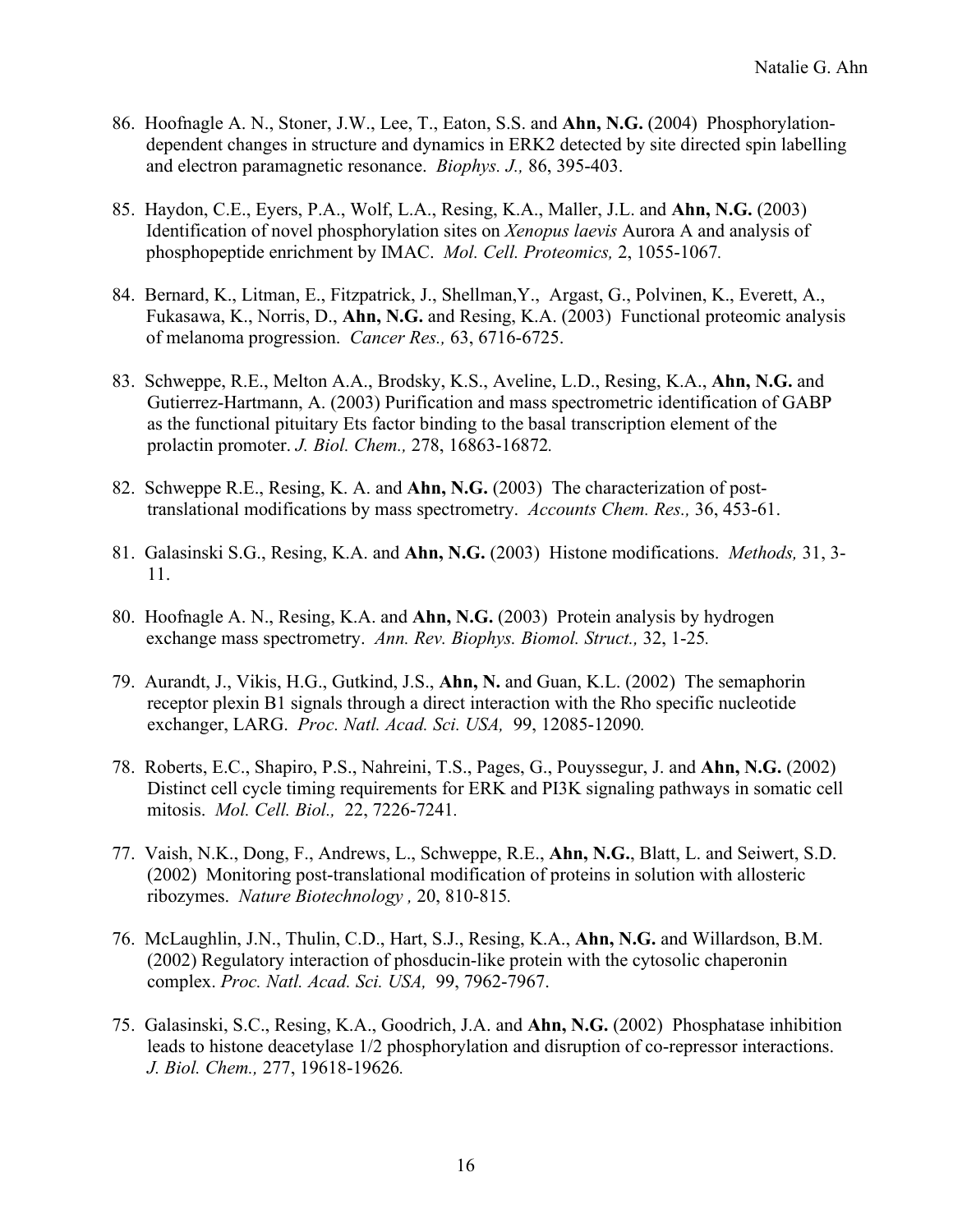- 74. Galasinski S., Louie D.F., Gloor, K.K., Resing, K.A. and **Ahn, N.G.** (2002) Global regulation of post-translational modifications on core histones. *J. Biol. Chem.,* 277, 2579-2588.
- 73. Sharma, P., Veeranna, Sharma, M., Amin, N.D., Sihag, R.K., Grant, P., **Ahn, N.**, Kulkarni, A.B. and Pant, H.C. (2002) Phosphorylation of MEK1 by cdk5/p35 down-regulates the mitogen-activated protein kinase pathway. *J. Biol. Chem.,* 277, 528-534.
- 72. **Ahn, N.G.** (2002) MAP kinase. Encyclopedic Reference of Cancer, M. Schwab (Editor), Springer-Verlag, Heidelberg.
- 71. **Ahn, N.G.** (2001) Introduction: protein phosphorylation and signaling. *Chem Rev.* 101, 2207-8 (N. Ahn, Editor).
- 70. Emrick, M.A., Hoofnagle, A.N., Miller, A.S., Ten Eyck, L.F. and **Ahn, N.G.** (2001) Constitutive activation of extracellular signal-regulated kinase 2 by synergistic point mutations. *J. Biol. Chem.,* 276, 46469-46479.
- 69. Thulin, C.D., Savage, J.R., McLaughlin, J.N., Truscott, S.M., Old, W.M., **Ahn, N.G.**, Resing, K.A., Hamm, H.E., Bitensky, M.W. and Willardson, B.M. (2001) Modulation of the Gprotein regulator phosducin by Ca2+/calmodulin-dependent protein kinase II phosphorylation and 14-3-3 protein binding. *J. Biol. Chem.,* 276, 23805-23815.
- 68. Friedman, D.B., Kern, J.W., Huneycutt, B.J., Vinh D.B.N., Crawford, D.K., Steiner, E., Scheiltz, D., Yates, J., Resing, K.A., **Ahn, N.G.**, Winey, M. and Davis, T.N. (2001) Yeast Mps1p phosphorylates the spindle pole component Spc110p in the N-yerminal domain. *J. Biol. Chem*., 276, 17958-17967.
- 67. Jesch S.A., Lewis, T.S., **Ahn, N.G.** and Linstedt, A.D. (2001) Mitotic phosphorylation of Golgi reassembly stacking protein 55 by mitogen activated protein kinase ERK2. *Mol. Biol. Cell,* 12, 1811-1817.
- 66. **Ahn, N.G.**, Nahreini, T.S., Tolwinski, N.S. and Resing, K.A. (2001) Pharmacologic inhibitors of MKK1 and MKK2. *Methods Enzymology,* 332, 417-431.
- 65. **Ahn, N.G.** and Resing, K.A. (2001) Towards the phosphoproteome (News and Views). *Nature Biotechnolology,* 19, 317-318.
- 64. Hoofnagle A.N., Resing, K.A., Goldsmith, E.J. and **Ahn, N.G.** (2001) Changes in protein conformational mobility upon activation of ERK2, as detected by hydrogen exchange. *Proc. Natl. Acad. Sci. USA,* 98, 956-961.
- 63. Lewis, T.S., Hunt, J., Aveline, L.D., Jonscher, K.R., Louie, D.F., Yeh, J., Nahreini T.S., Resing, K.A. and **Ahn, N.G.** (2000) Identification of novel MAP kinase pathway signaling targets by functional proteomics and mass spectrometry. *Molecular Cell,* 6, 1343-1354*.*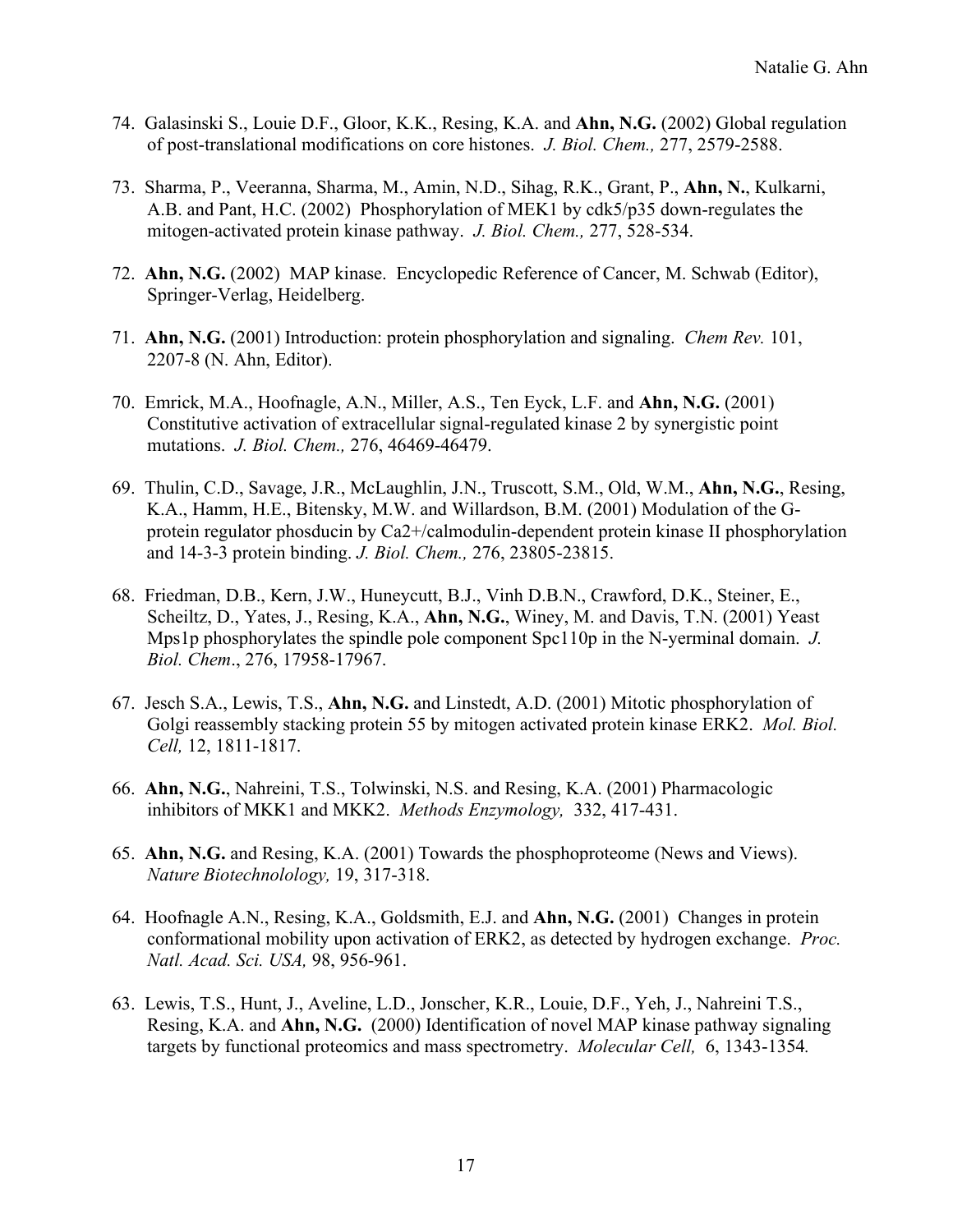- 62. Seiwert, S., Nahreini, T.S., Aigner, S., **Ahn, N.G.** and Uhlenbeck O.C. (2000) RNA aptamers as pathway-specific MAP kinase inhibitors. *Chemistry and Biology,* 7, 833-843.
- 61. Prowse, C.N., Hagopian, J.C., Cobb, M.H., **Ahn, N.G.** and Lew J. (2000) Catalytic reaction pathway for the mitogen-activated protein kinase, ERK2. *Biochemistry,* 39, 6258-6266.
- 60. Rak, J., Mitsuhashi, Y., Sheehan, C., Tamir, A., Viloria-Petit, A., Filmus, J., Mansour, S.J., **Ahn, N.G.** Kerbel, R.S. (2000) Oncogenes and tumor angiogenesis: differential modes of vascular endothelial growth factor up-regulation in *ras*-transformed epithelial cells and fibroblasts. *Cancer Res.,* 60, 490-498.
- 59. Louie, D.F., Gloor, K.K., Galasinski, S.C., Resing, K.A. and **Ahn, N.G.** (2000) Phosphorylation and subcellular redistribution of high mobility group proteins 14 and 17, analyzed by mass spectrometry. *Protein Sci.,* 9, 170-179*.*
- 58. Holmström, T.H., Johnson, V.L., Tran, S., **Ahn, N.G.**, Chow, S.C. and Eriksson, J.E. (1999) Inhibition of mitogen-activated kinase signaling sensitizes tumor cells to Fas receptormediated apoptosis. *Mol. Cell. Biol.*, 19, 5991-6002.
- 57. Boeshans, K.M., Resing, K.A., Hunt, J.B., **Ahn, N.G.** and Shabb, J.B. (1999) Structural characterization of the membrane-associated regulatory subunit of type I cAMP dependent protein kinase by mass spectrometry: Identification of Ser81 as the in vivo phosphorylation site of RIα. *Protein Sci.*, 8, 1515-1522.
- 56. Forsberg, E.C., Zaboikina, T.N, Versaw, W.K., **Ahn, N.G.** and Bresnick, E.H. (1999) Enhancement of β-Globin locus control region-mediated transactivation by mitogen-activated protein kinases through stochastic and graded mechanisms. *Mol. Cell. Biol.*, 19, 5565-5575.
- 55. Resing, K.A., Hoofnagle, A.N. and **Ahn, N.G.** (1999) Modeling deuterium exchange behavior of ERK2 using pepsin mapping to probe secondary structure. *J. Am. Soc. Mass Spec.,* 10, 685-702.
- 54. Shapiro, P.S., Whalen, A.M., Tolwinski, N.S., Froelich-Ammon, S.J., Garcia, M., Osheroff, N. and **Ahn, N.G.** (1999) ERK activates topoisomerase IIα through a mechanism independent of phosphorylation. *Mol. Cell. Biol.*, 19, 3551-3560.
- 53. **Ahn, N.G.**, Tolwinski, N.S., Hsiao, K. and Goueli, S.A. (1999) U0126: An inhibitor of MKK/ERK signal transduction in mammalian cells. *Promega Notes,* 71, 4-7.
- 52. Tolwinski, N.S., Shapiro, P.S., Goueli, S. and **Ahn, N.G.** (1999) Nuclear localization of MAP kinase kinase-1 is promoted by serum stimulation and G2/M progression. Requirement for phosphorylation at the activation lip and signaling downstream of MKK. *J. Biol. Chem.,* 274, 6168-6174.
- 51. Resing, K.A. and **Ahn, N.G.** (1999) Applications of mass spectrometry to signal transduction. *Prog. Biophys. Mol. Biol.,* 71, 501-523.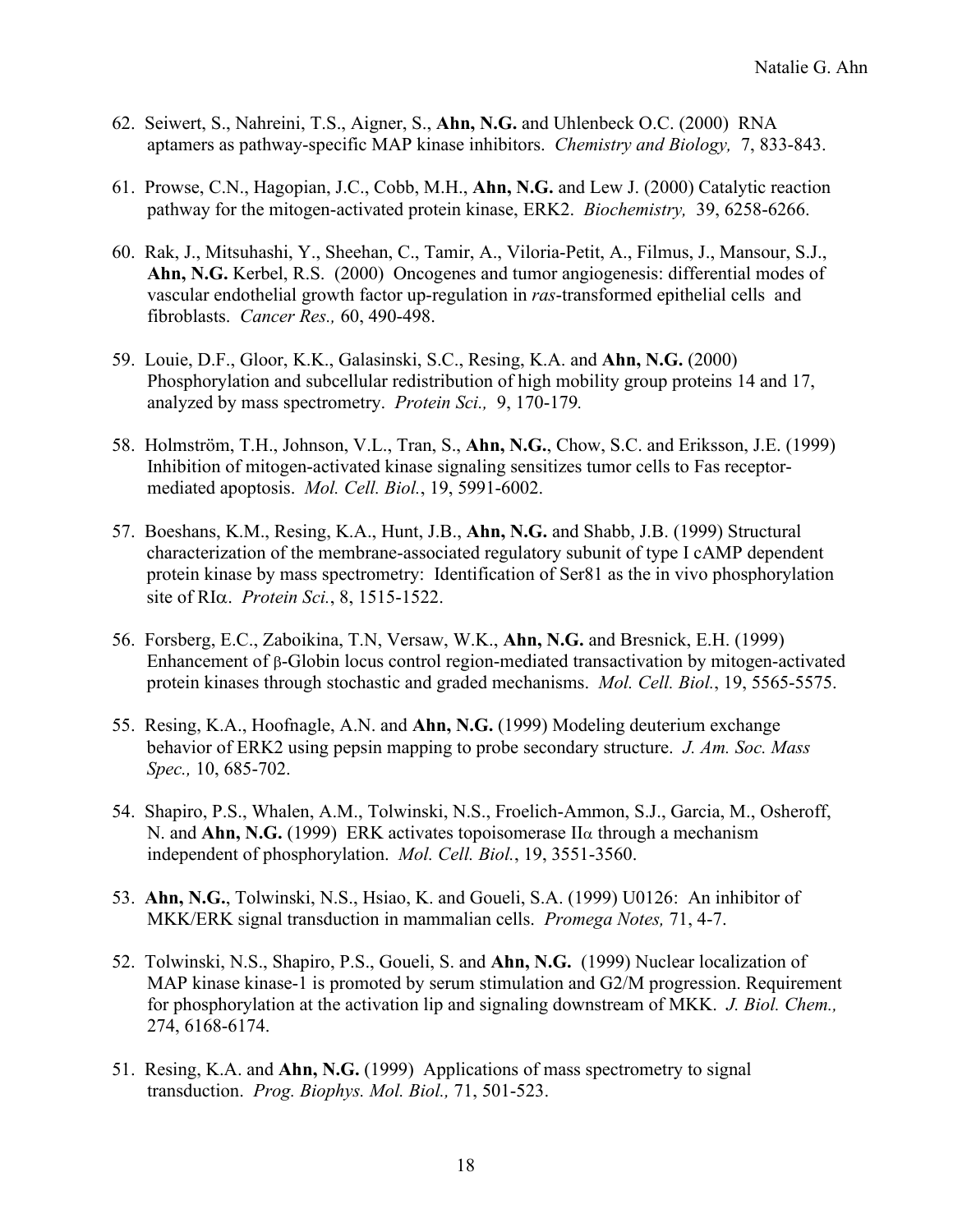- 50. Shapiro, P.S.,Vaisberg, E., Hunt, A.J., Tolwinski, N.S., Whalen, A.M., McIntosh, J.R. and **Ahn, N.G.** (1998) Activation of the MKK/ERK pathway during somatic cell mitosis. Direct interactions of active ERK with kinetochores and regulation of the mitotic 3F3/2 phosphoantigen. *J. Cell Biol.,* 142, 1533-1545.
- 49. Biggs, J.R., **Ahn, N.G.** and Kraft, A.S. (1998) Activation of the mitogen-activated protein kinase pathway in U937 leukemic cells induces phosphorylation of the amino terminus of the TATA binding protein. *Cell Growth Diff.,* 9, 667-676.
- 48. Duesbery, N.S., Webb, C., Leppla, S., Gordon, V.M., Klimpel, K.R., Copeland, T.D., **Ahn, N.G.**, Oskarsson, M.K., Fukasawa, K., Paull, K.D. and Vande Woude, G.F. (1998) Proteolytic inactivation of MAPKK by anthrax lethal factor. *Science,* 280, 734-737.
- 47. Veeranna, Amin, N.D, **Ahn, N.G.**, Jaffe, H., Winters, C.A., Grant, P., and Pant, H.C. (1998) Phosphorylation of Lys-Ser-Pro (KSP) repeats in high molecular weight neurofilament protein. *J. Neuroscience*. 18, 4008-4021.
- 46. Lewis, T.S., Shapiro, P.S. and **Ahn, N.G.** (1998) Signal transduction through MAP kinase cascades. *Adv. Cancer Res.*, 74, 49-139.
- 45. Shapiro, P.S. and **Ahn, N.G.** (1998) Feedback regulation of Raf-1 and mitogen activated protein kinase kinases 1 and 2 by MKP-1 phosphatase. *J. Biol. Chem.*, 273, 1788-1793.
- 44. Resing, K.A. and **Ahn, N.G.** (1998) Deuterium exchange mass spectrometry as a probe of protein kinase activation. Analysis of wild type and constitutively active mutants of MAP kinase kinase 1. *Biochemistry*, 37, 463-475.
- 43. Frost, J.A., Steen, H., Shapiro, P., Lewis, T., **Ahn, N.**, Shaw, P.E. and Cobb, M.H. (1997) Cross-cascade activation of ERKs and ternary complex factors by Rho family proteins.. *EMBO J.,* 16, 6426-6438.
- 42. Font de Mora, J., Porras, A., **Ahn, N.** and Santos, E. (1997) Mitogen-activated protein kinase is not necessary for, but antagonizes, 3T3-L1 adipocytic differentiation. *Mol. Cell. Biol.,* 17, 6068-6075.
- 41. Resing, K.A. and **Ahn, N.G.** (1997) Protein phosphorylation analysis by electrospray ionization mass spectrometry. *Methods Enzymology,* 283, 29-44.
- 40. Whalen, S.G., Marcellus, R.C., Whalen, A.M., **Ahn, N.G.**, Ricciardi, R.P. and Branton, P.E. (1997) Phosphorylation within the transactivation domain of adenovirus E1A protein by MAP kinase regulates expression of early region 4. *J. Virology,* 71, 3545-3553.
- 39. Whalen, A.M., Galasinski, S.C., Shapiro, P.S., Nahreini, T.S. and **Ahn, N.G.** (1997) Megakaryocytic differentiation induced by constitutive activation of MAP kinase kinase. *Mol. Cell. Biol.*, 17, 1947-1958.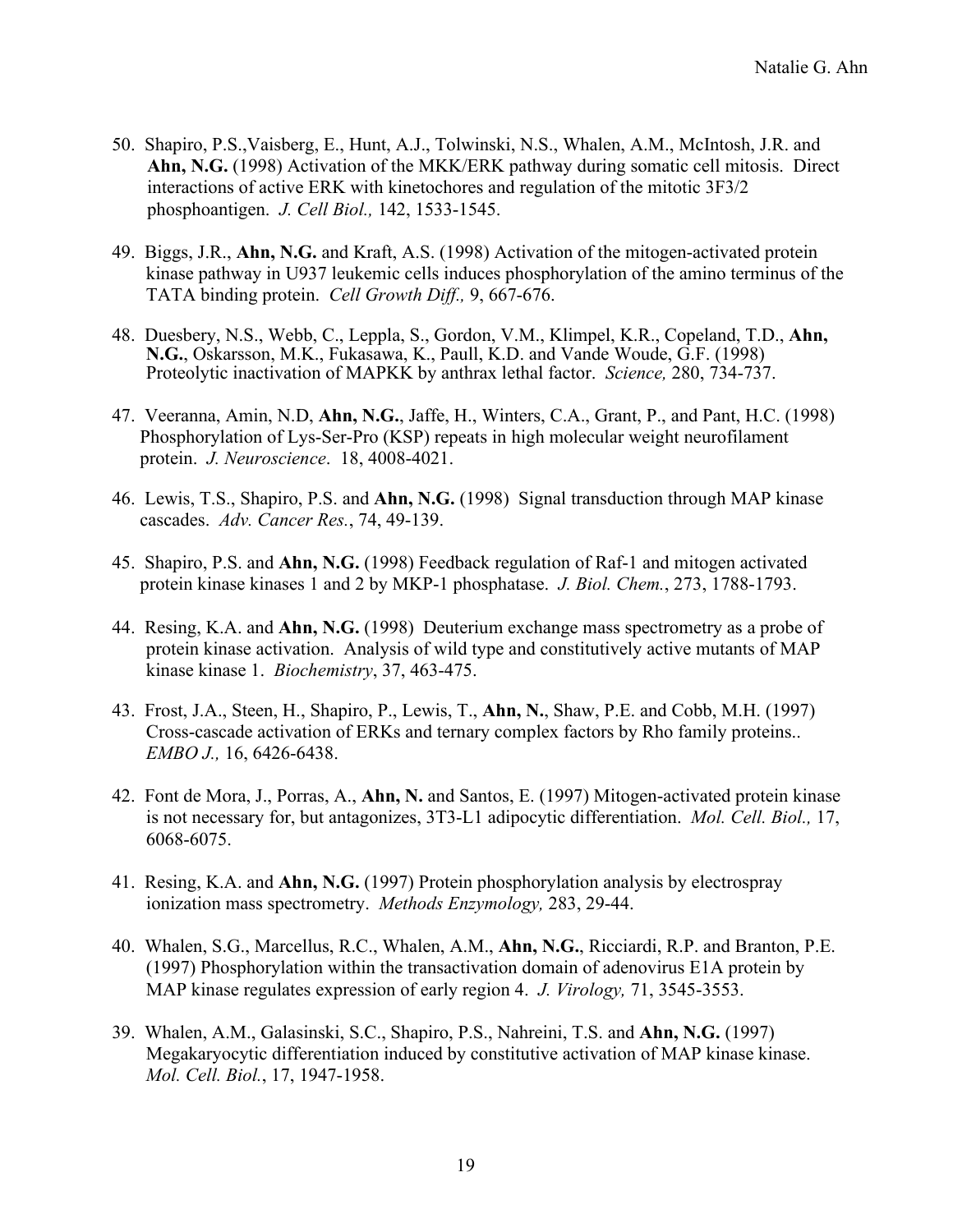- 38. Robinson, M.J., Cheng, M., Khokhlatchev, A., Ebert, D., **Ahn, N.**, Guan, K.-L., Stein, B., Goldsmith, E. and Cobb, M.H. (1996) Contribution of the MAP kinase phosphorylation lip to MEK specificity. *J. Biol. Chem.,* 271, 29734-29739.
- 37. Mansour, S.J., Candia, J.M., Matsuura, J., Manning, M. and **Ahn, N.G.** (1996) Interdependent domains controlling the enzymatic activity of MAP kinase kinase 1. *Biochemistry,* 35, 15529-15536.
- 36. Louie, D.F., Resing, K.A., Lewis, T.S. and **Ahn, N.G.** (1996) Mass spectrometric analysis of 40S ribosomal proteins from Rat-1 fibroblasts. *J. Biol. Chem.,* 271, 28189-28198*.*
- 35. Matten, W.T., Mansour, S.J., Copeland, T., **Ahn, N.G.** and Vande Woude, G.F. (1996) A positive feedback signal from MAPK to Mos during Xenopus oocyte maturation. *Dev. Biol.,* 179, 485-492.
- 34. Voyno-Yasenetskaya, T.A., Faure, M.P., Ahn, N.G., and Bourne, H.R. (1996)  $G_{\alpha 12}$  and  $G_{\alpha 13}$  regulate extracellular signal-regulated kinase and c-Jun kinase pathways by different mechanisms in COS-7 cells. *J. Biol. Chem.,* 271, 21081-21087.
- 33. Choi, T., Rulong, S., Resau, J., Fukasawa, K., Matten, W., Kuriyama, R., Mansour, S., **Ahn, N.** and Vande Woude, G.F. (1996) Mos/MAP kinase can induce early meiotic phenotypes in the absence of MPF: A novel system for analyzing spindle formation during meiosis I, *Proc. Natl. Acad. Sci. USA,* 93, 4730-4735.
- 32. Mansour, S.J., Candia, J.M., Gloor, K. and **Ahn, N.G.** (1996) Constitutively activated MAPKK1 and MAPKK2 mediate similar transcriptional and morphological responses. *Cell Growth Diff.,* 7, 243-250.
- 31. Bokemeyer, D., Sorokin, A., Yan, M., **Ahn, N.G.**, Templeton, D.J. and Dunn, M.J. (1996) Induction of mitogen-activated protein kinase phosphatase 1 by the stress-activated protein kinase signaling pathway but not by extracellular signal-regulated kinase in fibroblasts. *J. Biol. Chem.,* 271, 639-642.
- 30. Chepenik, K.P., Shipman-Appasamy, P., **Ahn, N.** and Goldowitz, D. (1995) Developmental regulation of various annexins in the embryonic palate of the mouse: Dexamethasone affects expression of annexin-1. *J. Craniofacial Genetics Dev. Biol.,* 15, 171-181.
- 29. Thorburn, J., Carlson, M., Mansour, S.J., Chien, K.R., **Ahn, N.G.** and Thorburn, A. (1995) Inhibition of a signaling pathway in cardiac muscle cells by active MAP kinase kinase. *Mol. Biol. Cell,* 11, 1479-1490.
- 28. Markowitz, R.-B., Hermann, A.S., Taylor, D.F., He, L., Anthony-Cahill, S., **Ahn, N.G.** and Dynan, W.S. (1995) Phosphorylation of the C-terminal domain of RNA polymerase II by the extracellular-signal-regulated protein kinase, ERK2. *Biochem. Biophys Res. Comm.,* 207, 1051-1057.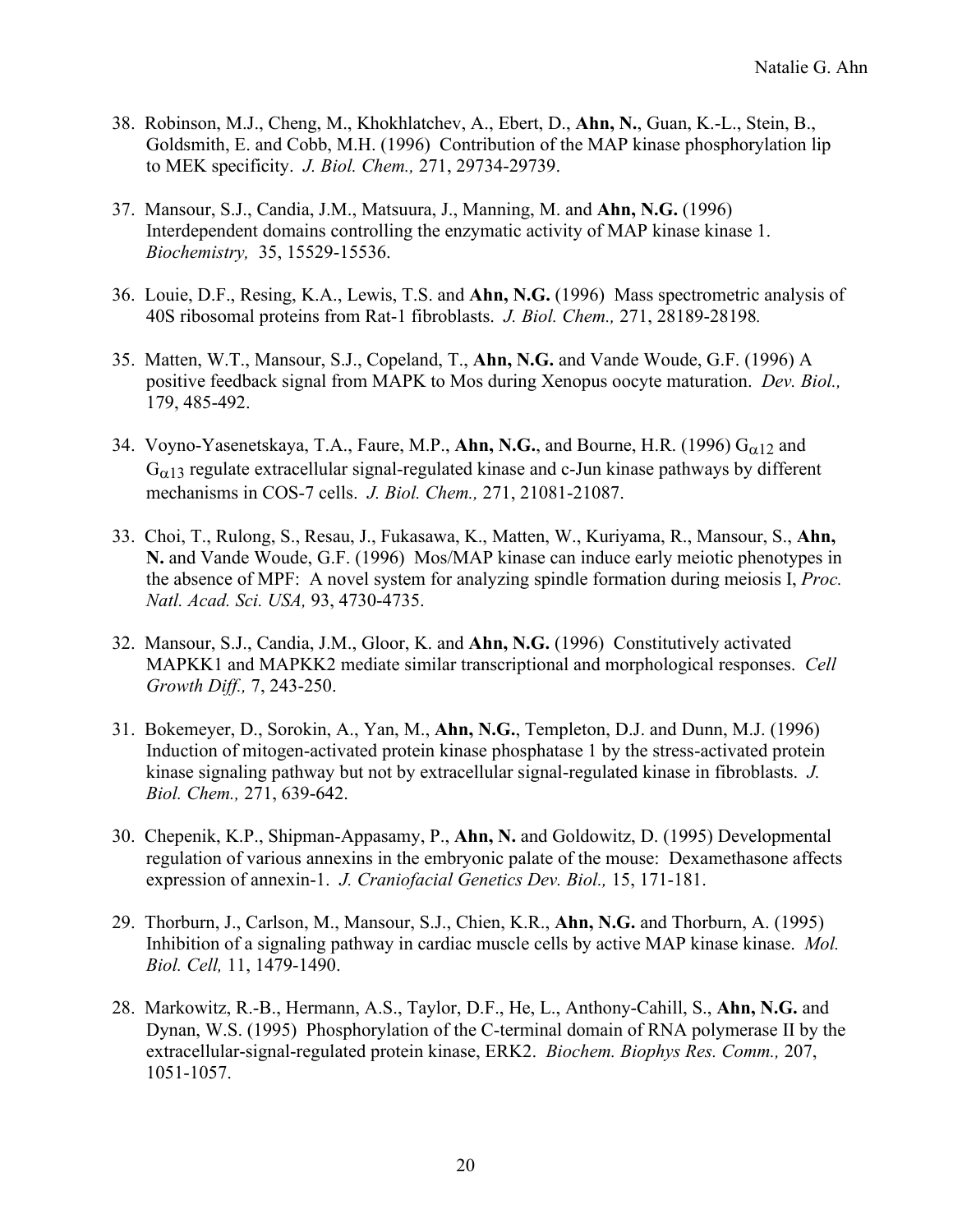- 27. Al-Alawi, N., Rose, D.W., Buckmaster, C., **Ahn, N.**, Rapp, U., Meinkoth, J. and Feramisco, J.R. (1995) TSH-induced mitogenesis is Ras dependent but appears to bypass the Rafdependent cytoplasmic kinase cascade. *Mol. Cell Biol.,* 15, 1162-1168.
- 26. Resing, K.A., Mansour, S.J., Hermann, A.S., Johnson, R.S., Candia, J.M., Fukasawa, K., Vande Woude, G.F. and **Ahn, N.G.** (1995) Determination of v-Mos catalyzed phosphorylation sites and autophosphorylation sites on MAP kinase kinase by ESI/MS. *Biochemistry*, 34, 2610-2620.
- 25. Mansour, S.J., Matten, W.T., Hermann, A.S., Candia, J.M., Rong, S., Fukasawa, K., Vande Woude, G.F. and **Ahn, N.G.** (1994) Gain-of-function mutations in MAP kinase kinase promote mammalian cell transformation. *Science,* 265, 966-970.
- 24. Mansour, S.J., Resing, K.A., Candia, J.M., Hermann, A.S., Gloor, J.W., Herskind, K.R., Wartmann, M., Davis, R.J. and **Ahn, N.G.** (1994) Mitogen-activated protein kinase phosphorylation of mitogen-activated protein kinase-kinase: Analysis of *in vitro* phosphorylation sites. *J. Biochem.,* 116, 304-314*.*
- 23. Posada, J., Yew, N., **Ahn, N.G.**, Vande Woude, G.F. and Cooper, J.A. (1993) Mos stimulates MAP kinase in Xenopus oocytes and activates a MAP kinase kinase in vitro. *Mol. Cell . Biol.,* 13, 2546-2553.
- 22. **Ahn, N.G.** (1993) The MAP kinase cascade. Discovery of a new signal transduction pathway. *Mol. Cell. Biochem.,* 127/128, 201-209.
- 21. Genot, E.M., Meier, K.E., Liccardi, K.A., **Ahn, N.G.**, Uittenbogaart, C.H., Wietzerbin, J., Clark, E.A. and Valentine, M.A. (1993) Phosphorylation of CD20 in cells from a hairy cell leukemia cell line. Evidence for involvement of calcium/calmodulin-dependent protein kinase II. *J. Immunol.,* 151, 71-82.
- 20. Yonemura, K., Raines, E.W., **Ahn, N.G.** and Narayanan, A.S. (1993) Mitogenic signalling mechanisms of human cementum-derived growth factor. *J. Biol. Chem.,* 268, 26120-26126.
- 19. Krebs, E.G., **Ahn, N.G.**, Campbell, J.S., Graves, L.M., Seger, R. and Weiel, J.E. (1993) Regulation of protein serine/threonine kinases by tyrosine kinases. *Adv. Second Messengers Phosphoprotein Res.,* 28, 227-236.
- 18. Gause, K.C., Homma, M.K., Licciardi, K.A., Seger, R., **Ahn, N.G.**, Peterson, M.J., Krebs, E.G. and Meier, K.E. (1993) Effects of phorbol ester in mitogen-activated protein kinase kinase activity in wild-type and phorbol ester-resistant EL4 thymoma cells. *J. Biol. Chem.,* 268, 16124-16129.
- 17. **Ahn, N.G.**, Campbell, J.S., Seger, R., Jensen, A.L., Graves, L.M. and Krebs, E.G. (1993) Metabolic labelling of mitogen-activated protein kinase kinase in A431 cells demonstrates phosphorylation on serine and threonine residues. *Proc. Natl. Acad. Sci. USA,* 90, 5143- 5147.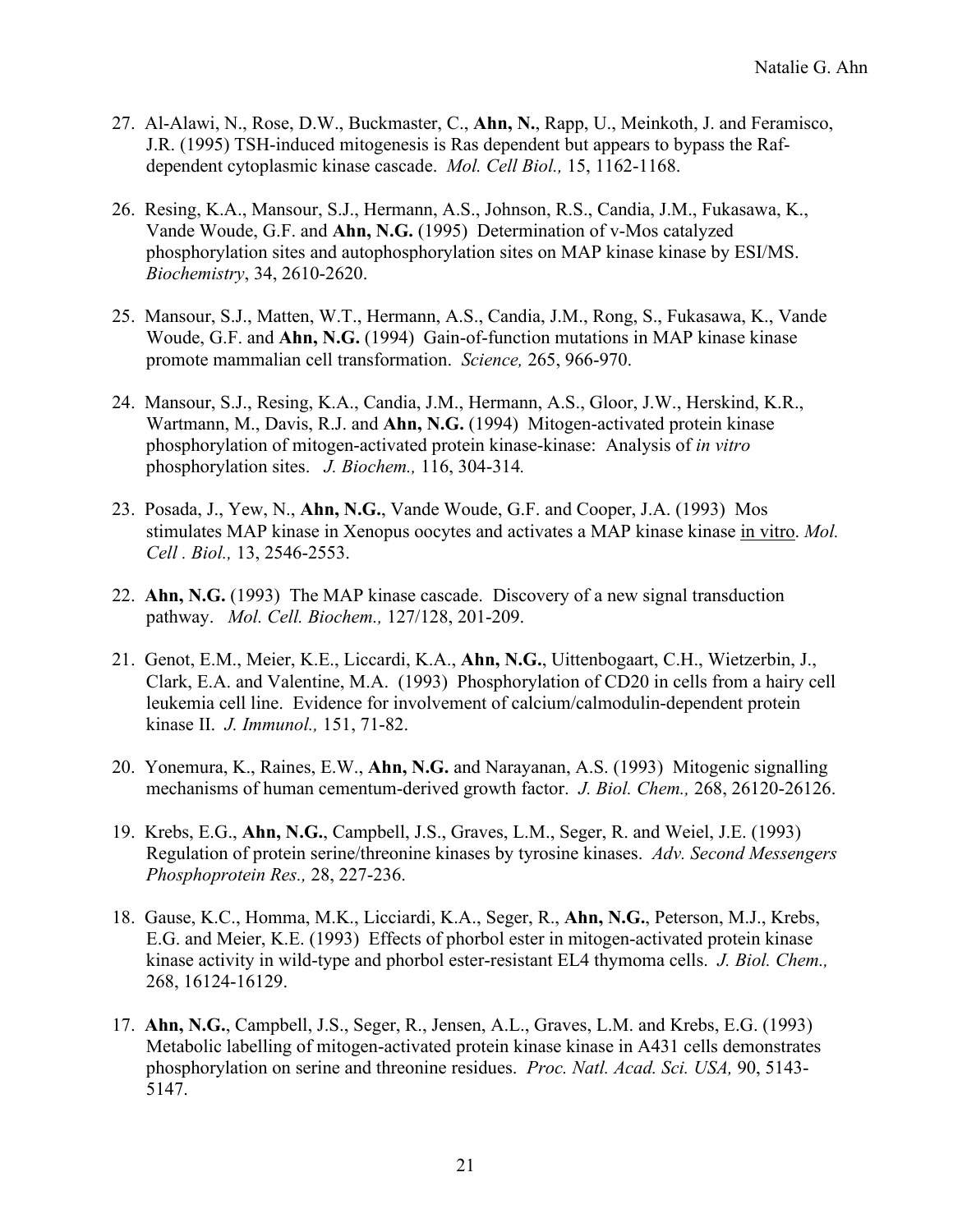- 16. **Ahn, N.G.**, Seger, R. and Krebs, E.G. (1992) The mitogen-activated protein kinase activator. *Curr. Op. Cell Biol.,* 4, 992-999.
- 15. Seger, R., Seger, D., Lozeman, F.J., **Ahn, N.G.**, Graves, L.M., Campbell, J.S., Ericsson, L., Harrylock, M., Jensen, A.M. and Krebs, E.G. (1992) Human T-cell mitogen-activated protein kinase kinases are related to yeast signal transduction kinases. *J. Biol. Chem.,* 267, 25628-25631.
- 14. Seger, R., **Ahn, N.G.**, Posada, J., Munar, E.S., Jensen, A.J., Cooper, J.A., Cobb, M.H. and Krebs, E.G. (1992) Purification and characterization of mitogen-activated protein kinase activator(s) from epidermal growth factor-stimulated A431 cells. *J. Biol Chem.,* 267, 14373- 14381.
- 13. **Ahn, N.G.**, Robbins, D.J., Haycock, J.W., Seger, R., Cobb, M.H. and Krebs, E.G. (1992) Identification of an activator of the MAP kinases ERK1 and ERK2 in PC12 cells stimulated with nerve growth factor or bradykinin. *J. Neurochem.,* 59, 147-156.
- 12. Haycock, J.W., **Ahn, N.G.**, Cobb, M.H. and Krebs, E.G. (1992). ERK1 and ERK2, two microtubule-associated protein 2 kinases, mediate the phosphorylation of tyrosine hydroxylase at serine 31 *in situ*. *Proc. Natl. Acad. Sci. USA*, 89, 2365-2369.
- 11. Seger, R., **Ahn, N.G.**, Boulton, T.G., Yancopoulos, G.D., Panayotatos, N., Radziejewska, E., Ericsson, L., Bratlien, R.L., Cobb, M.H. and Krebs, E.G. (1991). Microtubule-associated protein 2 kinases, ERK1 and ERK2, undergo autophosphorylation on both tyrosine and threonine residues: Implications for their mechanism of activation. *Proc. Natl. Acad. Sci. USA*, 88, 6142-6146.
- 10. **Ahn, N.G.**, Seger, R., Bratlien, R.L. and Krebs, E.G. (1991). Growth factor stimulated phosphorylation cascades: Activation of growth factor-stimulated MAP kinase. *CIBA Foundation Symposia,* 164, 113-131.
- 9. **Ahn, N.G.**, Seger, R., Bratlien, R.L., Diltz, C.D., Tonks, N.K. and Krebs, E.G. (1991) Multiple components in an epidermal growth factor-stimulated protein kinase cascade. *In vitro* activation of a MBP/MAP2 kinase. *J. Biol. Chem.,* 256, 4220-4227.
- 8. **Ahn, N.G.** and Krebs, E.G. (1990) Evidence for an epidermal growth factor-stimulated protein serine/threonine kinase cascade in Swiss 3T3 cells. Activation of serine peptide kinase activity by myelin basic protein kinases *in vitro*. *J. Biol. Chem.,* 265, 11495-11501.
- 7. **Ahn, N.G.**, Weiel, J.E., Chan, C.P. and Krebs, E.G. (1990) Identification of multiple epidermal growth factor-stimulated protein serine/threonine kinases from Swiss 3T3 cells. *J. Biol. Chem.,* 265, 11487-11494.
- 6. Weiel, J.E., **Ahn, N.G.**, Seger, R. and Krebs, E.G. (1990) Communication between protein tyrosine and protein serine/threonine phosphorylation. *Adv. in Second Messengers and*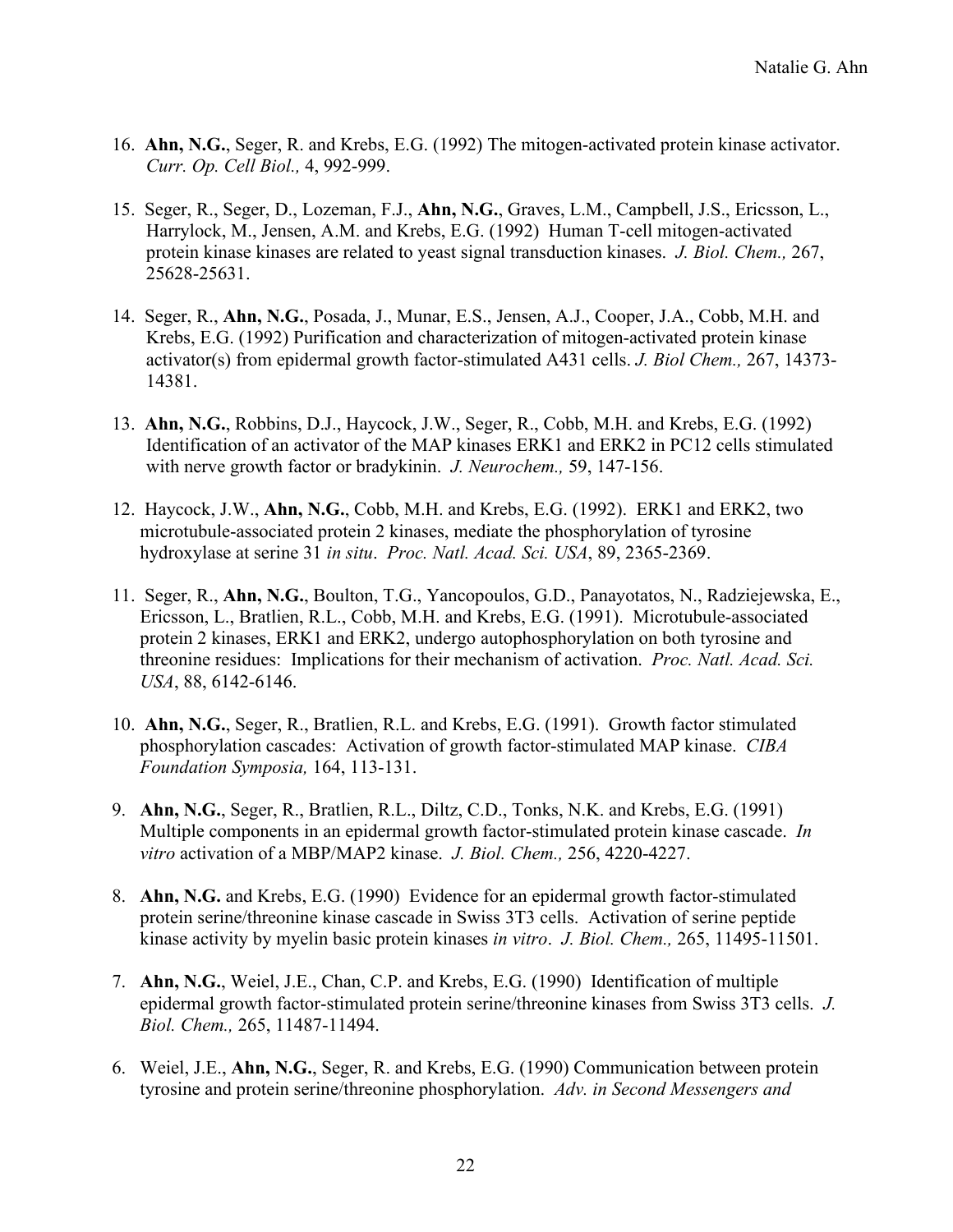*Protein Phosphorylation*, Nishizuka, Y., Endo, M. and Tanaka, C., eds., Raven Press, New York, 24, pp. 182-195.

- 5. **Ahn, N.G.** and Klinman, J.P. (1989) Nature of rate-limiting steps in a compartmentalized enzyme system. Quantitation of dopamine transport and hydroxylation rates in resealed chromaffin granule ghosts. *J. Biol. Chem.,* 264, 12259-12265.
- 4. **Ahn, N.G.**, Teller, D.C., Bienkowski, M.J., McMullen, B.A., Lipkin, E.W. and de Haën, C. (1988) Sedimentation equilibrium analysis of five lipocortin-related phospholipase  $A<sub>2</sub>$ inhibitors from human placenta. *J. Biol. Chem.,* 263, 18657-18663.
- 3. **Ahn, N.** and Klinman, J.P. (1987) Activation of dopamine β-monooxygenase by external and internal electron donors in resealed chromaffin granule ghosts. *J. Biol. Chem.,* 262, 1485- 1492.
- 2. **Ahn, N.G.**, Lipkin, E.W., Teller, D.C. and de Haën, C. (1986) Coupling between insulin binding and activation of glucose transport in rat adipocytes. *Fed. Proc.,* 45, 1835.
- 1. **Ahn, N.** and Klinman, J.P. (1983) Mechanism of modulation of dopamine β-monooxygenase by pH and fumarate as deduced from initial rate and primary deuterium isotope effect studies. *Biochemistry*, 22, 3096-3106.

### **VI. PRESENTATIONS**

| 2021: | FASEB Conference on The Understudied Druggable Proteome, Zoom Webinar<br>9th Annual Symposium on Structural Biology, University of Oklahoma, Norman, OK<br>Cori Lecture, Dept. of Biochemistry & Molecular Biophysics, Washington<br>University, St Louis, MO<br>Dept. of Biochemistry, Biophysics & Molecular Biology, Iowa State Univ., Ames, IA<br>Dept. of Chemistry & Biochemistry, University of Windsor, Windsor, Ontario<br>Center for Structural Biology, National Cancer Institute, Frederick, MD          |
|-------|----------------------------------------------------------------------------------------------------------------------------------------------------------------------------------------------------------------------------------------------------------------------------------------------------------------------------------------------------------------------------------------------------------------------------------------------------------------------------------------------------------------------|
| 2020: | Department of Chemistry and Biochemistry, Utah State University, Logan, UT<br>Department of Pharmacology, University of Texas Southwestern Medical School,<br>Dallas, TX                                                                                                                                                                                                                                                                                                                                             |
| 2019: | Advances in Mass Spectrometry Conference, U. Massachusetts, Amherst, MA<br>FASEB Conference on Protein Kinases, Rancho Mirage, CA<br>Edwin G. Krebs Memorial Lecture, Dept. of Pharmacology, Univ. Washington,<br>Seattle, WA<br>Endocrine Research Conference, Univ. Colorado Anschutz Campus, Aurora, CO<br>Department of Chemistry and Chemical Biology, Northeastern University, Boston,<br>MA<br>EMBL Conference on Post-translational Modifications, Heidelberg, Germany<br>Genentech, South San Francisco, CA |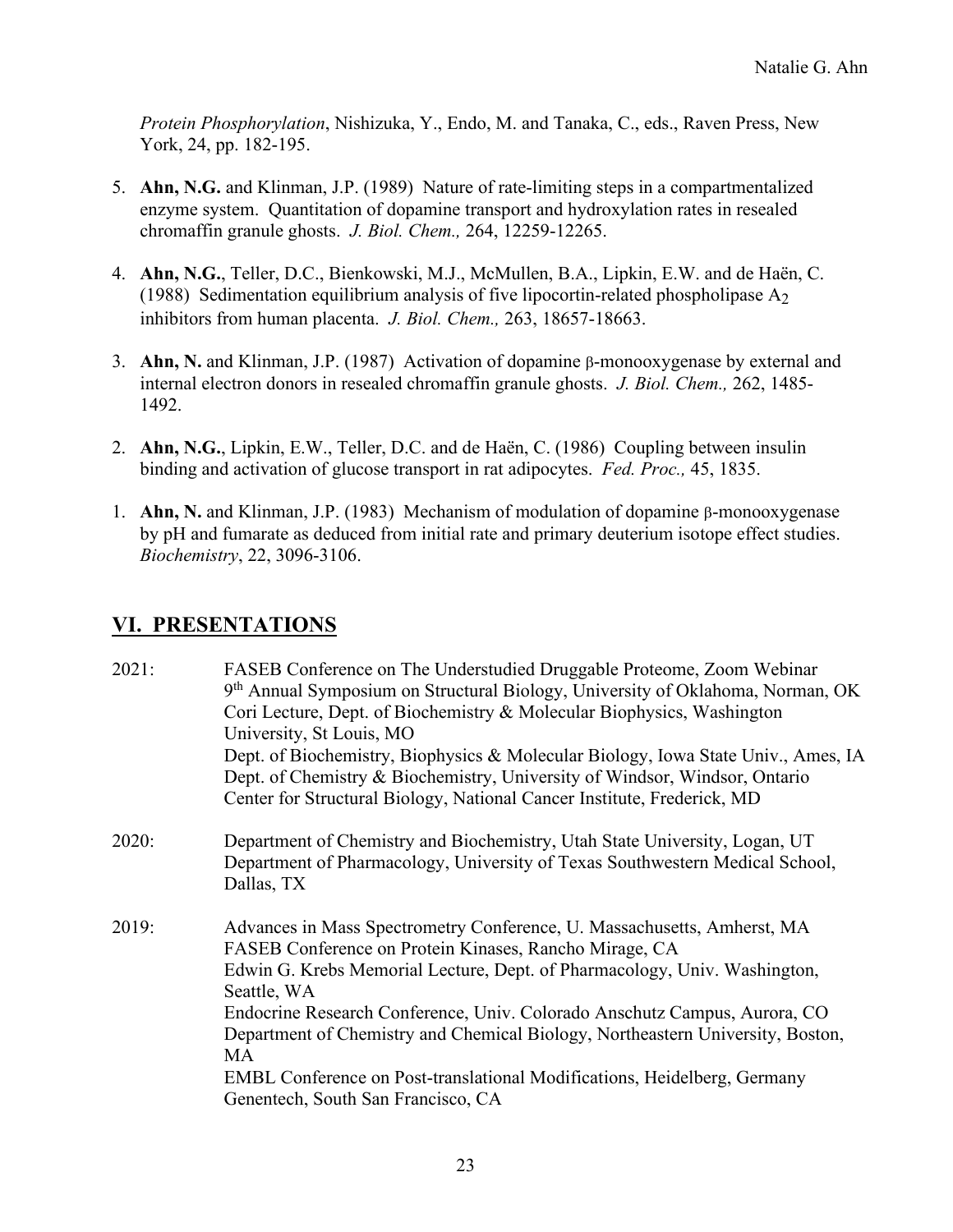|       | Department of Chemistry, University of California, Berkeley, CA<br>Department of Biological Science, Florida State University, Tallahassee, FL                                                                                                                                                                                                                                                                                                                                                                                                                                                 |
|-------|------------------------------------------------------------------------------------------------------------------------------------------------------------------------------------------------------------------------------------------------------------------------------------------------------------------------------------------------------------------------------------------------------------------------------------------------------------------------------------------------------------------------------------------------------------------------------------------------|
| 2018: | Israel Society of Biochemistry and Molecular Biology, Conference on Post-<br>translational Modifications, Weizmann Institute, Rehovot, Israel<br>ASBMB Conference on Kinases and Pseudokinases, San Diego, CA<br>Gordon Research Conference on Enzymes, Coenzymes and Metabolic Pathways,<br>Waterville Valley, NH<br>Gordon Research Conference on Phosphorylation and G Protein Mediated Signaling<br>Networks, Biddeford, ME<br>Leslie Hellerman Lecture, Department of Biological Chemistry, Johns Hopkins<br>University School of Medicine, Baltimore, MD                                 |
| 2017: | Keynote address: Asia Oceana Mass Spectrometry Conference, Singapore<br>Department of Biological Sciences, National University of Singapore<br>Hanson Lecture, Department of Biochemistry, Case Western Reserve University,<br>Cleveland, OH<br>FASEB Conference on Protein Kinases and Phosphorylation, Cambridge, UK<br>Department of Biochemistry & Biophysics, Univ. of Pennsylvania, Philadelphia, PA<br>Department of Biochemistry, Georgia Tech University, Atlanta, GA<br>Vanderbilt Institute of Chemical Biology, Vanderbilt Univ., Nashville, TN                                    |
| 2016: | Department of Biochemistry, Univ. Texas Medical Branch, Galveston, TX<br>Department of Molecular Biology, Princeton University, Princeton, NJ                                                                                                                                                                                                                                                                                                                                                                                                                                                  |
| 2015: | ASBMB Satellite Meeting on Pseudokinases, San Diego, CA<br>Maud Menten Seminar Series, Department of Biochemistry, University of<br>Western Ontario, London, Ontario<br>Department of Chemistry, University of North Carolina, Chapel Hill, NC<br>Structural Biology 2015, CUNY Advanced Science Research Center, New<br>York, NY<br>Wisconsin Human Proteomics Symposium, Univ. Wisconsin, Madison, WI<br>Gordon Conference, Hong Kong University of Science and Technology, Hong<br>Kong<br>Distinguished Lecture, Fox Chase Cancer Center, Philadelphia, PA<br>Array BioPharma, Boulder, CO |
| 2014  | 2 <sup>nd</sup> Symposium of the Brazilian Proteomics Society and Pan-American<br>Proteomics Society, Rio de Janiero, Brazil<br>Structural Bioinformatics Group, CONICET, Univ. Buenos Aires, Argentina<br>Department of Pharmacological Sciences, Stony Brook Univ. Medical School,<br>Stony Brook, NY<br>Department of Chemistry and Biochemistry, Univ. Arizona, Tucson, AZ<br>6 <sup>th</sup> Copenhagen Bioscience Conference on "PTMs in Cell Signaling", Novo<br>Nordisk Fonden, Copenhagen, Denmark                                                                                    |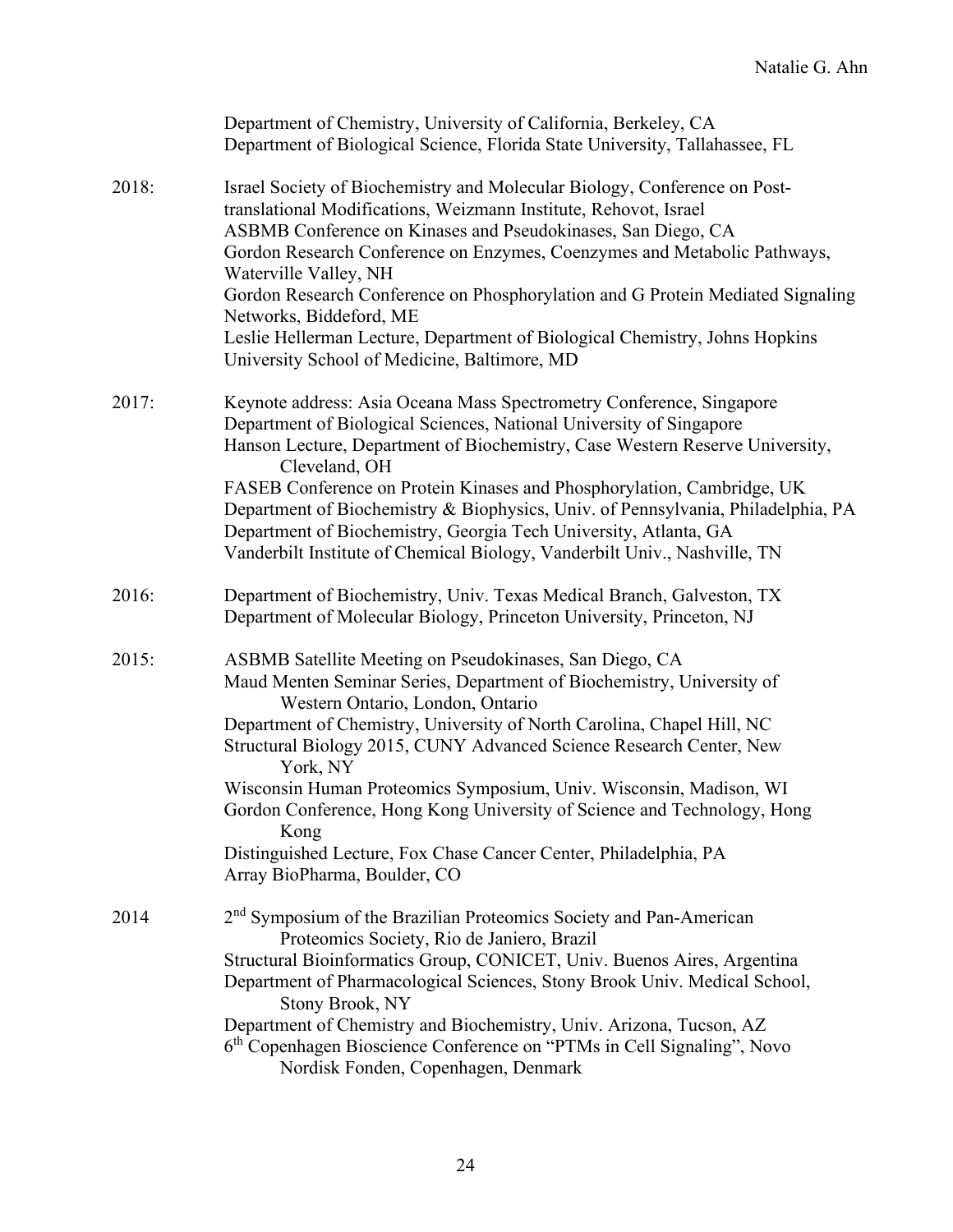|      | FEBS Advanced Lecture Course / 8 <sup>th</sup> European Summer School on Advanced<br>Proteomics, Kloster Neustift, Brixen, Italy<br>Gordon Conference on Protein Phosphorylation and G Protein Networks,<br><b>Biddeford ME</b><br>Department of Cell Biology, University of Virginia, Charlottesville, VA<br>Center for Cancer Research, Purdue University, West Lafayette, CO                                                                                                                                                                                                                                                                                                                                    |
|------|--------------------------------------------------------------------------------------------------------------------------------------------------------------------------------------------------------------------------------------------------------------------------------------------------------------------------------------------------------------------------------------------------------------------------------------------------------------------------------------------------------------------------------------------------------------------------------------------------------------------------------------------------------------------------------------------------------------------|
| 2013 | Butcher Symposium, Westminster, CO<br>Developmental Therapeutics Retreat, Univ. Colorado Cancer Center, Denver CO<br>Annual Symposium of the American Society of Biochemistry and Molecular<br>Biology, Boston, MA<br>21 <sup>st</sup> Annual Conference, New England Bioscience Society, Boston MA                                                                                                                                                                                                                                                                                                                                                                                                                |
| 2012 | Annual Meeting of the Biophysical Society, San Diego, CA<br>Plenary Speaker, Annual Meeting of the Korean Human Proteome<br>Organization, Seoul, Korea<br>Center for Cell Signaling, Ewha University, Seoul, Korea<br>Dept. of Pharmacology, University of Texas Southwestern, Dallas, TX<br>FASEB Research Conference on Smooth Muscle, Snowmass Village, CO<br>W.M. Keck Foundation Meeting on Single Molecule Imaging, Los Angeles, CA<br>Plenary Speaker, Human Proteome Organization (HUPO) World Congress, Boston,<br>MA                                                                                                                                                                                     |
| 2011 | ASMS Symposium on Peptide Fragmentation, Sanibel, FL<br>Keystone Symposium on The Evolution of Protein Phosphorylation, Keystone, CO<br>Origins of Cancer Symposium, Van Andel Research Institute, Grand Rapids, MI<br>Judith P. Klinman Symposium on Mechanistic Enzymology, Berkeley, CA<br>6 <sup>th</sup> International Symposium on Enabling Technologies for Life Sciences,<br>Boston, MA                                                                                                                                                                                                                                                                                                                    |
| 2010 | Lorne Conference on Protein Structure, Lorne, Australia<br>Edwin G. Krebs Memorial Symposium, Seattle, WA<br>Gordon Research Conference on Protein Phosphorylation and G Protein<br>Networks, Biddeford ME<br>Keynote Talk, FASEB Summer Research Conference on Protein Phosphatases,<br>Steamboat Springs, CO<br>5 <sup>th</sup> Garvan Signaling Symposium, Sydney, Australia<br>Department of Biology, University of Northern Colorado, Greeley, CO<br>Department of Cell Biology, Stanford University, Palo Alto, CA<br>Department of Molecular Biology, Cell Biology and Biochemistry, Brown<br>University, Providence, RI<br>Department of Cell Biology, University of Alberta, Edmonton, Alberta,<br>Canada |
| 2009 | American Association for Cancer Research, Denver, CO<br>American Association for Experimental Biology, New Orleans, LA                                                                                                                                                                                                                                                                                                                                                                                                                                                                                                                                                                                             |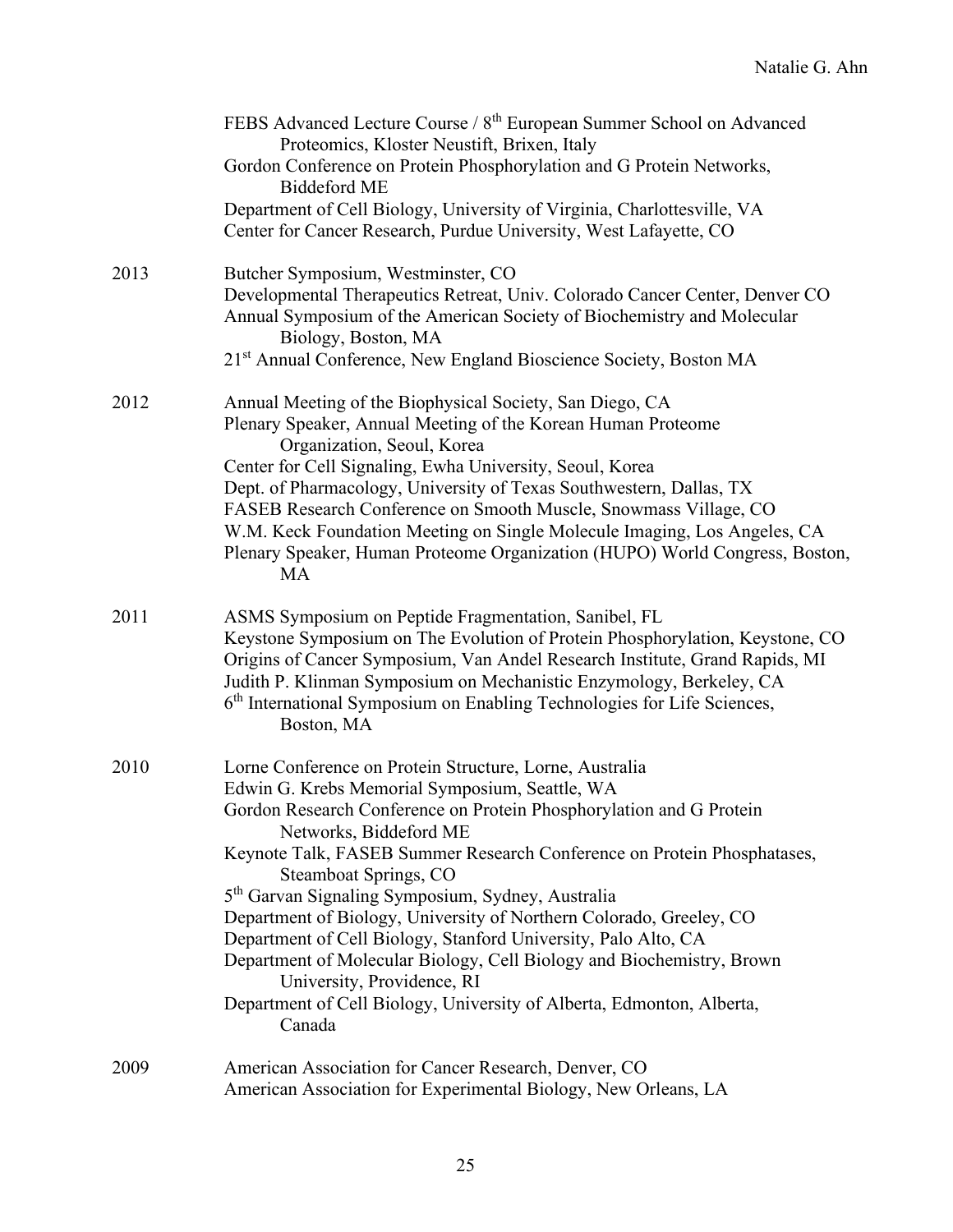|      | VIII Annual Symposium of the European Protein Society, Zurich, Switzerland<br>EMBO Workshop on Wnt Signaling in Development and Disease, Arolla<br>Switzerland                  |
|------|---------------------------------------------------------------------------------------------------------------------------------------------------------------------------------|
|      | 2nd International Meeting on Signal Transduction, Mexican Biochemical<br>Society, Ixtapan de la Sal, Mexico                                                                     |
|      | Department of Biochemistry, Abo Academi, Turku, Finland                                                                                                                         |
| 2008 | Annual Symposium of the American Society of Biochemistry and Molecular<br>Biology                                                                                               |
|      | Department of Biochemistry, Texas A&M University, College Station, TX<br>Gordon Research Conference on Phosphorylation and G-Protein Networks,<br>University of New England, ME |
|      | 22nd Annual Symposium of the Protein Society, San Diego, CA                                                                                                                     |
|      | 10 <sup>th</sup> International Workshop on Scleroderma Research, Trinity College,<br>Cambridge, UK                                                                              |
|      | Department of Chemistry, University of Cambridge, Cambridge, UK<br>International Congress of Cell Biology, Seoul, Korea                                                         |
|      | Department of Biochemistry, Colorado State University, Ft. Collins, CO<br>Wistar Institute, Philadelphia, PA                                                                    |
| 2007 | AACR Special Conference "Advances in Proteomics in Cancer Research"<br>Amelia Island, FL                                                                                        |
|      | US HUPO Annual Meeting, Seattle, WA                                                                                                                                             |
|      | "Proteomics 2007: Opening New Windows on Disease", The Institute of                                                                                                             |
|      | Medical Science, University of Tokyo, Tokyo, Japan                                                                                                                              |
|      | Institute of Molecular and Cellular Biosciences Department of Molecular<br>Biology, University of Tokyo, Tokyo, Japan                                                           |
|      | Department of Chemistry, University of Delaware                                                                                                                                 |
|      | Department of Biochemistry, Wake Forest University                                                                                                                              |
|      | Cell Biology Program, The Scripps Research Institute, La Jolla, CA                                                                                                              |
|      | Taketa Lecture, The Medical College of Wisconsin, Milwaukee, WI                                                                                                                 |
|      | Biophysics Seminar Series, Univ. of Colorado Health Sciences Center, Denver,<br>CO                                                                                              |
|      | Department of Pharmacology and Toxicology, Dartmouth Medical School,<br>Hanover, NH                                                                                             |
|      | Frontiers in Oncology Seminar, University of Maryland Greenebaum Cancer<br>Center, Baltimore, MD                                                                                |
|      | FASEB Conference on Protein Kinases, Indian Wells, CA                                                                                                                           |
|      | Department of Molecular and Cellular Biology, University of Connecticut,<br>Storrs, CT                                                                                          |
|      | 2007 International HUPO Symposium, Seoul, Korea                                                                                                                                 |
|      | Basic Science Plenary Talk, 2007 Annual Meeting of the American Society of<br>Nephrology, San Francisco, CA                                                                     |
|      | Annual Retreat Research Pre-Symposium, Institute of Molecular Biology,<br>Academia Sinica, Taiwan                                                                               |
|      |                                                                                                                                                                                 |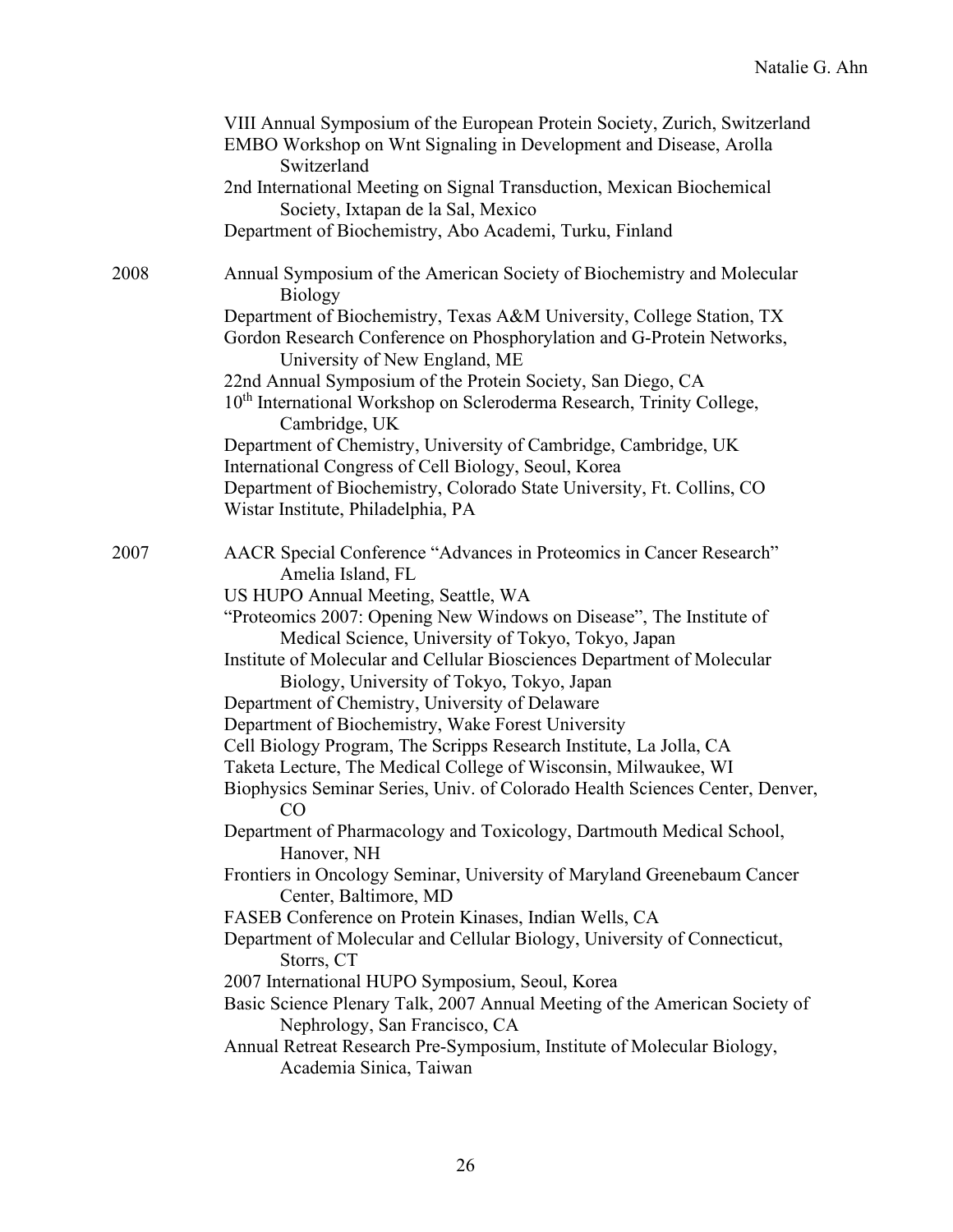| 2006 | Gallo Institute, San Francisco, CA                                           |
|------|------------------------------------------------------------------------------|
|      | US HUPO Annual Meeting, Boston, MA                                           |
|      | American Chemical Society 231 <sup>st</sup> National Meeting, Atlanta, GA    |
|      | 2006 ASBMB 100 <sup>th</sup> Anniversary Symposium, San Francisco, CA        |
|      | Earl W. Sutherland Symposium, Vanderbilt University, Nashville, TN           |
|      | Department of Chemistry, Ohio State University, Columbus, OH                 |
|      |                                                                              |
|      | Annual Meeting of the American Society of Mass Spectrometry, Seattle, WA     |
|      | Gordon Research Conference on Molecular and Cellular Biology, Tilton         |
|      | Academy, Tilton, New Hampshire                                               |
|      | Frontiers in Melanoma Seminar Series, Univ. of Colorado Health Sciences      |
|      | Center, Denver, CO                                                           |
|      | Department of Biochemistry, Student Invited Seminar, Kansas State            |
|      | University, Manhattan, KS                                                    |
|      | Department of Biochemistry, Symposium Honoring David C. Teller, Univ. of     |
|      | Washington, Seattle, WA                                                      |
|      | Graduate Program in Cellular and Molecular Biology, Student Invited Seminar, |
|      | University of Michigan, Ann Arbor, MI                                        |
|      | UCHSC Cancer Center Seminar Series, Univ. of Colorado Health Sciences        |
|      | Center, Denver, CO                                                           |
|      |                                                                              |
| 2005 | Hartwell Center for Bioinformatics and Biotechnology, St Jude's Hospital,    |
|      |                                                                              |
|      | Memphis, TN                                                                  |
|      | Dept. Biochemistry and Molecular Biology, University of Indiana,             |
|      | Indianapolis, IN                                                             |
|      | OSI Pharmaceuticals, Boulder, CO                                             |
|      | Program in Structural Biology, University of California, Berkeley, CA        |
|      | Department of Chemistry, Yale University, New Haven, CN                      |
|      | Centro Nacional de Investigaciones Oncológicas (Spanish National Cancer      |
|      | Centre (CNIO)) Cancer Conference, Madrid, Spain                              |
|      | CU-Array Pharma Symposium on Protein Kinases, Boulder, CO                    |
|      | Gordon Research Conference on Toxicogenomics, Colby Sawyer College, NH       |
|      | Annual Meeting of the American Society of Mass Spectrometry, San Antonio,    |
|      | TX                                                                           |
|      | Gordon Conference on Second Messengers and Protein Phosphorylation, Univ.    |
|      | New England, ME (Vice-Chair)                                                 |
|      | Institute for Complex Adaptive Matter (ICAM) Symposium, UCSD, La Jolla, CA   |
|      | FASEB Symposium on Protein Phosphorylation, Snowmass, CO                     |
|      | Annual Meeting of the Medical Scientists Training Program, Aspen, CO         |
|      | Keynote Talk, Institute of Molecule Medicine and Genetics 2005 Retreat at    |
|      | Palm Key, Medical College of Georgia, Augusta GA                             |
|      |                                                                              |
|      | Neuroscience Seminar Program, Univ. Colorado, Boulder, CO                    |
| 2004 |                                                                              |
|      | Keystone Symposium on Proteomics, Santa Fe, NM                               |
|      | Keystone Symposium on Protein Kinases and Cancer, Lake Tahoe, CA             |
|      | Department of Chemistry, University of Pennsylvania                          |
|      | Dept. Chemistry and Chemical Biology, Harvard University, Cambridge, MA      |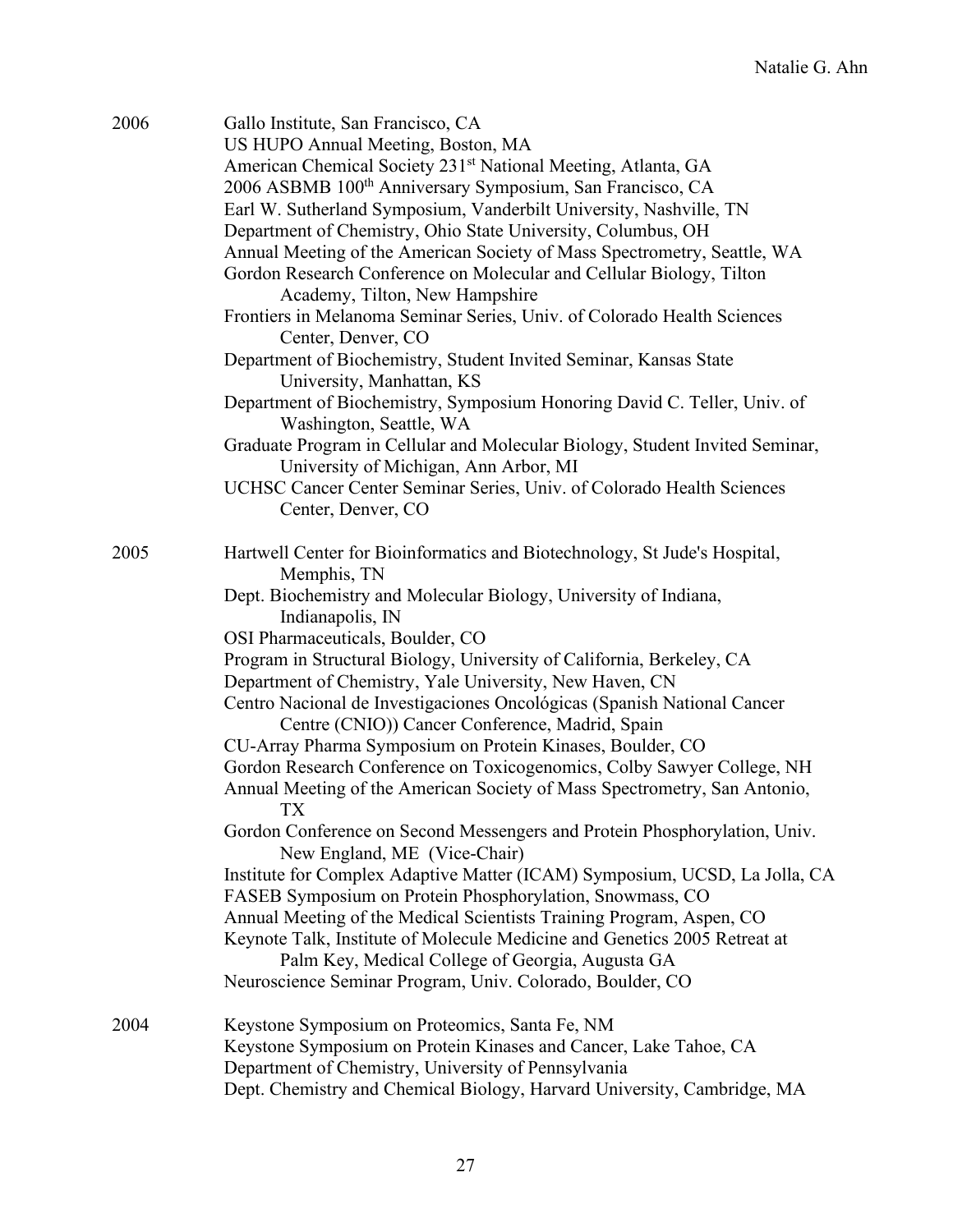|      | University Lecture Series, University of Texas, Southwestern, Dallas, TX<br>Department of Physiology, Columbia University, Ney York, NY<br>Cancer Research Center of Hawaii, University of Hawaii at Manoa, Honolulu,<br>H |
|------|----------------------------------------------------------------------------------------------------------------------------------------------------------------------------------------------------------------------------|
|      | 100th Annual Meeting of the American Thoracic Society, Orlando, FL<br>Annual Meeting of the American Society for Biochemistry and Molecular<br>Biology, Boston, MA                                                         |
|      | Gordon Conference on Second Messengers and Protein Phosphorylation,<br>Meriden, NH                                                                                                                                         |
|      | Breast Cancer Research Program Seminar, Vanderbilt University, Nashville,<br>TN                                                                                                                                            |
|      | 16th Congress, Int'l Federation of Associations of Anatomists, Kyoto, Japan<br>American Association for Cancer Research Symposium on Cell Signaling, Key<br>Biscayne, FL                                                   |
|      | Nobel Symposium, Stockholm, Sweden                                                                                                                                                                                         |
|      | Annual Meeting of the Society for Melanoma Research, Phoenix, AZ                                                                                                                                                           |
|      | Keynote Talk, Symposium on Functional Proteomics, Korea Society of                                                                                                                                                         |
|      | Biochemistry and Molecular Biology, Seoul, Korea                                                                                                                                                                           |
|      | Center for Cell Signaling Research, Ewha University, Seoul, Korea                                                                                                                                                          |
|      | Dept. Physiology & Biophysics, University of California, Irvine, CA                                                                                                                                                        |
| 2003 | CU-IBM Research Summit, UCHSC, Denver, CO                                                                                                                                                                                  |
|      | Proteomics in Diabetes Workshop, NIDDK, NIH, Bethesda, MD                                                                                                                                                                  |
|      | Symposium on Structural Biology, Univ. Texas, Galveston, TX                                                                                                                                                                |
|      | Dept. of Cell Biology, Harvard Medical School                                                                                                                                                                              |
|      | Dept. of Physiology and Biophysics, Case Western Reserve University,<br>Cleveland, OH                                                                                                                                      |
|      | Eppley Cancer Research Institute, Univ. Nebraska                                                                                                                                                                           |
|      | Merck Frosst Conference series, Clinical Research Institute of Montreal.                                                                                                                                                   |
|      | Ottawa Health Research Institute, Univ. of Ottawa, Canada                                                                                                                                                                  |
|      | Gordon Conference for Frontiers in Molecular Cell Biology, Tilton Academy,<br>Tilton, New Hampshire                                                                                                                        |
|      | Cancer Research UK Beatson International Cancer Conference, Glasgow,<br>Scotland                                                                                                                                           |
|      | Salk/EMBL Oncogenes and Growth Control Meeting, San Diego, CA                                                                                                                                                              |
|      | Annual Meeting of the PanAmerican Society for Pigment Cell Research, Cape Cod,<br><b>MA</b>                                                                                                                                |
|      | 19th International Congress of Biochemistry and Molecular Biology, Toronto,<br>Canada                                                                                                                                      |
|      | 2003 Annual Meeting of the American Association of Pharmaceutical<br>Scientists, Salt Lake City, Utah                                                                                                                      |
|      | 4th Annual Rachmiel Levine Symposium. Advances in Diabetes Research:<br>From Cell Biology to Cell Therapy, Universal City, CA                                                                                              |
|      | 10th Annual Meeting of the Society of Free Radical Biology and Medicine,<br>Seattle, WA                                                                                                                                    |
|      | NIH Director's Wednesday Afternoon Lecture, NIH, Bethesda, MD                                                                                                                                                              |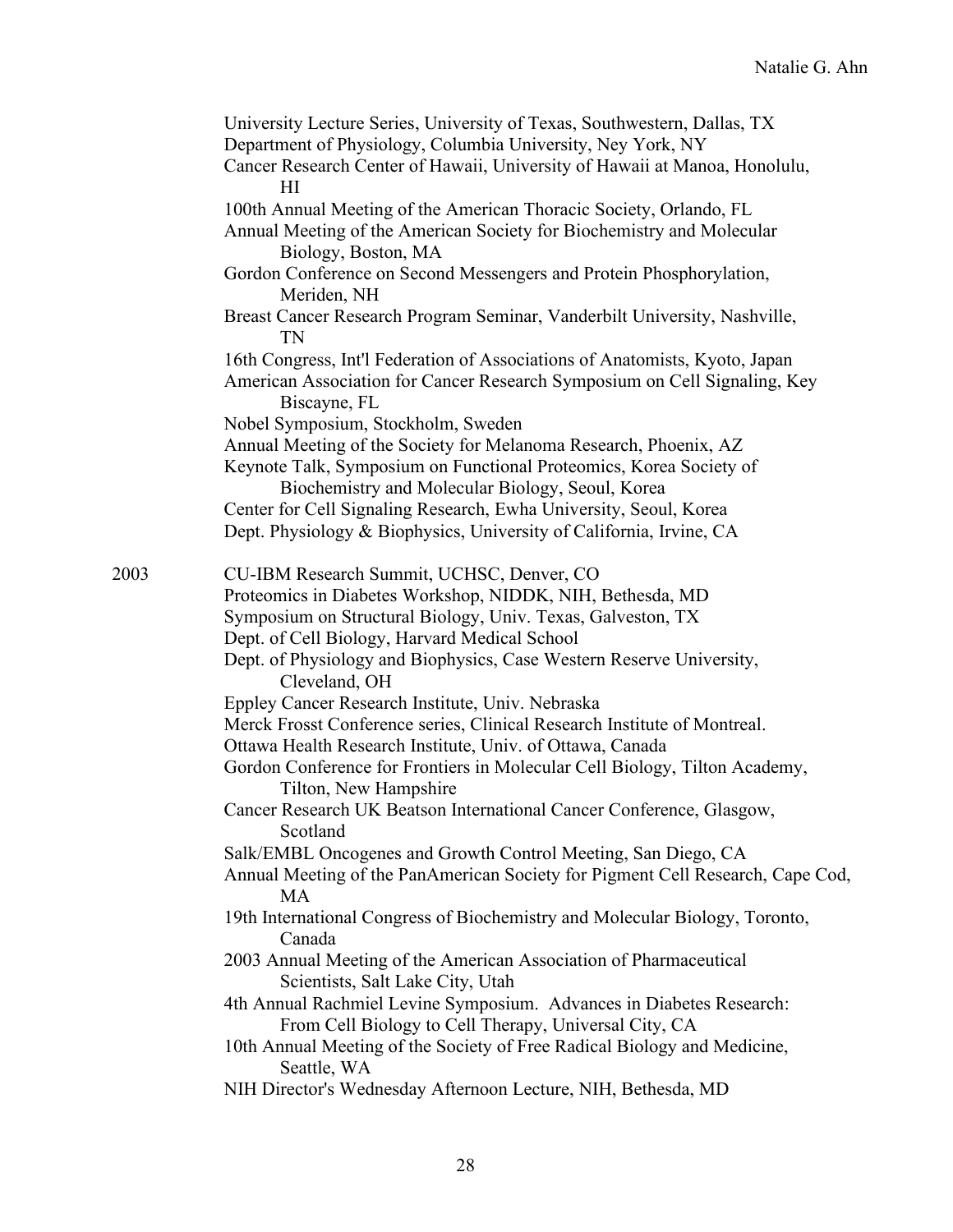|      | Workshop for the Protein Kinase Resource, Asilomar, CA<br>Frontiers in Pharmacology Seminar, New York University Medical Center, NY                                                                                                                                                                                                                                                                                                                                                                                                                                                                                                                                                                                                                                                                                                                                                                      |
|------|----------------------------------------------------------------------------------------------------------------------------------------------------------------------------------------------------------------------------------------------------------------------------------------------------------------------------------------------------------------------------------------------------------------------------------------------------------------------------------------------------------------------------------------------------------------------------------------------------------------------------------------------------------------------------------------------------------------------------------------------------------------------------------------------------------------------------------------------------------------------------------------------------------|
| 2002 | Department of Cell Biology, University of Cincinnati, Cincinnati, OH<br>Department of Chemistry, University of Illinois, Chicago, IL<br>Department of Biochemistry, University of Minnesota, Minneapolis, MN<br>Roswell Park Cancer Institute, Buffalo, NY<br>Ben May Institute, University of Chicago, Chicago IL<br>Department of Biochemistry, Michigan State University, East Lansing, MI<br>Research Grand Rounds, H. Lee Moffitt Cancer Center, Tampa FL<br>Annual Meeting of the American Society of Biochemistry and Molecular<br>Biology, New Orleans, LA<br>Van Andel Institute, Grand Rapids, MI<br>Cell Signal Technology, Beverly, MA<br>Department of Cell Biology and Neuroscience, Rutgers University, Piscataway<br>NJ<br>Department of Pharmaceutical Chemistry, University of California, San<br>Francisco<br>The Vanderbilt Conference on Proteomics: The Next Biological Challenge, |
|      | Vanderbilt University, Nashville TN<br>Department of Biological Sciences, University of California Davis Cancer<br>Center, Sacremento, CA<br>Stowers Institute, Kansas City, MO<br>Keynote Talk: National Neurofibromatosis Foundation International<br>Consortium for the Molecular Biology of NF1 and NF2, Aspen, CO<br>Gordon Conference on Cyclic Nucleotide Phosphodiesterases, South Hadley, MA<br>Boehringer Ingelheim Pharmaceuticals, Ridgefield, CT<br>Array Biopharma, Boulder, CO                                                                                                                                                                                                                                                                                                                                                                                                            |
|      | Plenary seminar, Annual Meeting of the Protein Society, San Diego, CA<br>Sunesis, South San Francisco, CA<br>Agilent Technologies Inc., Palo Alto, CA<br>Department of Chemistry, Brigham Young University, Provo, UT<br>Cellular Proliferation Program at the Siteman Cancer Center, Washington<br>University, St Louis, MO<br>Department of Biochemistry, Albert Einstein College of Medicine, New York,<br><b>NY</b><br>Department of Chemistry and Biochemistry, University of California San<br>Diego, La Jolla, CA                                                                                                                                                                                                                                                                                                                                                                                 |
| 2001 | Department of Biochemistry, University of Texas, Southwestern Medical<br>Center, Dallas, TX<br>Department of Pharmacology, University of Texas Health Science Center, San<br>Antonio, TX<br>International Symposium on Proteomics and Cell Signaling, Protein Network<br>Research Center, Yonsei University, Seoul, Korea                                                                                                                                                                                                                                                                                                                                                                                                                                                                                                                                                                                |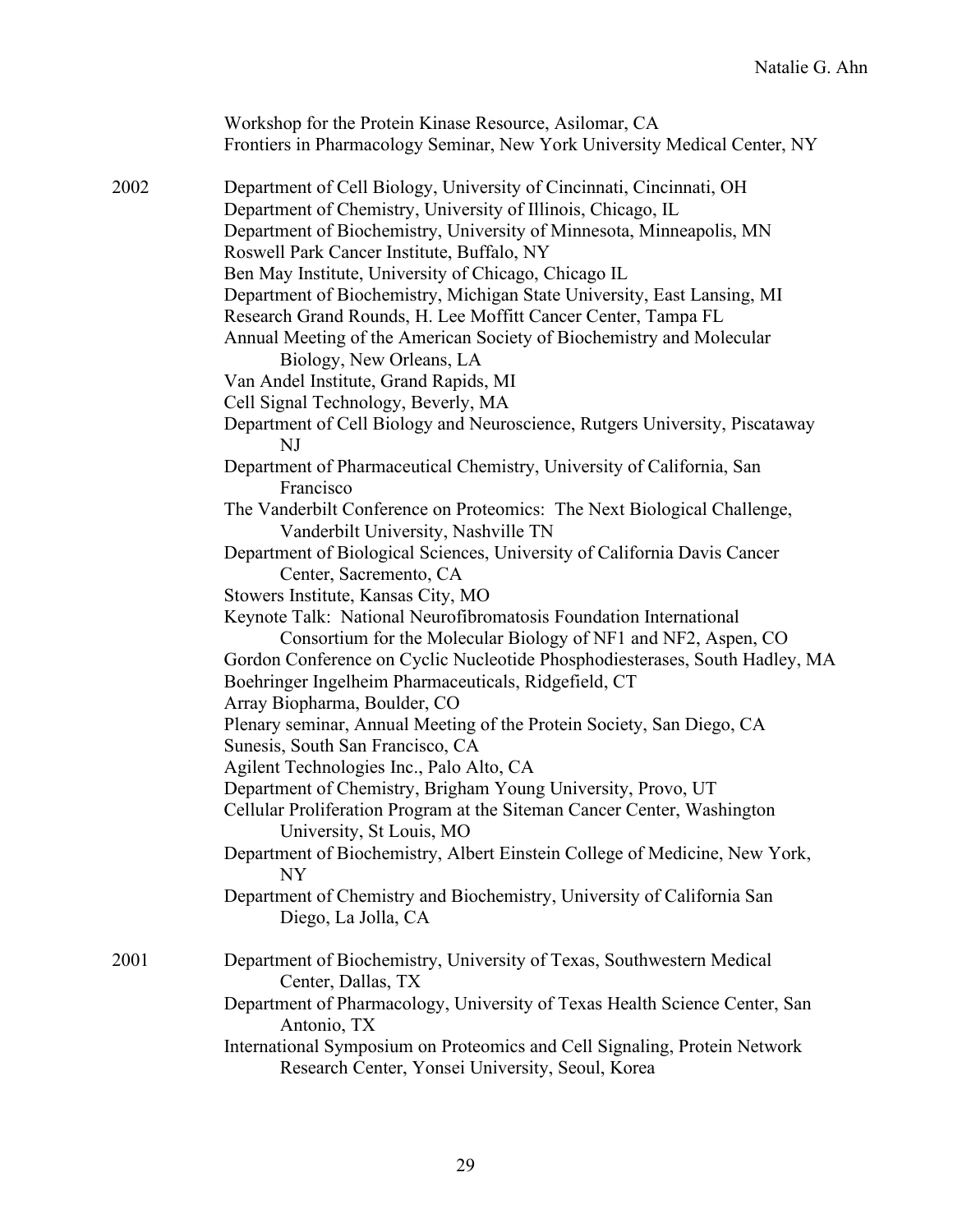|      | Annual Meeting of the Association of Biomolecular Research Facilities, San<br>Diego, CA                                                   |
|------|-------------------------------------------------------------------------------------------------------------------------------------------|
|      | Department of Biological Sciences, Columbia University, New York, NY                                                                      |
|      | Department of Biochemistry, Virginia Tech, Blacksburg, VA                                                                                 |
|      | Department of Biochemistry, University of Western Ontario, London, Ontario                                                                |
|      | Department of Chemistry, University of California, Berkeley, CA                                                                           |
|      | Distinguished Speaker, Molecular and Cellular Pharmacology Program,                                                                       |
|      | University of Wisconsin, Madison                                                                                                          |
|      | Department of Pharmacology, University of Washington, Seattle, WA                                                                         |
|      | Celltech Chiroscience Inc., Bothell, WA                                                                                                   |
|      | Gordon Research Conference on Second Messengers and Protein                                                                               |
|      | Phosphorylation, Meriden, NH                                                                                                              |
|      | Department of Toxicology, University of Alabama at Birmingham                                                                             |
|      | Gordon Research Conference on Molecular and Genetic Basis of Cell                                                                         |
|      | Proliferation, New London, NH                                                                                                             |
|      | Somalogic Inc., Boulder, CO                                                                                                               |
|      | Celgene/Signal Pharmaceuticals, San Diego, CA                                                                                             |
|      | Gordon Research Conference on Enzymes, Coenzymes and Metabolic                                                                            |
|      | Pathways, Meriden, NH                                                                                                                     |
|      | Gordon Research Conference on Hormone Action, Meriden, NH                                                                                 |
|      | 2001 FASEB Summer Conference on Protein Kinases and Phosphorylation,                                                                      |
|      | Snowmass, CO                                                                                                                              |
|      | 222nd American Chemical Society National Meeting, Chicago, IL                                                                             |
|      | 5th International Symposium on Mass Spectrometry in the Health and Life<br>Sciences: Molecular and Cellular Proteomics, San Francisco, CA |
|      | UCSF Cancer Center, San Francisco, CA                                                                                                     |
|      | Symposium on the Cardiovascular System in the Era of Genomics and                                                                         |
|      | Proteomics, Université de Montréal, Montreal, Canada                                                                                      |
|      | Genentech, South San Francisco, CA                                                                                                        |
|      |                                                                                                                                           |
| 2000 | Department of Medical Oncology, University of Colorado Health Sciences<br>Center, Denver, CO                                              |
|      | Wendell Griffith Distinguished Lectureship, St. Louis University, St. Louis,                                                              |
|      | <b>MO</b>                                                                                                                                 |
|      | Keystone Symposium on Assembly of Signaling Networks, Taos NM                                                                             |
|      | Program in Gene Regulation, Medical College of Georgia, Augusta, GA                                                                       |
|      | Department of Pharmacology, University of Colorado Health Sciences Center,<br>Denver, CO                                                  |
|      | Department of Chemistry and Biochemistry, University of Denver, Denver,                                                                   |
|      | CO                                                                                                                                        |
|      | Parke-Davis, Ann Arbor, MI                                                                                                                |
|      | Tularik, South San Francisco, CA                                                                                                          |
|      | Department of Biological Sciences, University of California, San Diego, La                                                                |
|      | Jolla, CA                                                                                                                                 |
|      | Webb-Waring Institute of Antioxidant Research, University of Colorado                                                                     |
|      | Health Sciences Center, Denver, CO                                                                                                        |
|      |                                                                                                                                           |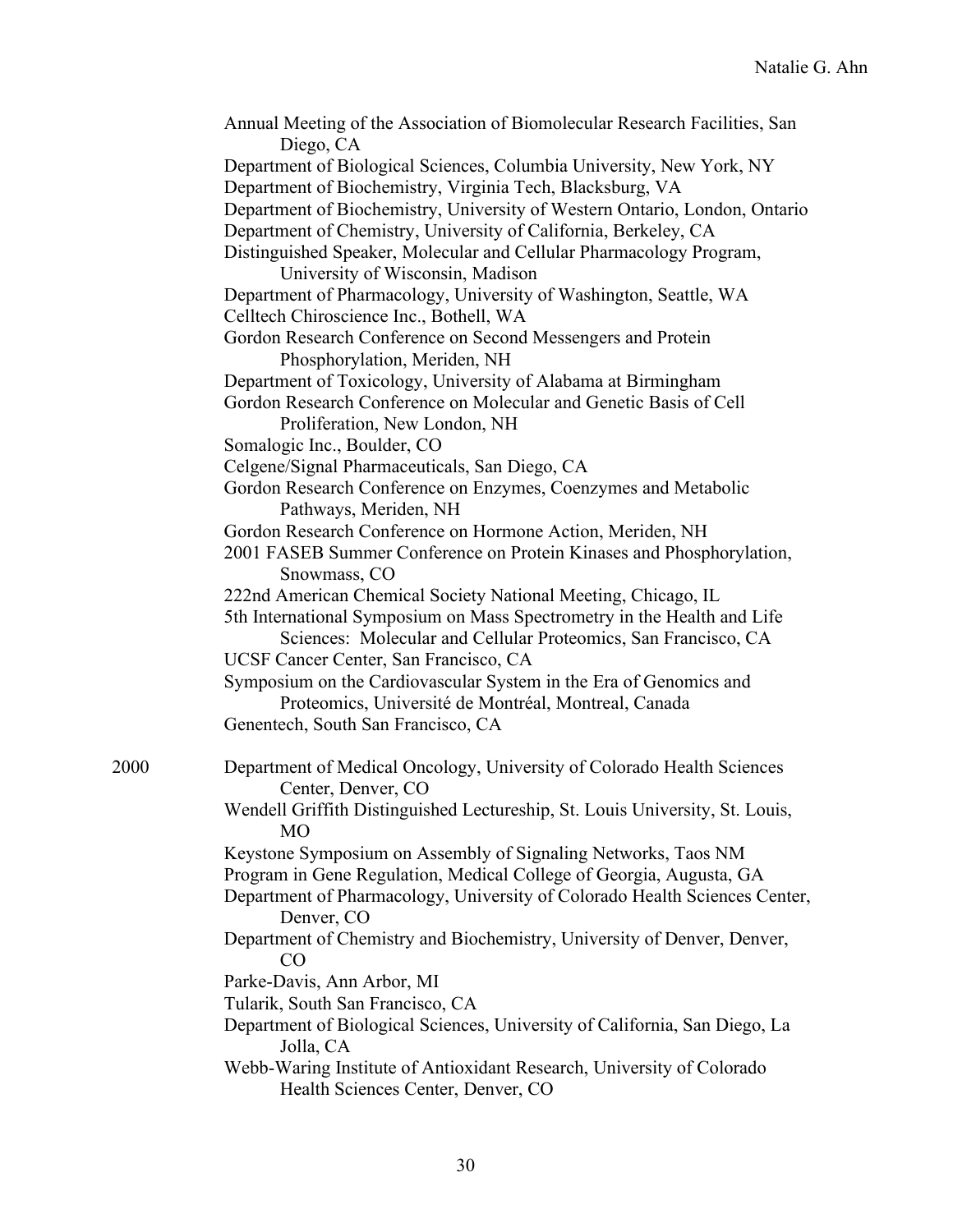| 1999 | Metabolex Proteomics Symposium, Hayward CA                                   |
|------|------------------------------------------------------------------------------|
|      | Biochemical Pharmacology Discussion Group, New York Academy of               |
|      | Sciences, New York NY                                                        |
|      | Department of Molecular, Cellular & Developmental Biology, University of     |
|      | California, Santa Barbara, CA                                                |
|      | Gordon Conference on Second Messengers and Protein Phosphorylation,          |
|      | Meriden, NH                                                                  |
|      | Vascular Biology Conference '99, Osaka, Japan                                |
|      | Department of Biophysics, Graduate School of Science, Kyoto University,      |
|      | Kyoto, Japan                                                                 |
|      | Institute of Molecular and Cellular Biosciences, University of Tokyo, Tokyo, |
|      |                                                                              |
|      | Japan                                                                        |
|      | Schering-Plough Research Institute, Kenilworth, NJ                           |
|      | National Jewish Medical and Research Center, Denver, CO                      |
|      |                                                                              |
| 1998 | Graduate Program in Molecular Biology, University of Colorado Health         |
|      | Sciences Center, Denver, CO                                                  |
|      | Battelle-Pacific Northwest National Laboratories, Richland, WA               |
|      | North Dakota EPSCoR Conference on Protein-Protein Interactions. Grand        |
|      | Forks, ND                                                                    |
|      | NMHCC 2nd Annual International Conference on Cell Signaling: Signal          |
|      | Transduction and Gene Transcription. San Diego, CA                           |
|      | Department of Molecular, Cellular and Developmental Biology, University of   |
|      | Colorado, Boulder, CO                                                        |
|      | 10th International Conference on Second Messengers and Phosphoproteins.      |
|      | Jerusalem, Israel                                                            |
|      | Department of Pharmacology, University of Missouri, Columbia, MO             |
|      |                                                                              |
| 1997 | Annual Meeting of the Protein Society, Boston, MA                            |
|      | Annual Meeting of the Research Society on Alcoholism, San Francisco, CA      |
|      | Satellite Symposium on Alcohol and Signal Transduction                       |
|      | Forty Years in Protein Phosphorylation, Seattle, WA (Workshop chair)         |
|      | Nordic Course on Cell Stress and Apoptosis, Turku, Finland                   |
|      | Molecumetics, Seattle, WA                                                    |
|      | Department of Pharmacology, University of North Carolina, Chapel Hill, NC    |
|      | Department of Physiology, University of Maryland, Baltimore, MD              |
|      | Department of Vascular Biology, Scripps Research Institute, La Jolla, CA     |
|      | Department of Chemistry and Biochemistry, University of California, San      |
|      | Diego, La Jolla, CA                                                          |
|      |                                                                              |
| 1996 | Department of Pharmacology, University of Wisconsin, Madison, WI             |
|      | Keystone Symposium on Signal Transduction, Taos, NM                          |
|      | Annual Meeting of the American Physiological Society, Washington D.C.        |
|      | FASEB Summer Research Conference on Transcriptional Regulation during        |
|      | Cell Growth, Differentiation and Development, Snowmass, CO                   |
|      |                                                                              |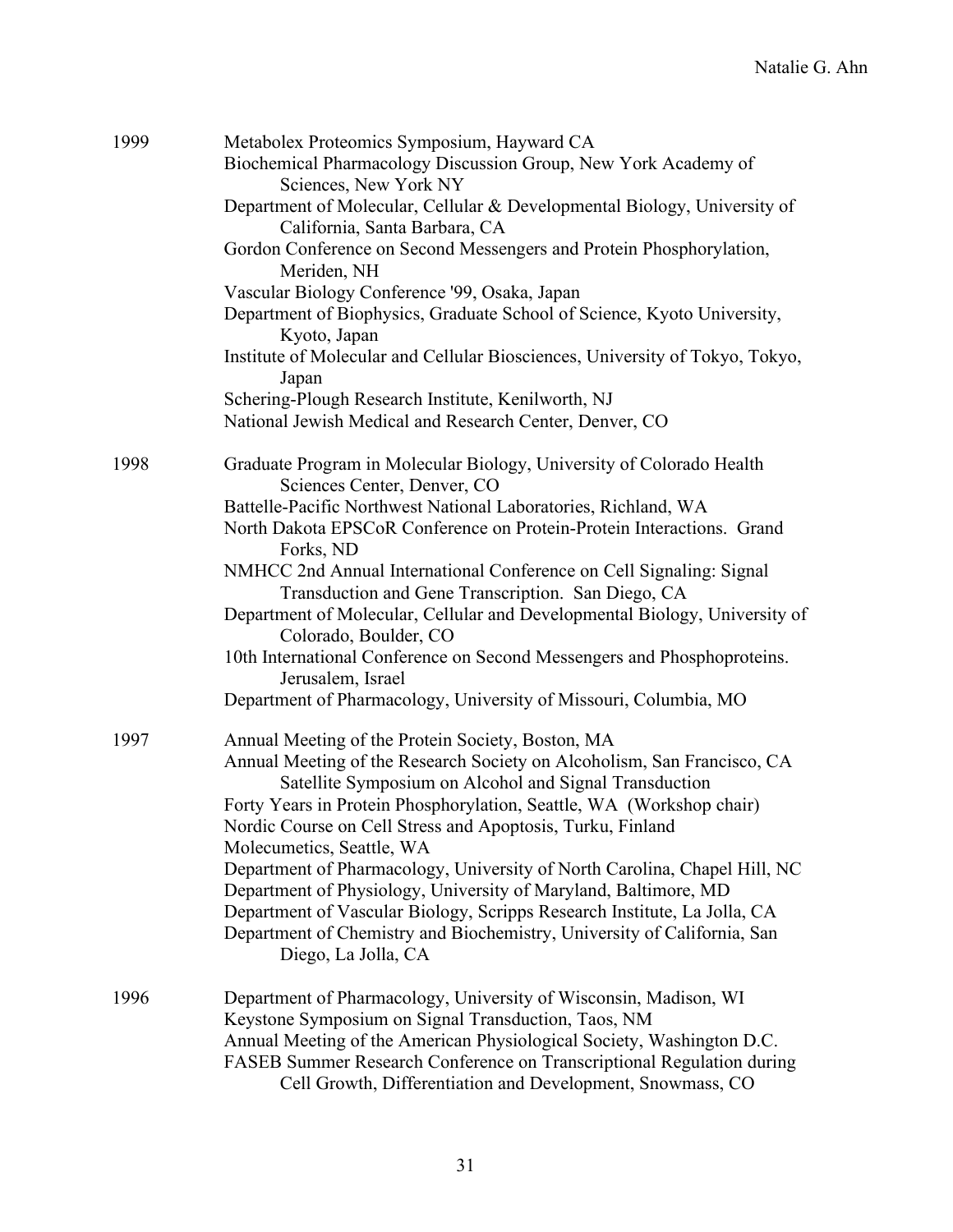|      | NATO/FEBS Advanced Study Institute on Structure and Function of<br>Interacting Protein Domains in Signal and Energy Transduction,<br>Acquafredda di Maratea, Italy<br>Centre de Biochimie-CNRS, Université de Nice<br>Department of Pharmacology, University of Texas Southwestern, Dallas, TX<br>Samuel Lunenfeld Cancer Center, Mt. Sinai Hospital, Toronto, Ontario<br>Department of Biochemistry, University of Western Ontario, London, Ontario<br>Vollum Institute, University of Oregon Health Sciences Center, Portland, OR<br>Department of Biological Chemistry, University of Michigan, Ann Arbor, MI<br>Department of Pathology, Anatomy and Cell Biology, Thomas Jefferson<br>University, Philadelphia, PA<br>Department of Medical Oncology, University of Colorado Health Sciences<br>Center, Denver, CO |
|------|-------------------------------------------------------------------------------------------------------------------------------------------------------------------------------------------------------------------------------------------------------------------------------------------------------------------------------------------------------------------------------------------------------------------------------------------------------------------------------------------------------------------------------------------------------------------------------------------------------------------------------------------------------------------------------------------------------------------------------------------------------------------------------------------------------------------------|
| 1995 | Department of Biochemistry, Louisiana State University, New Orleans<br>FASEB Summer Research Conference on Protein Phosphorylation, Copper<br>Mountain, CO<br>Dupont-Merck Pharmacuticals, Wilmington, DE<br>Amgen, Inc. Boulder, CO<br>Interdisciplinary Plant Biochemistry and Physiology Workshop, Breckenridge,<br>CO                                                                                                                                                                                                                                                                                                                                                                                                                                                                                               |
| 1994 | University of California, San Diego Cancer Center, UCSD, La Jolla, CA<br>Department of Biochemistry, Loma Linda University, Loma Linda, CA<br>Somatogen, Inc., Boulder, CO<br>Department of Biochemistry, Colorado State University, Ft. Collins, CO<br>Department of Biochemistry, University of Colorado Health Sciences Center,<br>Denver, CO<br>Manitoba Institute of Cell Biology, University of Manitoba, Winnipeg, Canada                                                                                                                                                                                                                                                                                                                                                                                        |
| 1993 | Gordon Conference on Molecular Pharmacology, Oxnard, CA<br>Department of Pharmacology, University of Colorado Health Sciences Center,<br>Denver, CO<br>Eli Lilly Symposium on Signal Transduction, Indianapolis, IN<br>Department of Medicine, University of Colorado Health Sciences Center,<br>Denver, CO                                                                                                                                                                                                                                                                                                                                                                                                                                                                                                             |
| 1992 | Gordon Conference on Second Messengers and Protein Phosphorylation,<br>Meriden, NH<br>Amgen, Inc. Boulder, CO                                                                                                                                                                                                                                                                                                                                                                                                                                                                                                                                                                                                                                                                                                           |
| 1991 | Department of Pharmacology, University of Texas Southwestern Graduate School,<br>Dallas, TX<br>Annual meeting of Society for Neuroscience: Satellite Symposium on<br>Tyrosine Hydroxylase, New Orleans, LA<br>FASEB Summer Research Conference on Protein Phosphorylation, Copper<br>Mountain, CO                                                                                                                                                                                                                                                                                                                                                                                                                                                                                                                       |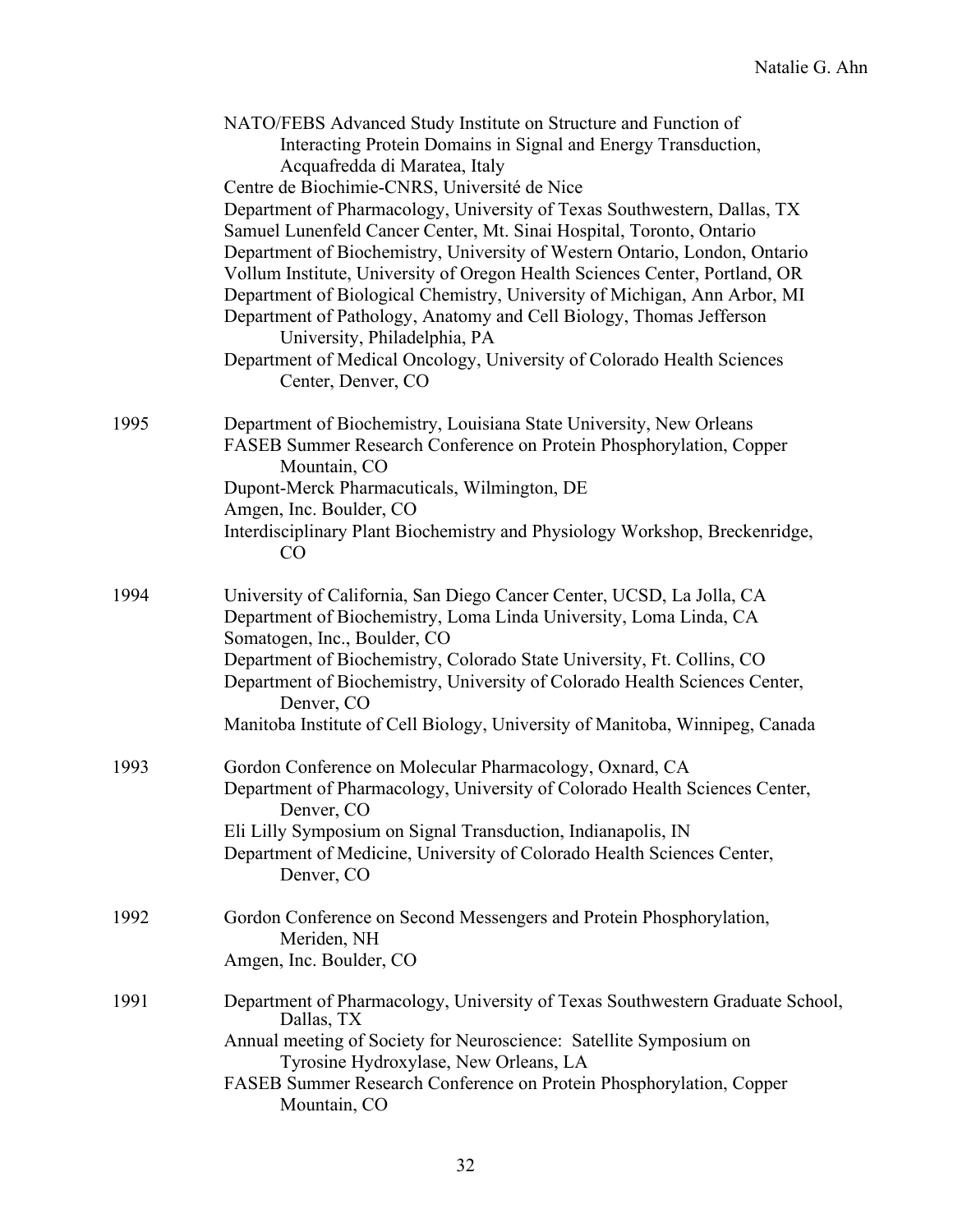| 1990 | Annual meeting of American Society of Cell Biology: Minisymposium on Protein |
|------|------------------------------------------------------------------------------|
|      | Phosphorylation, Houston TX                                                  |

1985 Annual meeting of American Society of Biological Chemistry: Minisymposium on Dopamine β-hydroxylase, Anaheim, CA

### **VII. RESEARCH AND TRAINING SUPPORT**

#### **CURRENT:**

NIH R35 GM136392-01 PI: Natalie Ahn Title: "Molecular and Cellular Dynamics in Mammalian Signal Transduction" Dates and costs of entire project:  $04/01/20 - 03/31/25$  \$ 1,900,000 (direct) NIH T32 GM08759-16 to -20 PI: Natalie Ahn Title: "Predoctoral training in signaling and cellular regulation" Dates and costs of entire project:  $07/01/16 - 06/30/21$  \$ 1,875,480 (direct) ALSAM Therapeutics Innovation Grant program  $01/01/2019 - 12/31/2020$  0 calendar MPI: Natalie Ahn and Nichole Reisdorph Title: "The role of bioactive lipids in cancer resistance to targeted therapeutics" Dates and costs of entire project: 01/01/2019 – 12/31/2020 \$ 200,000 (\$100,000 to Ahn) **PENDING:** NIH T32 GM142607-01 PI: Natalie Ahn Title: "Predoctoral training in signaling and cellular regulation" Dates and costs of entire project:  $07/01/21 - 06/30/26$  \$ 2,911,788 (direct) **PAST:** NIH R01 GM114594-01A1 PI: Natalie Ahn Title: "Linking dynamics to catalysis and inhibition in ERK2" Dates and costs of entire project:  $12/01/15 - 11/30/19$  \$ 880,000 (direct) NIH R01 GM127986-01 PI: Natalie Ahn Title: "Investigation of the WRAMP structure, a mechanism for directional cell migration" Dates and costs of entire project:  $05/01/18 - 03/31/20$  \$400,000 (direct) NIH S10 OD025267-01 PI: Natalie Ahn Title: Q Exactive HF Nanoflow LC Mass Spectrometry System Dates and costs of entire project:  $02/01/2018 - 01/31/2019$  \$ 600,000 (direct)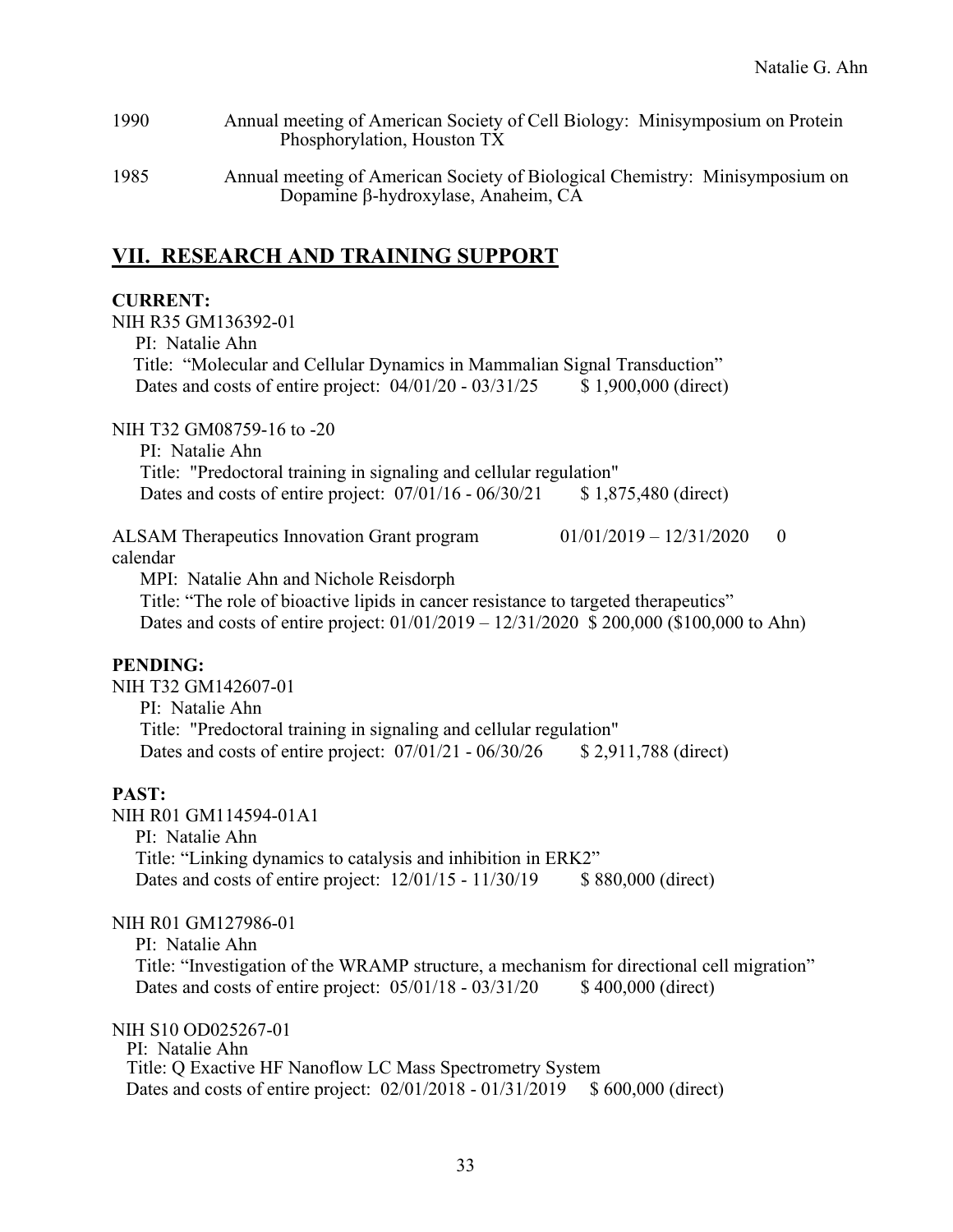| NIH 3R01GM127986-01S1 NIGMS Diversity Administrative Supplement<br>Dates and costs of entire project: $05/01/2018 - 03/31/2019$ \$23,905 (direct)                                                                                                                                |
|----------------------------------------------------------------------------------------------------------------------------------------------------------------------------------------------------------------------------------------------------------------------------------|
| NIH R01 GM105997-01 (RFA GM-13-004, "Interdisciplinary Collaborations for<br>Macromolecular Interactions in Cells")<br>PIs: Natalie Ahn, Amy Palmer, Erik Snapp, Vladislav Verkhusha<br>Title: "Technologies to define and map novel interorganelle macromolecular interactions" |
| Dates and costs of entire project: 04/01/13 - 03/31/18<br>\$1,000,000 (direct, \$280,000 to Ahn)                                                                                                                                                                                 |
| NIH T32 GM08759-11 to -15<br>PI: Natalie Ahn<br>Title: "Graduate training in signal transduction and cell cycle regulation"<br>Dates and costs of entire project: 07/01/11 - 06/30/16<br>$$1,498,850$ (direct)                                                                   |
|                                                                                                                                                                                                                                                                                  |
| U. Colorado - Butcher Award Seed Grant<br>PIs: Natalie Ahn, Amy Palmer<br>Title: "Revolutionizing the way we look at cells: Inventing organelle biosensors by harnessing<br>the power of proteomics and live cell imaging"                                                       |
| Dates and costs of current year: $07/01/12 - 06/30/14$<br>\$50,000 (direct to Ahn)                                                                                                                                                                                               |
| PI: Natalie Ahn<br>Howard Hughes Medical Institute<br>Title: "Biomolecular mass spectrometry."                                                                                                                                                                                   |
| Dates and costs of entire project: $05/01/94 - 08/31/14$ \$ 13 M (direct)                                                                                                                                                                                                        |
| NIH R01 CA 118972-01A2<br>PI: Natalie Ahn                                                                                                                                                                                                                                        |
| Title: "Signal Transduction Pathways in Melanoma"<br>Dates and costs of entire project: 04/01/07-03/31/13<br>\$915,000 (direct)                                                                                                                                                  |
| NIH R01 GM074134-01A2<br>PI: Natalie Ahn                                                                                                                                                                                                                                         |
| Title: "Regulation of MAP kinases by protein motions"                                                                                                                                                                                                                            |
| Dates and costs of entire project: 01/01/07-12/31/11<br>\$679,500 (direct)                                                                                                                                                                                                       |
| W.M. Keck Foundation Award<br>PI: Natalie Ahn                                                                                                                                                                                                                                    |
| Title: Defining cellular proteomes by mass spectrometry – Shared Instrumentation<br>Dates and costs of entire project: 01/2009-12/2012<br>$$1,200,000$ (direct)                                                                                                                  |
| NIH T32 GM08759-S1<br>PI: Natalie Ahn                                                                                                                                                                                                                                            |
| Title: "ARRA Award: Graduate training in signal transduction and cell cycle regulation"<br>Dates and costs of entire project: $09/01/09 - 08/31/11$<br>\$128,992 (direct)                                                                                                        |
| NIH T32 GM08759-06<br>PI: Natalie Ahn                                                                                                                                                                                                                                            |
| Title: "Graduate training in signal transduction and cell cycle regulation"<br>Dates and costs of entire project: $07/01/06 - 06/30/11$<br>$$1,274,338$ (direct)                                                                                                                 |
| NIH R13 DK075259-01<br>PI: Natalie Ahn                                                                                                                                                                                                                                           |
| Title: "2006 'Phosphorylation and G protein Signaling Networks' Gordon Conference"                                                                                                                                                                                               |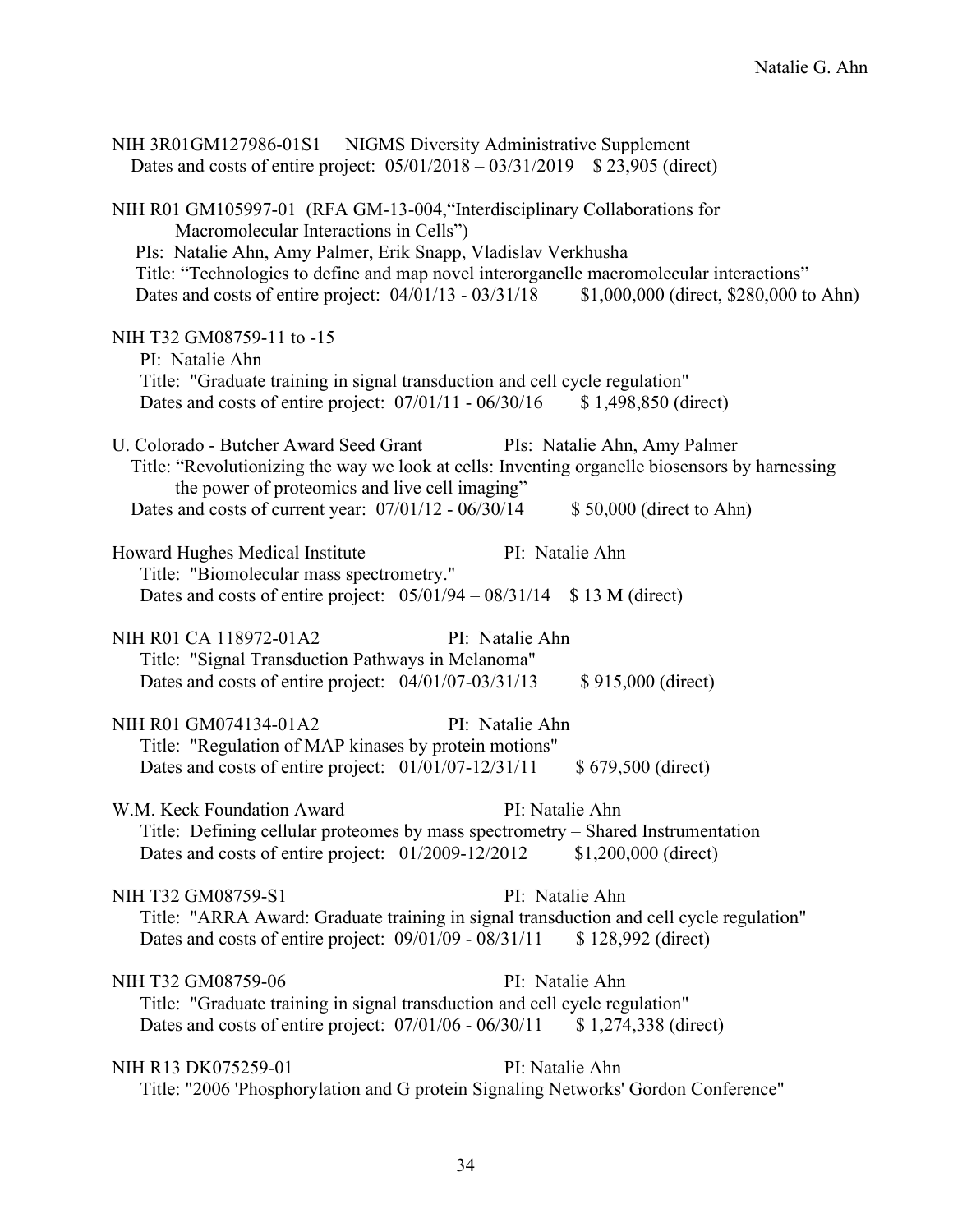| Dates and costs of entire project: $04/01/06 - 03/31/08$                                                                                    |                 | \$42,000 (direct)  |
|---------------------------------------------------------------------------------------------------------------------------------------------|-----------------|--------------------|
| NIH R01 GM48521-10<br>Title: "Biochemical Analysis of the MKK/ERK Pathway"                                                                  |                 | PI: Natalie Ahn    |
| Dates and costs of entire project: 12/01/01 - 11/30/05 \$ 660,000 (direct)                                                                  |                 |                    |
| NIH T32 GM08759-05                                                                                                                          |                 | PI: Natalie Ahn    |
| Title: "Graduate training in signal transduction and cell cycle regulation"<br>Dates and costs of entire project: $07/01/05 - 06/30/06$     |                 | \$118,259 (direct) |
| NIH S10 RR021005-01<br>Title: "ABI-4000 QTRAP Mass Spectrometer"                                                                            |                 | PI: Natalie Ahn    |
| Dates and costs of entire project: $04/01/05 - 03/31/06$                                                                                    |                 | \$496,557 (direct) |
| NIH R01 CA79801-01                                                                                                                          |                 | PI: Natalie Ahn    |
| Title: "MAP kinase signaling in hematopoietic differentiation"<br>Dates and costs of entire project: 01/01/99 - 12/31/02 \$402,717 (direct) |                 |                    |
|                                                                                                                                             |                 |                    |
| NIH R01 GM48521-06                                                                                                                          |                 | PI: Natalie Ahn    |
| Title: "Biochemical Mechanisms of MAP Kinase Kinase-1 Regulation"                                                                           |                 |                    |
| Dates and costs of entire project: 12/01/97 - 11/30/01 \$403,726 (direct)                                                                   |                 |                    |
| NIH R01 GM48521-01                                                                                                                          |                 | PI: Natalie Ahn    |
| Title: Growth Factor Regulation of Protein Kinase Cascades                                                                                  |                 |                    |
| Dates and costs of entire project: 09/30/92 - 08/31/97 \$ 513,180 (direct)                                                                  |                 |                    |
| Searle Scholarship Award (93-A-112).                                                                                                        |                 | PI: Natalie Ahn    |
| Title: Growth Factor Signalling Through Protein Phosphorylation                                                                             |                 |                    |
| Dates and costs of entire project: 07/01/93 - 06/30/96 \$162,000 (direct)                                                                   |                 |                    |
| Amgen Inc.                                                                                                                                  | PI: Natalie Ahn |                    |
| Title: Shared Equipment Grant for Young Investigators, 1996, \$20,000 (direct)                                                              |                 |                    |
| Abbott Laboratories.                                                                                                                        |                 | PI: Natalie Ahn    |

Title: Shared Equipment Grant for Young Investigators, 1996, \$10,000 (direct)

### **VIII. TRAINEES (asterisks indicate current group)**

I have mentored 27 past or current postdoctoral fellows, 25 undergraduates, and 23 graduate students in my own lab, and served on the thesis committees of 93 graduate students in other labs. Of the 25 postdoctoral fellows who have left my lab, 11 are Associate or Assistant Professors at universities in the U.S., Japan and China, 2 are university teaching instructors, 9 are research scientists in private industry, and 2 are proteomics core facility directors. I have graduated 18 Ph.D. and 2 M.S. students, all but one of whom are pursuing postdoctoral or research scientist careers, and one who is an Associate Professor at U. Washington. In addition, I have served as Director of the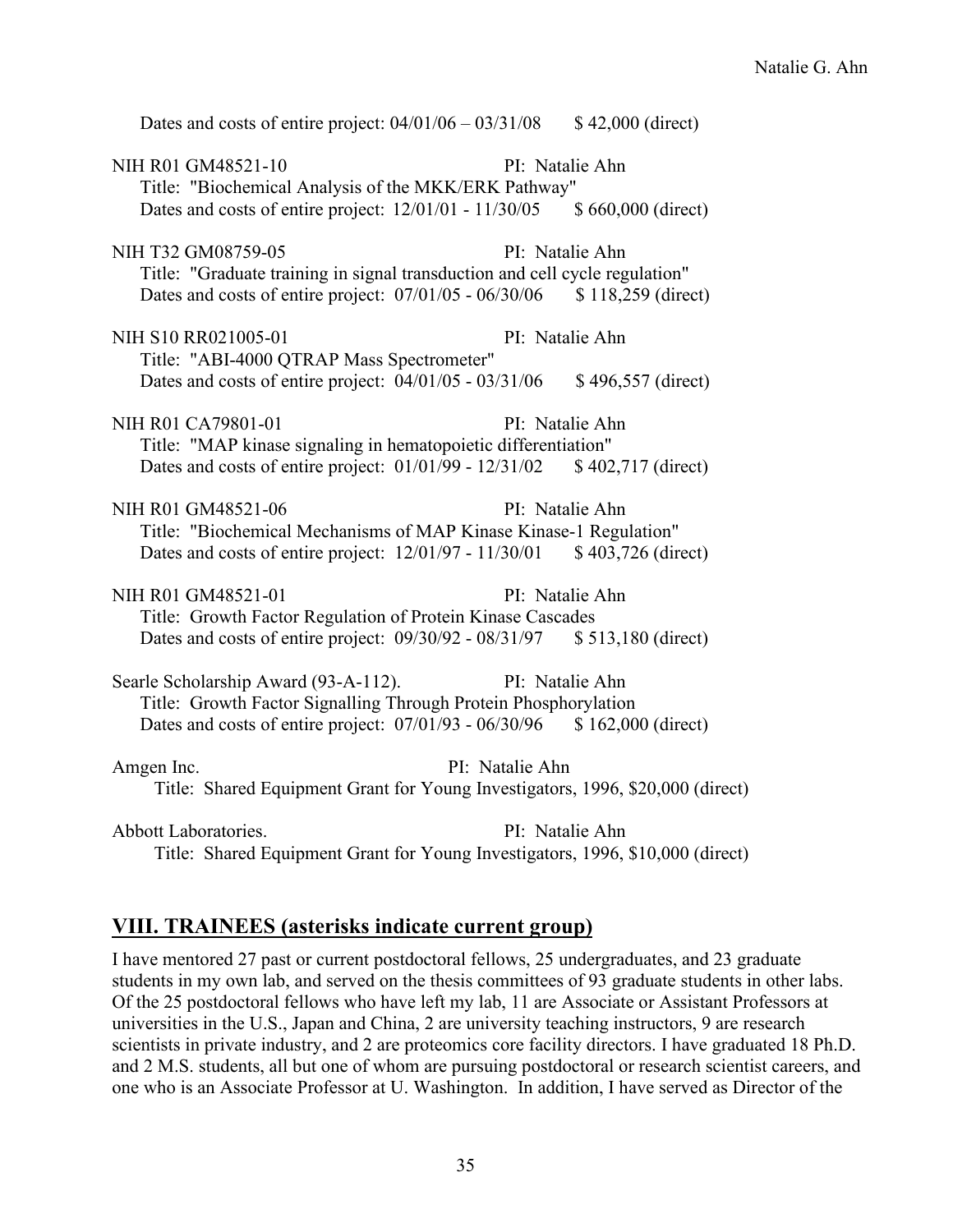Graduate Training Program in Signaling and Cellular Regulation since 1999, and as I on the T32 training grant associated with this program since 2000.

#### *Postdoctoral Research Fellows and Research Associates*

\* Laurel Pegram, April 2017-present Maria Hoh, May 2018-Dec 2021 Scott Stuart, Jan 2010-Aug 2018 Recipient of ACS Postdoctoral Award during training (2011-2014). Current position: M.D. student, University of Colorado School of Medicine Mary Katherine Connacher, May 2012-May 2017 Current position: Scientist, Mosaic Biosciences, Boulder CO Recipient of ACS Postdoctoral Award during training. Thomas Lee, Apr 2009-present Current position: Director, Central Analytical Facility, Univ. Colorado Boulder Jeremy Balsbaugh, Jul 2011-Mar 2017 Current position: Proteomics and Metabolomics Facility Director, U. Connecticut, Storrs, CN Nan Wang, Nov 2011 – July 2014 Current position: Senior Analytical Chemist, Agriculture and Agri-Food Canada Jyothi Sethuraman, Mar 2009-Oct 2012 Current position: Principal Scientist, Nurix Therapeutics Kutralanathan Renganathan, Oct 2007-Oct 2010 Current position: Scientist, ITSI Biosciences, Johnstown, PA Stephane Houel, Jun 2007-Aug 2011 Current position: Senior Software Product Manager, Thermo Fisher Scientific, Cambridge, MA Eric S. Witze, Jan 2004- Oct 2010 Current position: Associate Professor, Dept. of Cell Biology, University of Pennsylvania, Philadelphia PA Recipient of NIH NRSA Postdoctoral Fellowship during training. John T. Prince, May 2008-Feb 2010 Assistant Professor, Dept. of Chemistry & Biochemistry, Brigham Young University, UT Current position: Senior Data Science Engineer, 3PL Central American Fork, UT William M. Old, Jul 2003-Jan 2009 Current position: Assistant Professor, Dept. of Molecular, Cellular and Developmental Biology, Univ. Colorado at Boulder Zhengzhuang (Kevin) Shi, Jan 2006-Apr 2009 Current position: Assistant Professor, Huazhong University of Science and Technology, China Megan W. Howard, May 2008-Mar 2009 Assistant Professor of Microbiology, University of Alaska, Anchorage, AK Current position: Principal Research Scientist, Battelle Memorial Institute, Columbus, OH Carrie Hughes Croy, Sep 2003-Feb 2009 Current position: Senior Research Scientist, Eli Lilly, Indianapolis, IN Recipient of ACS Postdoctoral Fellowship Award during training. Brian Eichelberger, Jan 2005-Dec 2007 . Assistant Professor, Dept. of Chemistry, John Brown University, Siloam Springs, AR Current position: Consumer Laboratory Manager, UL, Fayetteville, AK. Gretchen Argast, Oct 2002-Aug 2007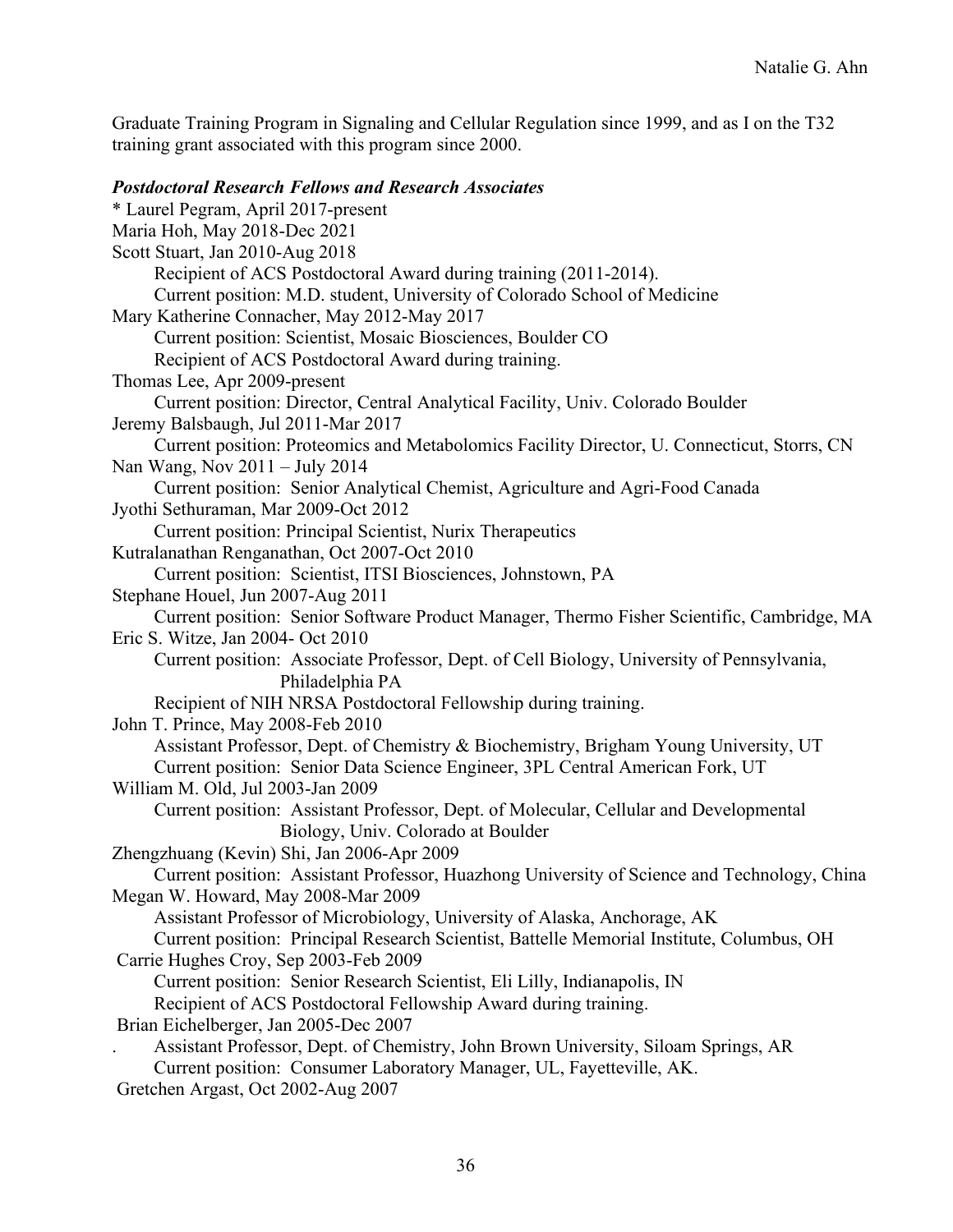| Current position: Director of Translational Sciences, E-Scape Bio, San Francisco, CA<br>Recipient of NIH NRSA Postdoctoral Fellowship during training.                                                                            |
|-----------------------------------------------------------------------------------------------------------------------------------------------------------------------------------------------------------------------------------|
| Rebecca E. Schweppe, Nov 2000-Mar 2006.                                                                                                                                                                                           |
| Current position: Associate Professor of Medicine-Endocrinology, Univ. Colorado Anschutz                                                                                                                                          |
| Medical Campus, Aurora, CO                                                                                                                                                                                                        |
| Recipient of Life Sciences Postdoctoral Fellowship during training.                                                                                                                                                               |
| Yukihito Kabuyama, Nov 2000-Sep 2005                                                                                                                                                                                              |
| Current position: Professor, Division of Applied Biochemistry, School of Agriculture,                                                                                                                                             |
| Utsunomiya University, Tochigi 321-8505, Japan                                                                                                                                                                                    |
| Karen R. Jonscher, Nov 2000-Jan 2005                                                                                                                                                                                              |
| Current position: Associate Professor, Harold Hamm Diabetes Center, Dept. of Biochemistry<br>and Molecular Biology, University of Oklahoma Health Sciences Center,<br>Oklahoma City, OK<br>Claire Haydon Eyers, May 2002-Jul 2004 |
| Current position: Professor of Biochemistry and Director of the Center for Proteome                                                                                                                                               |
| Research, University of Liverpool, UK                                                                                                                                                                                             |
| Recipient of American Heart Association Postdoctoral Fellowship during training.<br>Karine R. Bernard, Feb 1999-Mar 2003                                                                                                          |
| Current position: Instructor, Ecole de Nutrition Holistique, Geneva, Switzerland                                                                                                                                                  |
| David B. Friedman, Aug 1997-Feb 2000                                                                                                                                                                                              |
| Current position: Research Associate Professor of Biochemistry and Associate Director,                                                                                                                                            |
| Vanderbilt-Ingram Cancer Center Proteomics Laboratory, Vanderbilt Univ.                                                                                                                                                           |
| Paul S. Shapiro, Mar 1995-Sep 1999                                                                                                                                                                                                |
| Current position: Professor and Chair, Department of Pharmaceutical Sciences, Univ. Maryland,<br>Baltimore, MD                                                                                                                    |
| Recipient of NIH NRSA Postdoctoral Fellowship during training.                                                                                                                                                                    |
| Donna F. Louie, Sep 1994- Aug 1998                                                                                                                                                                                                |
| Current position: Instructor, Libby Research Academic Program, U. Colorado at Boulder                                                                                                                                             |
| Anne M. Whalen, Sep 1994- Sep 1998                                                                                                                                                                                                |
| Current position: Director, Global Regulatory Affairs, Novartis Pharmaceuticals, Boston, MA                                                                                                                                       |
| <b>Graduate Students</b>                                                                                                                                                                                                          |
| * Kristyn Hayashi, 2021-present, Ph.D. candidate, Biochemistry                                                                                                                                                                    |
| * Suzannah Miller, 2017-present, Ph.D. candidate, Biochemistry                                                                                                                                                                    |
| Recipient of NSF Graduate Research Fellowship during training (2018-2021).                                                                                                                                                        |
| Dylan Iverson, 2016-2021, Ph.D., Biochemistry                                                                                                                                                                                     |
| "Allostery and Conformational Dynamics in Protein Kinase ERK2"                                                                                                                                                                    |
| Postdoctoral Fellow, Univ. Colorado Boulder                                                                                                                                                                                       |
| Andrew Kavran, 2016-2021, Ph.D. Biochemistry, IQBio Training Program                                                                                                                                                              |
| "Intermittent Drug Treatment of BRAF-V600E Melanoma Cells Delays Resistance by                                                                                                                                                    |
| Adaptive Resensitization to Drug Challenge"                                                                                                                                                                                       |
| Current position: Postdoctoral Fellow, Bristol Myers Squibb, Boston, MA                                                                                                                                                           |
| Pelle Simpson, 2017-2018, M.S., University of Amsterdam                                                                                                                                                                           |
| Current position: Platform Scientist, Enveda Biosciences, Boulder, CO                                                                                                                                                             |
| Jennifer Liddle, 2012-2017, Ph.D., Biochemistry                                                                                                                                                                                   |
| "Biophysical Characterization of MAP Kinase Activation and Regulation"                                                                                                                                                            |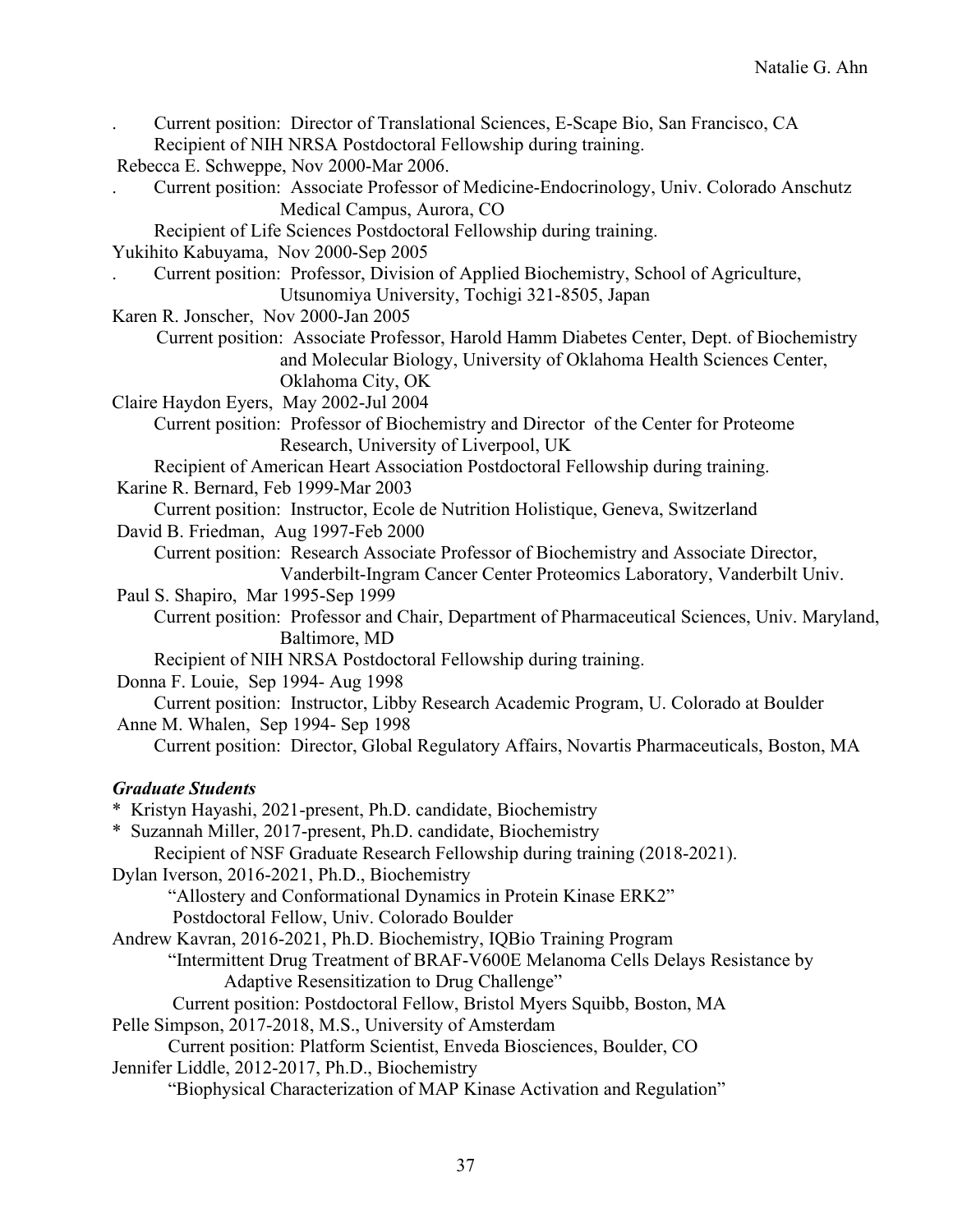Postdoctoral Fellow, Univ. Pennsylvania, Lab of Ben Garcia Current position: Facility Scientist, Proteomics and Metabolomics Lab, U. Connecticut, Storrs, CN Joel Basken, 2011-2017, Ph.D., MCD Biology "Specificity of molecular responses to ERK1/2 and MKK1/2 inhibitors in melanoma cells" Next position: Principal Scientist, Arpeggio Biosciences, Boulder, CO Current position: Product Manager, Enveda Biosciences, Boulder, CO Tianjing Hu, 2009-2015, Ph.D., Biochemistry "Control of Cell Invasion in Melanoma by a New Gene, FAM129B" Postdoctoral Fellow, U. Colorado Anschutz Medical Campus, Lab of Timothy McKinsey Current position: Senior Scientist, InDevR Inc, Boulder CO Yao Xiao, 2010-2015, Ph.D., Biochemistry "Conformational Dynamics in the Regulation of MAP Kinase, ERK2" Postdoctoral Fellow, CalTech, Lab of Linda Hsieh-Wilson Current position: Software Development Engineer, Amazon Inc, San Diego CA Kevin Sours, 2005-2011, Ph.D., Biochemistry "Regulation of MAP Kinase Activation Studied by HX-MS" Postdoctoral Fellow, Universität des Saarlandes, Lab of Rolf Müller Current position: Senior Scientist, Syngenta, Durham NC Karen Meyer-Arendt, 2005-2011, Ph.D., Biochemistry "Computational Methods for Improved Peptide and Protein Identification in Proteomics" Current position: Senior Software Engineer, Columbia Engineering Bootcamps, Portland OR Kasey Hammond Couts, 2005-2010, Ph.D., Biochemistry "Analysis of B-Raf-V600E Regulated MicroRNAs and Proteins in Melanoma" Postdoctoral Fellow, U. Colorado Denver, Lab of Mayumi Fujita Current position: Assistant Research Professor, U. Colorado Anschutz Medical Campus Evan Trudeau, 2004-2007, M.S., MCD Biology, March 2007 Current position: Res. Specialist, U. North Carolina, Chapel Hill, NC, Lab of Klaus Hahn Elisabeth C. Roberts Solano, 1999-2005, Ph.D., MCD Biology "Cell Cycle Dependent Regulations of Mitogen Activated Protein Kinases" Current position: Director, Development, Quark Pharmaceuticals Inc., Boulder, CO Mariah C. Ruth Brown, 2003-2005, M.D. Thesis Research, Dept. of Medicine, Yale Univ. "Surveying the Protein Composition of Human Cell Membranes by Proteomics" Current position: Associate Professor of Dermatology, Univ. of Colorado Anschutz Medical Center, Aurora, CO Michelle A. Emrick, 1998-2004, Ph.D., Chemistry and Biochemistry "Mechanistic Studies of Extracellular Signal Regulated Kinase 2" Postdoctoral Fellow, Univ. of Washington, Lab of William Catterall, U. Washington (2005-2008) Current position: Research Scientist, Dept. Laboratory Medicine, Univ. Washington, Seattle, WA Thomas Lee, 1999-2004, Ph.D., Chemistry and Biochemistry. "Mitogen Activated Protein Kinase Regulation Investigated by Hydrogen Exchange and Mass Spectrometry" Postdoctoral Fellow, U. Wisconsin Madison, Lab of Elizabeth Craig Current position: Director, Central Analytical Core Facility, U. Colorado, Boulder, CO Joel R. Sevinsky, 1996-2002, Ph.D., MCD Biology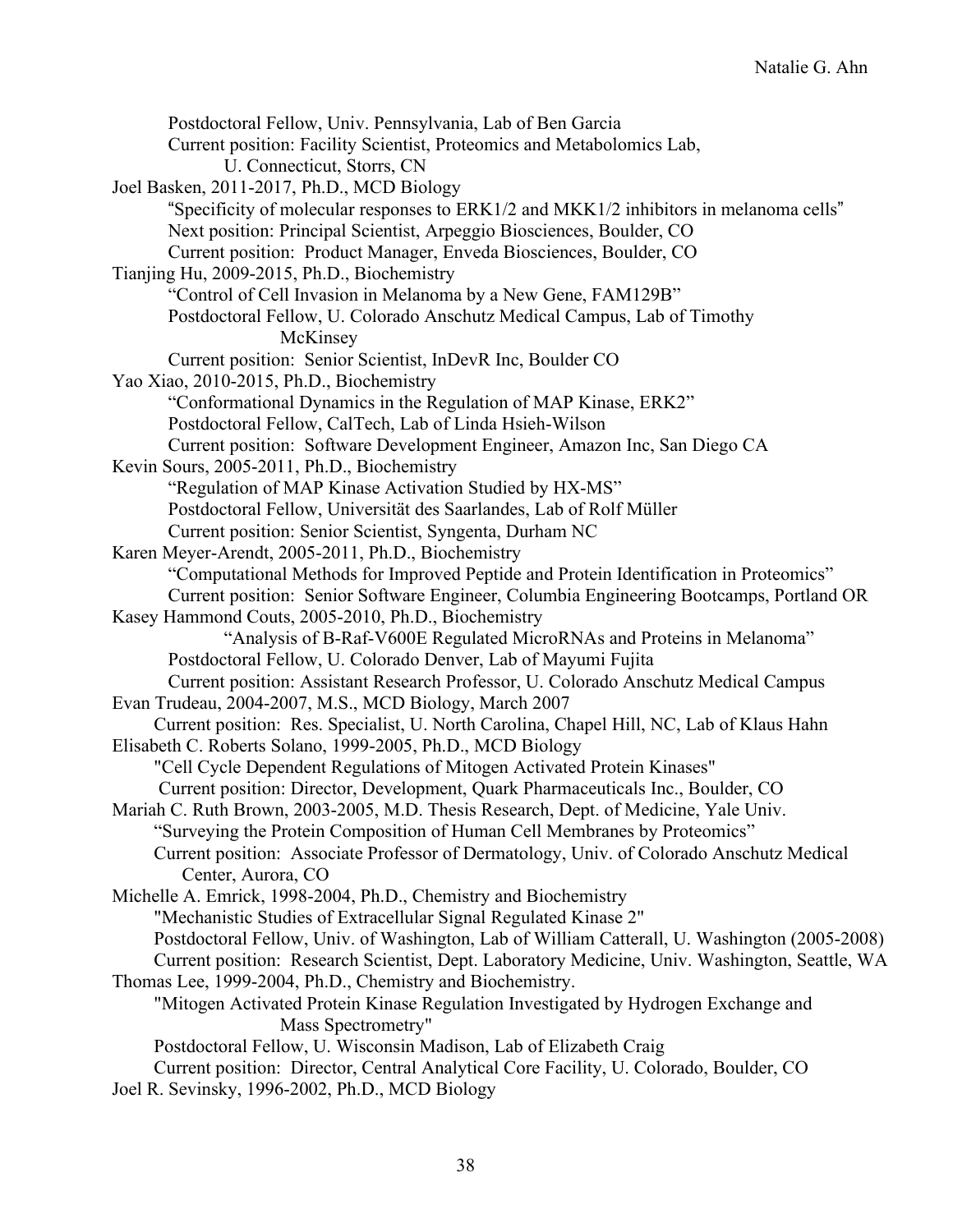"Analysis of MKK/ERK Induced Megakaryocyte Differentiation" Director of Molecular and Microbiology Research, Luca Technologies, Golden, CO Head of Molecular Science Laboratory, Colorado Dept. of Public Health Current position: Founder and CEO, Theiagen Genomics, Denver, CO Andrew N. Hoofnagle, 1999-2002, Ph.D., Chemistry and Biochemistry; M.D., 2003 "Activation Induced Changes in Conformational Mobility in the MAP Kinases" Postdoctoral Fellow, Univ. of Washington, Lab of Jay Heinecke Current position: Professor, Dept. Laboratory Medicine; Head, Division of Clinical Chemistry; Director of Clinical Mass Spectrometry, U. Washington, Seattle WA Jacob L. Todd, 1999-2001, M.S. in Chemistry and Biochemistry "Nuclear Translocation of Mitogen Activated Protein Kinase Kinase 1 (MKK1) Depends on ERK Phosphorylation Sites" Current position: Senior Software Engineer, Adcellerant, Boulder, CO Scott C. Galasinski, 1994-2000, Ph.D., MCD Biology "Regulation of Mammalian Histone Deacetylases by Phosphorylation" Senior Group Leader, Abbvie Laboratories, Abbott Park, IL (2008-2016) Current position: Vice President, Ultra Rare Disease Translational Program Head, Novartis Gene Therapies, Chicago, IL Timothy S. Lewis, 1995-2000, Ph.D., Chemistry and Biochemistry "Identification of Novel MAP kinase Pathway Signaling Targets by Functional Proteomics and Mass Spectrometry" Current position: Associate Director, Seattle Genetics, Seattle, WA Sam J. Mansour, 1992-1996, Ph.D., MCD Biology "Analysis of the oncogenic potential of MAP kinase kinase" Current position: Unknown Margaret M. Wall, 1992-1994, M.S. in Basic Sciences "The role of Mos in skeletal muscle differentiation: Evidence and proposed experiments." Current position: Patent lawyer *Undergraduates -- Independent Research* Jocelyn Gunn Jan 2022-present Daniel Lee Aug 2021-present Jason Haw Sep 2019- May 2020

Steven Sloane Jan 2019-Dec 2019

Bryan Murillo May 2017-March 2019

Amira Saraiti Zainal Sep 2016-May 2017

Kayla O'Connor Dec 2015-May 2016

 Mustafa Aydogan June 2014-May 2015 Richard Paucek, September 2014-December 2014

Nicholas Lombardi May-Aug 2012

Hyo-jin Sung May 2010-May 2011

Leah Reid May 2008-Aug 2011

Adam Ring, Aug 2007-May 2010, B.S. 2010

Honors Thesis: "Hydrogen Exchange Mass Spectrometry Reveals Distinct Patterns of Regulated Conformational Mobility in Closely Related MAP Kinases"

Akiko Tanimoto Feb 2007-Dec 2008 (B.S. 2008)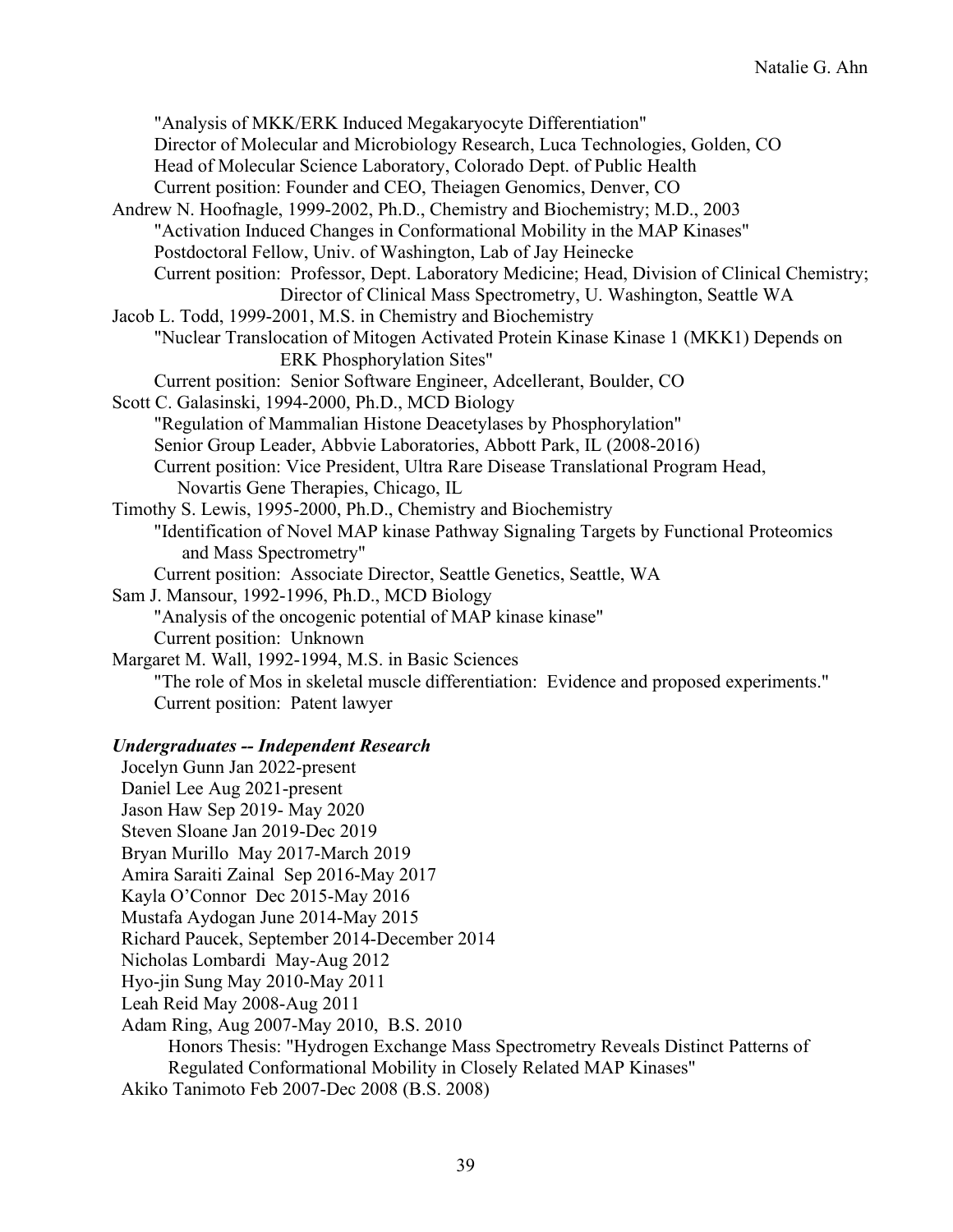Honors Thesis: "Studies on MP1-p14, a Scaffold for Phosphorylation of ERK2 by MKK1 "

Lia Rottman, Jan 2007-Jul 2007

Kevin Pierce, Oct 2003-Jun 2006

Marcus Lanskey, Oct 2003-Jul 2005

Paul Starkey, Jun 2003-Sep 2005

Holly Asmussen, Oct 2003-May 2004

Heather Asmussen, Oct 2003- May 2004

Joy Wattawa, May-Aug 2002

Alexis Melton, Jan-Dec 2001 (B.S. 2001)

Alex Usorov, Aug-Dec 1999 (B.A. 1999)

Sonia Martinez, 1998-1999 (B.S, 1999)

 Kristy Gloor, 1995-1998 (B.A, 1998) Honors Thesis: "Enhancement of Phosphorylation on HMG14 and HMG17 Coincides with an Increase in Their Cytoplasmic Localization"

April Hermann, Aug-Dec 1993 (B.A., 1993)

Kajari Vohra, May-Aug 1993 (B.A., 1994)

Jason W. Gloor, 1992-1993 (B.S., 1994)

Jennifer Jones, May-Aug 1992 (B.A., 1993)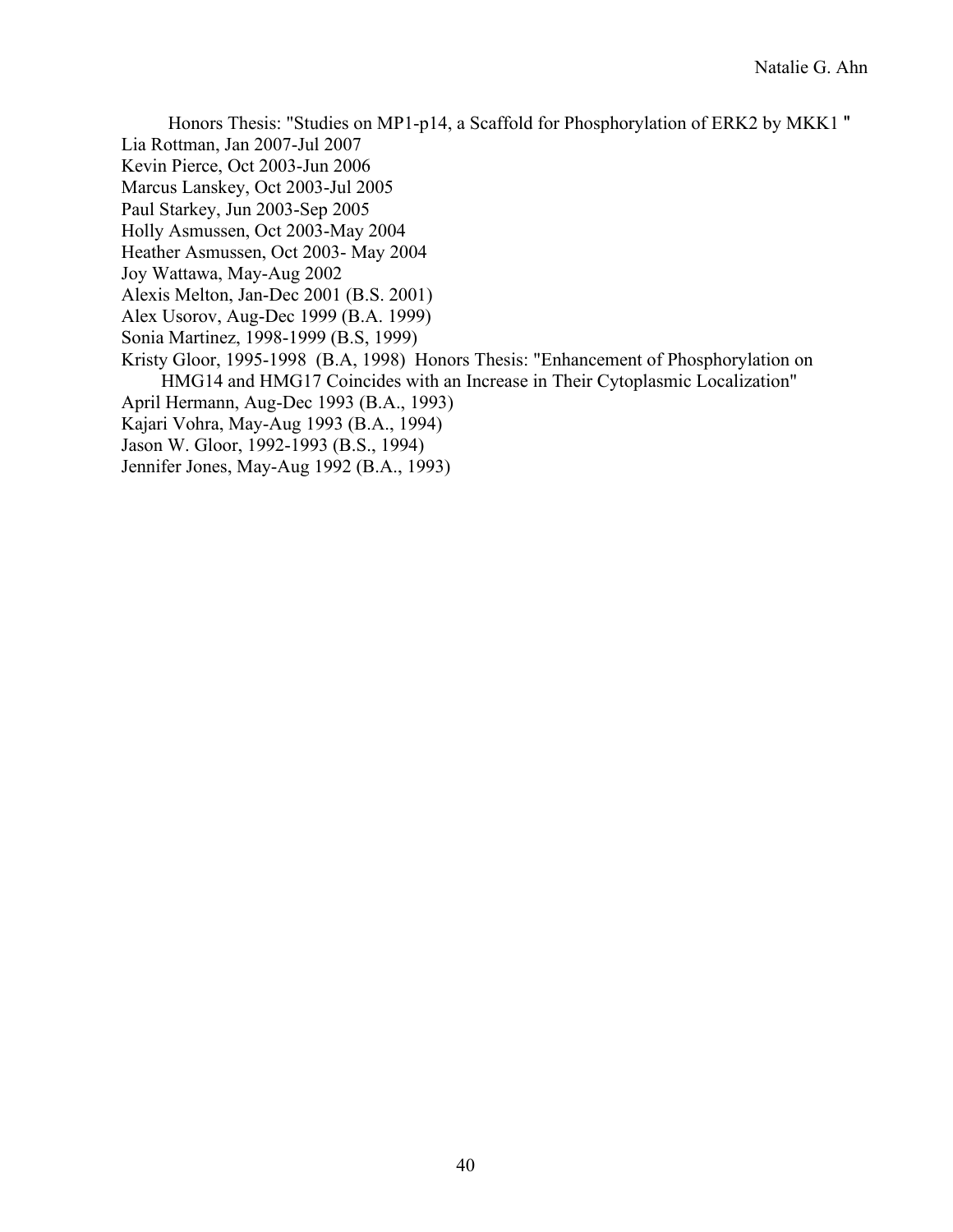#### *Thesis committees (excluding my own students:*

Scott Peterson, Ph.D. 1993, Biochemistry Corey Nislow, Ph.D. 1993, MCDB Robert Schaeff, Ph.D. 1994, Biochemistry Phil Niemark, Ph.D. 1994, MCDB Diane Iseley, Ph.D. 1994, Biochemistry Gary Silver, Ph.D. 1994, Biochemistry Peter Seeberger, Ph.D. 1995, Biochemistry Gwen Crooks, Ph.D. 1995, Biochemistry Jan Ping Yan, Ph.D. 1995, Biochemistry Edina Hall, M.S.. 1995, Biochemistry Harry Thompson, M.S.. 1995, Biochemistry Steven Drake, Ph.D. 1996, Biochemistry Denise Ippensen, Ph.D. 1996, MCDB Natasha Singh, Ph.D. 1996, MCDB Eric Weiss, Ph.D. 1996, MCDB Angela Matassa, B.S. 1996, MCDB Mark Danielson, Ph.D. 1997, Biochemistry Trent Gu, Ph.D. 1997, MCDB Amy Schutz, Ph.D. 1997, MCDB Joanna Lowell, Ph.D. 1998, Biochemistry Randall Bass, Ph.D. 1998, Biochemistry Estelle Steiner, Ph.D. 1998, MCDB Derek Sieburth, Ph.D. 1998 , MCDB Lipita Roy, B.S. 1998, MCDB Andrea Wolf, B.S. 1998, MCDB Carol Alexander, M.S. 1999, Biochemistry Ken Jenkins, Ph.D. 1999, Biochemistry Debra Rate, Ph.D. 2000, Biochemistry Richard Steet, Ph.D. 2000, Biochemistry Chris Dufton, Ph.D. 2000, MCDB Chris Mattison, Ph.D. 2000, MCDB Rebecca Schweppe, Ph.D. 2000, Endocrinology, UCHSC Heather Flanagan, Ph.D. 2001, MCDB Mark Benson, M.S. 2001, Biochemistry Tricia Lively, Ph.D. 2002, Biochemistry Ben Lundstad, Ph.D. 2002, Biochemistry Susy Kohout, Ph.D. 2002, Biochemistry Eduardo Marcora, Ph.D. 2002, MCDB Joshua Bornhorst, Ph.D. 2002, Biochemistry Anita Seto, Ph.D. 2002, Biochemistry James Stroud, Ph.D. 2003, Biochemistry Kristina Murphy, Ph.D 2005, MCDB Jennifer Rascher, Ph.D. 2005, Biochemistry Tuan Nguyen, Ph.D. 2005, Biochemistry Suzanne van Kreeveld, M.S., 2005, MCDB Hiu Tom Cheung, Ph.D. 2006, Biochemistry Richard Erickson, Ph.D. 2006, Biochemistry Liang Guo, Ph.D. 2007, Biochemistry Kristen Barthel, Ph.D. 2007, Biochemistry Elizabeth Luczak, Ph.D. 2007, MCDB Catherine Lozupone, Ph.D. 2007, MCDB Sara Symons, M.S., Biochemistry Brian Kalet, Ph.D. 2007, Biochemistry Ricardo Stephens, Ph.D. 2007, Biochemistry Michael Latham, Ph.D. 2008, Biochemistry Dan Nickerson, Ph.D., 2008, MCDB Rachel Mooney Namba, Ph.D., 2009, Biochemistry Stacey Wagner, Ph.D. 2009, Biochemistry Schuyler Van Englenberg, Ph.D. 2010, Biochemistry Haemi Lee, Ph.D. 2010, Chemistry Paul Templeton, Ph.D. 2010, Biochemistry Philip Dittmer, Ph.D. 2010, Biochemistry Janet McCombs, Ph.D. 2011, Biochemistry Jason Magida, Ph.D. 2011, MCDB Chris Ebmeier, Ph.D., 2011, Biochemistry Matthew Knuesel, Ph.D. 2011, Biochemistry Douglas Chapnick, Ph.D. 2012, Biochemistry Steve Ponicsan, Ph.D. 2012, Biochemistry Jose Miranda, Ph.D. 2012, Biochemistry Leslie Morton, Ph.D. 2013, Biochemistry Michelle Turco, Ph.D. 2013, Biochemistry Junglim Lee, Ph.D. 2014, Biochemistry Sarah McQuate, Ph.D. 2014, Biochemistry Stephanie Stickel, Ph.D. 2014, MCDB Genevieve Park, Ph.D. 2014, Biochemistry Samir Singh, Ph.D. 2014, Chem Engr Stacey Skaalure, Ph.D. 2014, Chem Engr Ling-he Xi, Ph.D. 2015, MCDB Christa Blenck, Ph.D. 2016, MCDB Samantha O'Hara, Ph.D. 2016, MCDB Noah Kastelowitz-Lieberman, Ph.D. 2016, Biochemistry Thomas Beadnell, Ph.D. 2017, Dept. Medicine, Div. Endocrinology, UCHSC, Denver Jacqueline Turner, B.S. Honors 2017, Biochemistry Lavan Khandan, Ph.D. 2017, MCDB Eric Bunker, Ph.D. 2017, Biochemistry Joshua Wheeler, Ph.D. 2018, Biochemistry Pamela Doerner, Ph.D. 2018, Biochemistry Erin Yu Han, Ph.D. 2018, Biochemistry Ayman Alawneh, Ph.D. 2018, Chemistry Lynn Sanford, Ph.D. 2019, Biochemistry Gretchen Geibel Wettstein, M.S. 2019, MCDB Thomas Buckles, Ph.D. 2019, Biochemistry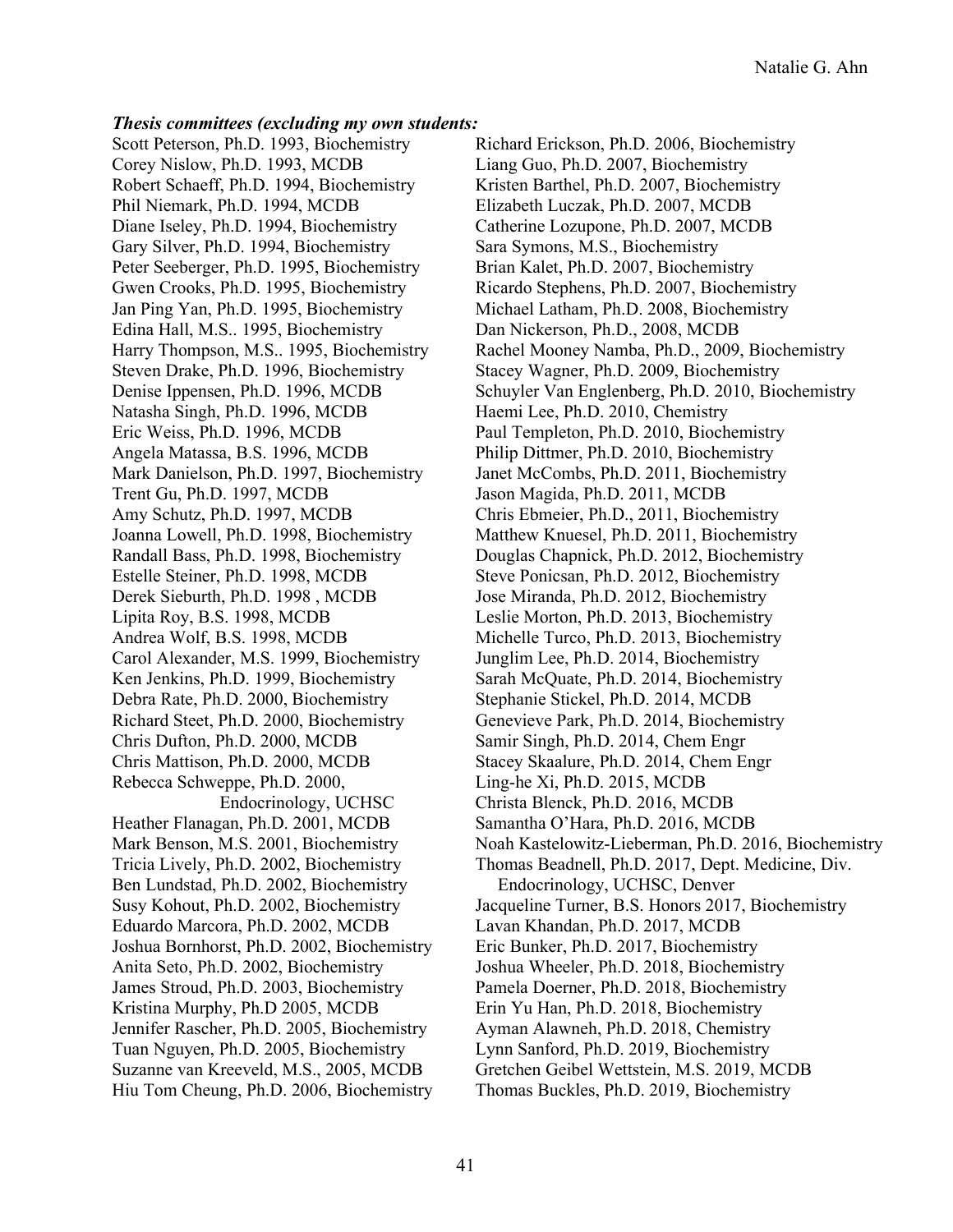#### *Thesis committees, cont. (excluding my own students):*

| Georgiana Salant, Ph.D. May 2020, Biochemistry |
|------------------------------------------------|
| Justin Moser, Ph.D. May 2020, Biochemistry     |
| Chen Yang, Ph.D. July 2020, MCDB               |
| George Hayden Swisher, Ph.D. Aug 2020,         |
| Biochemistry                                   |
| Nicholas Hill, Ph.D. Nov 2020, Biochemistry    |
| Yuxiao Tan, Ph.D. candidate, MCDB              |
| Tuiumkan Nishanova, Ph.D. candidate, MCDB      |
| Kelsey Dahlgren, Ph.D. candidate, Biochemistry |
| Moshe Gordon, Ph.D. candidate, Biochemistry    |
| Humza Ashraf, Ph.D. candidate, Biochemistry    |

### **IX. CLASSROOM TEACHING**

Fall 20211 CHEM 1400, General Chemistry for Majors, 4 cr.

Fall 2020 CHEM 1400, General Chemistry for Majors, 4 cr.

Fall 2019 CHEM 1400, General Chemistry for Majors, 4 cr.

Spring 2018 CHEM 5801, Advanced Topics in Signal Transduction & Cell Cycle Regulation, (taught two 75 min classroom sessions. Class Instructor was Xuedong Liu)

Fall 2017 CHEM 5770, Advanced Biochemistry (CORE), 5 cr (team taught with R. Kuchta)

Fall 2017 CHEM 5776, Responsible Conduct of Research, 1 cr (team taught with R. Kuchta)

Spring 2017 CHEM 4720/5720, Metabolic Pathways and Human Disease, 4 cr

Spring 2016 CHEM 4720/5720, Metabolic Pathways and Human Disease, 4 cr

Spring 2015 CHEM 5781, Advanced Biochemistry 2, 3 cr

Fall 2013 CHEM 4731/5731 General Biochemistry 2, 4 cr

Spring 2013 CHEM 5811, Advanced Methods in Protein Sequencing and Analysis, 3 cr

Spring 2011 CHEM 5811, Advanced Methods in Protein Sequencing and Analysis, 3 cr

Spring 2010 CHEM 5801, Advanced Topics in Signal Transduction & Cell Cycle Regulation, 3 cr

Spring 2009 CHEM 5811, Advanced Methods in Protein Sequencing and Analysis, 3 cr

Spring 2007 CHEM 5811, Advanced Methods in Protein Sequencing and Analysis, 3 cr

Fall 2006 CHEM 5821, Special Topics in Signal Transduction and Cell Regulation, 1 cr

Spring 2006 CHEM 5801, Advanced Topics in Signal Transduction & Cell Cycle Regulation, 3 cr

Spring 2006 CHEM 5821, Special Topics in Signal Transduction and Cell Regulation, 1 cr

Spring 2004 CHEM 5781, Advanced Biochemistry 2, 3 cr

Fall 2003, CHEM 5801, Advanced Topics in Signal Transduction & Cell Cycle Regulation, (2 lectures)

Spring 2003 CHEM 4731/5731, General Biochemistry 2, 3 credit hrs.

Fall 2001, CHEM 5801, Advanced Topics in Signal Transduction & Cell Cycle Regulation, 3 cr

Spring 2000 CHEM 5781, Advanced Biochemistry 2, 3 credit hrs, 8 graduate students

Fall 1999 CHEM 5801, Advanced Topics in Signal Transduction & Cell Cycle Regulation, 3 cr